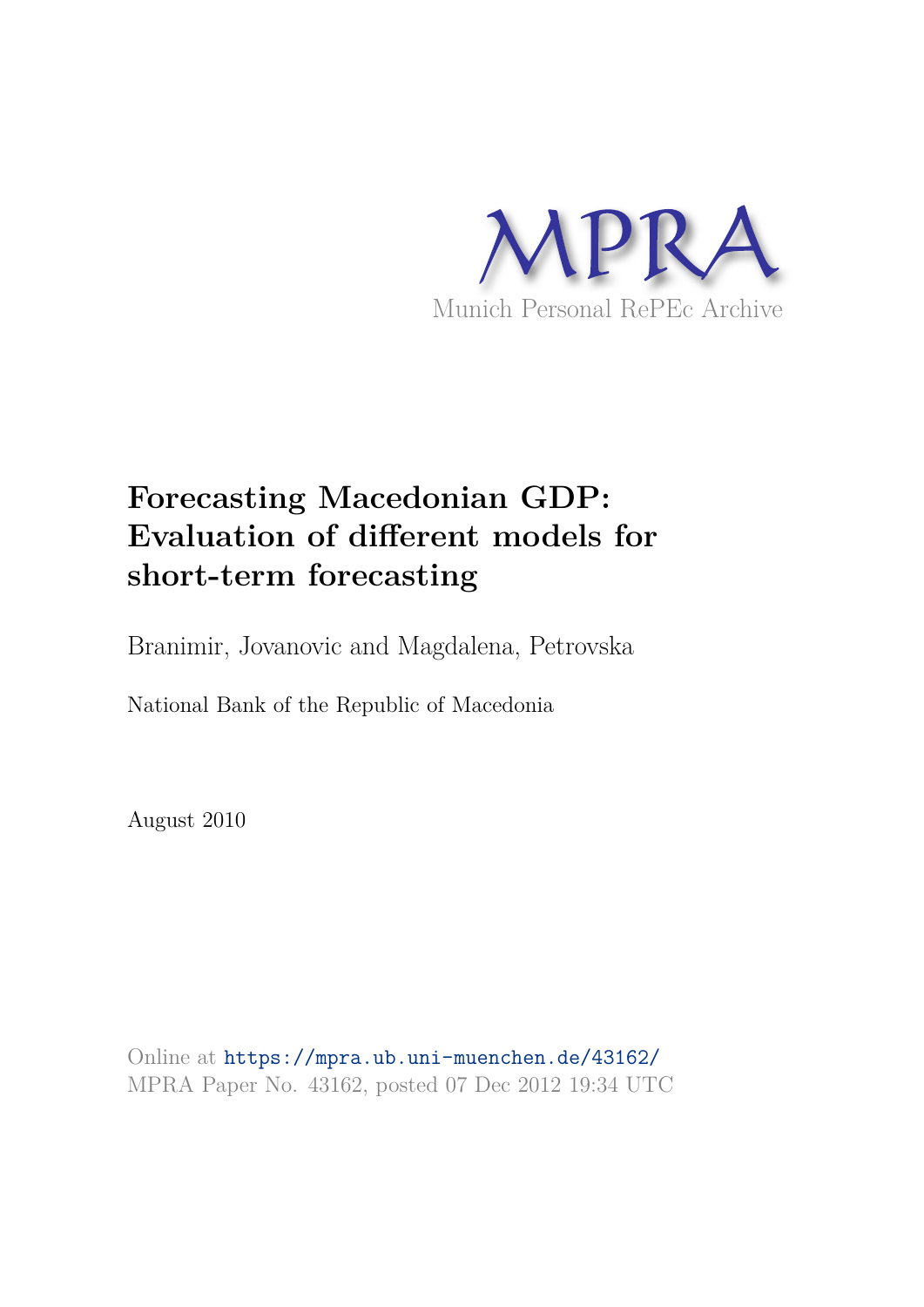## **National bank of the Republic of Macedonia**



**Working paper** 

## **Forecasting Macedonian GDP: Evaluation of different models for short-term forecasting<sup>1</sup>**

**Branimir Jovanovic, MSc** 

#### **Magdalena Petrovska, MSc**

Research Department National Bank of the Republic of Macedonia

Research Department National Bank of the Republic of Macedonia

August, 2010

#### **Abstract**

We evaluate the forecasting performance of six different models for short-term forecasting of Macedonian GDP: 1) ARIMA model; 2) AR model estimated by the Kalman filter; 3) model that explains Macedonian GDP as a function of the foreign demand; 4) small structural model that links GDP components to a small set of explanatory variables; 5) static factor model that links GDP to the *current* values of several principal components obtained from a set of high-frequency indicators; 6) FAVAR model that explains GDP through its own lags and lags of the principal components. The comparison is done on the grounds of the Root Mean Squared Error and the Mean Absolute Error of the one-quarterahead forecasts. Results indicate that the static factor model outperforms the other models, providing evidence that information from large dataset can indeed improve the forecasts and suggesting that future efforts should be directed towards developing a state-of-the-art dynamic factor model. The simple model that links domestic GDP to foreign demand comes second, showing that simplicity must not be dismissed. The small structural model that explains every GDP component as a function of economic determinants comes third, "reviving" the interest in these old-school models, at least for the case of Macedonia.

*Keywords:* GDP; forecasting; structural model; principal component; FAVAR; static factor model; Macedonia

*JEL classification:* C53; E27; E37

.<br>-

<sup>1</sup> Views expressed herein are those of the authors, and do not necessarily reflect those of the National Bank of the Republic of Macedonia.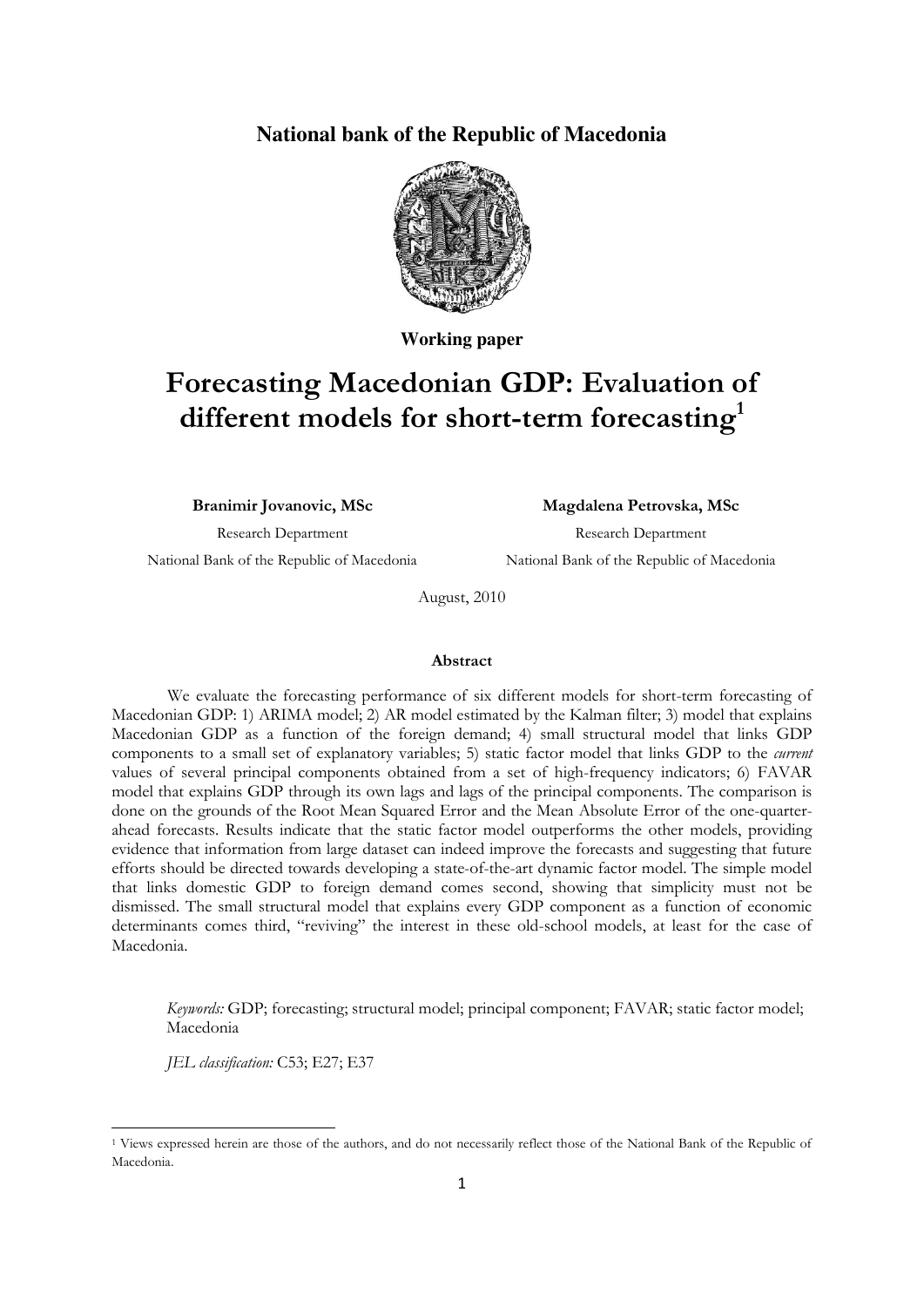#### **1. Introduction**

Forecasting future economic outcomes is crucial component of the decision-making process in central banks. Monetary policy decisions affect the economy with a lag, so, monetary policy authorities must be forward looking, i.e. must know what is likely to happen in the future. Furthermore, official data on most economic variables are available only with a lag: the first estimates of the GDP are usually available around two months after the end of the reference quarter. Finally, in the case of Macedonia, having an accurate forecast for the GDP on a horizon of one or two quarters is a necessary ingredient for the inflation forecasting model, which is used at the Macedonian central bank for inflation forecasting and policy analysis purposes. For these reasons, in this paper we evaluate the performances of several different models for short-term forecasting of the Macedonian GDP.

We evaluate six different models. The first one is a simple Autoregressive Integrated Moving Average model of the GDP series, developed following the Box-Jenkins methodology. The second one is an Autoregressive model of the GDP, estimated by the Kalman filter. The third one is a model that explains Macedonian GDP as a function of the foreign GDP, i.e. weighted average of the GDP of the biggest trading partners. The fourth model is a small structural model that links each of the expenditure components of the GDP to a small set of explanatory variables. The fifth and the sixth model are based on a principal components analysis, i.e. they extract a few principal components from a medium-size dataset of indicative variables, and then use these principal components to forecast the GDP. The fifth model is a simple Ordinary Least Squares (OLS) regression that links the GDP to the current values of the principal components, while the sixth model is a Vector Autoregression (VAR) model that includes the GDP and the principal components.

The models are compared on the grounds of two standard measures of forecasting performance - the Root Mean Squared Error (RMSE) and the Mean Absolute Error (MAE) of the one-quarter-ahead forecasts. We focus on the one-quarter-ahead forecasts, and not on a longer horizon, since the models will be primarily used for forecasting the next-quarter GDP. We also employ the Diebold-Mariano test, to see if the difference in the accuracy of the forecasts obtained from different models is statistically significant.

The paper is organized as follows. In the next section we give a brief overview of the forecasting methods that are most often found in the literature. In the third section we explain the models that we use in greater detail. Section 4 explains the data, while section 5 presents the design of the forecasting exercise. Section 6 gives the results and the final section concludes and points out to some areas for future research.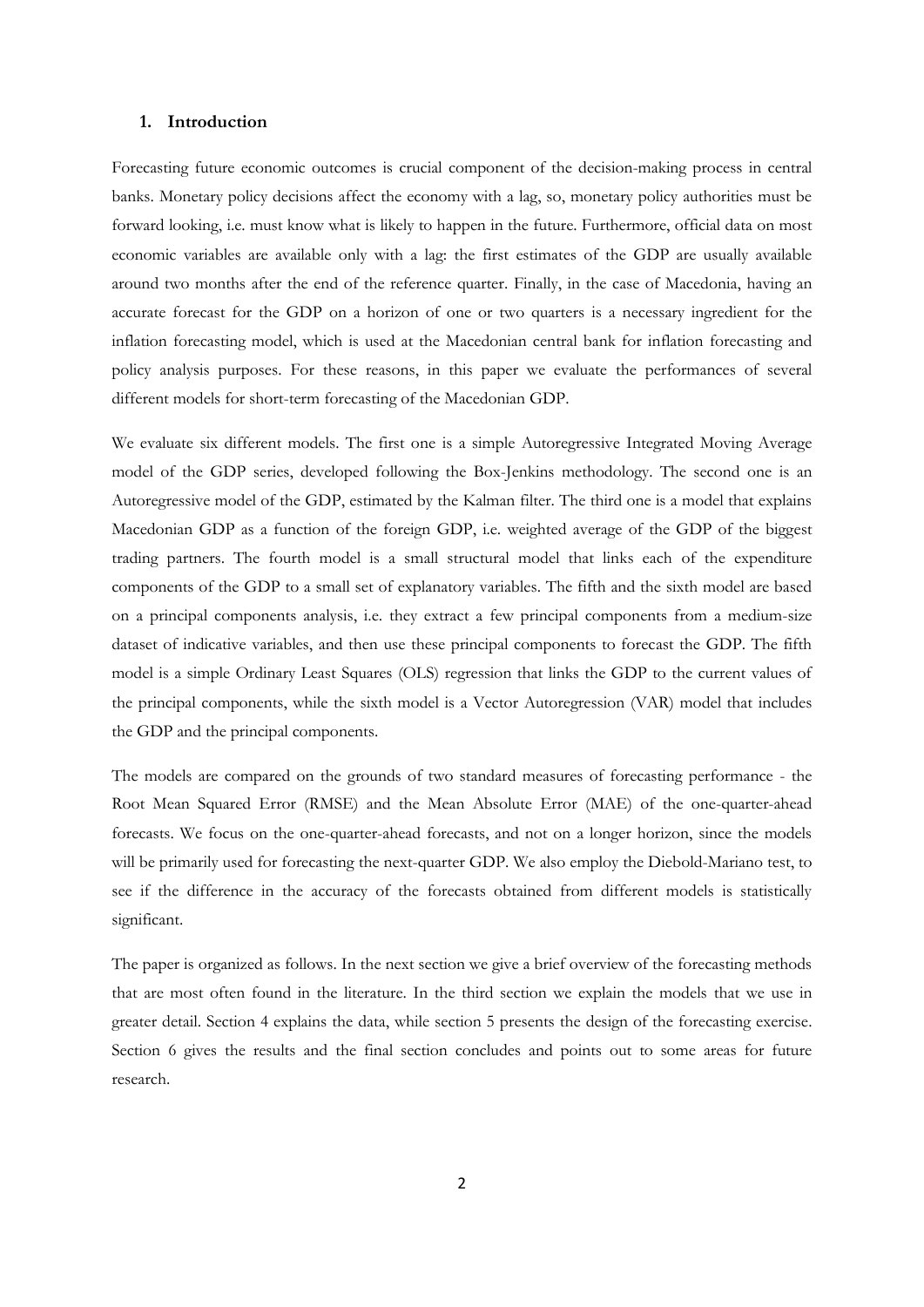#### **2. Overview of forecasting techniques**

Recent decades have seen a proliferation of different methods for economic forecasting, following the computational advances and the development in econometric methods. Broadly speaking, models for economic forecasting can be classified into two groups - time series models and structural models. **Time series models** are mainly statistical, based on historical developments, traditionally with just a few variables and very little, if any, economic content. In **structural models**, on the other hand, economic theory is used to specify the relationships between the variables, which can be done either by estimation or by calibration.

Earliest time series models were based on a methodology that was first developed in Box and Jenkins (1976), known as **ARIMA (Auto-Regressive-Integrated-Moving-Average) methodology**. This approach was based on the Wold representation theorem, which states that every stationary time series has an *infinite* moving average (MA) representation, which actually means that its evolution can be expressed as a function of its past developments. This infinite MA representation can be approximated as a *finite* order autoregressive-moving average (ARMA) process. Thus, according to this methodology, a series is first differenced as many times as needed to achieve stationarity (therefore, "integrated"), after what a tentative ARMA model is fit to it. After a satisfying approximate representation is found, it can be used for forecasting. Nowadays, ARIMA models are usually found in studies as benchmark models against which other models are evaluated.

A multivariate extension (with more than one variable) to the univariate ARIMA models are **Vector Autoregressions (VARs).** A VAR specifies a group of economic series as a function of each series' past values. For instance, a VAR including GDP and inflation explains both GDP and inflation as depending on past values of the GDP and the inflation. Differently from the ARIMA models, VARs are not necessarily purely time series models. They can also incorporate theoretical considerations to some extent, and stand somewhere in between the purely time series models and the structural models. Since Sims (1980), they have received great attention in the economic literature. Although the question of how well the VAR toolkit has been successful in meeting its promises is debatable, VARs are considered very successful for forecasting purposes (see Stock and Watson 2001).

However, it is not the small scale VAR models, with just a few variables, that have proved to be good at forecasting, but **larger, Bayesian VARs**, like those in Litterman (1986), Sims (1993) and Sims and Zha (1996). Small-scale VARs, with just a few variables and a small number of lags, usually have not-so-good forecasting properties. On the other hand, in large-scale VARs the number of parameters to be estimated can be very high, often impossible to estimate using traditional methods. For these reasons, Bayesian estimation methods have been employed. Bayesian VARs impose some restrictions on the model coefficients, reducing the dimensionality problem of VARs, resulting in more accurate forecasts. In other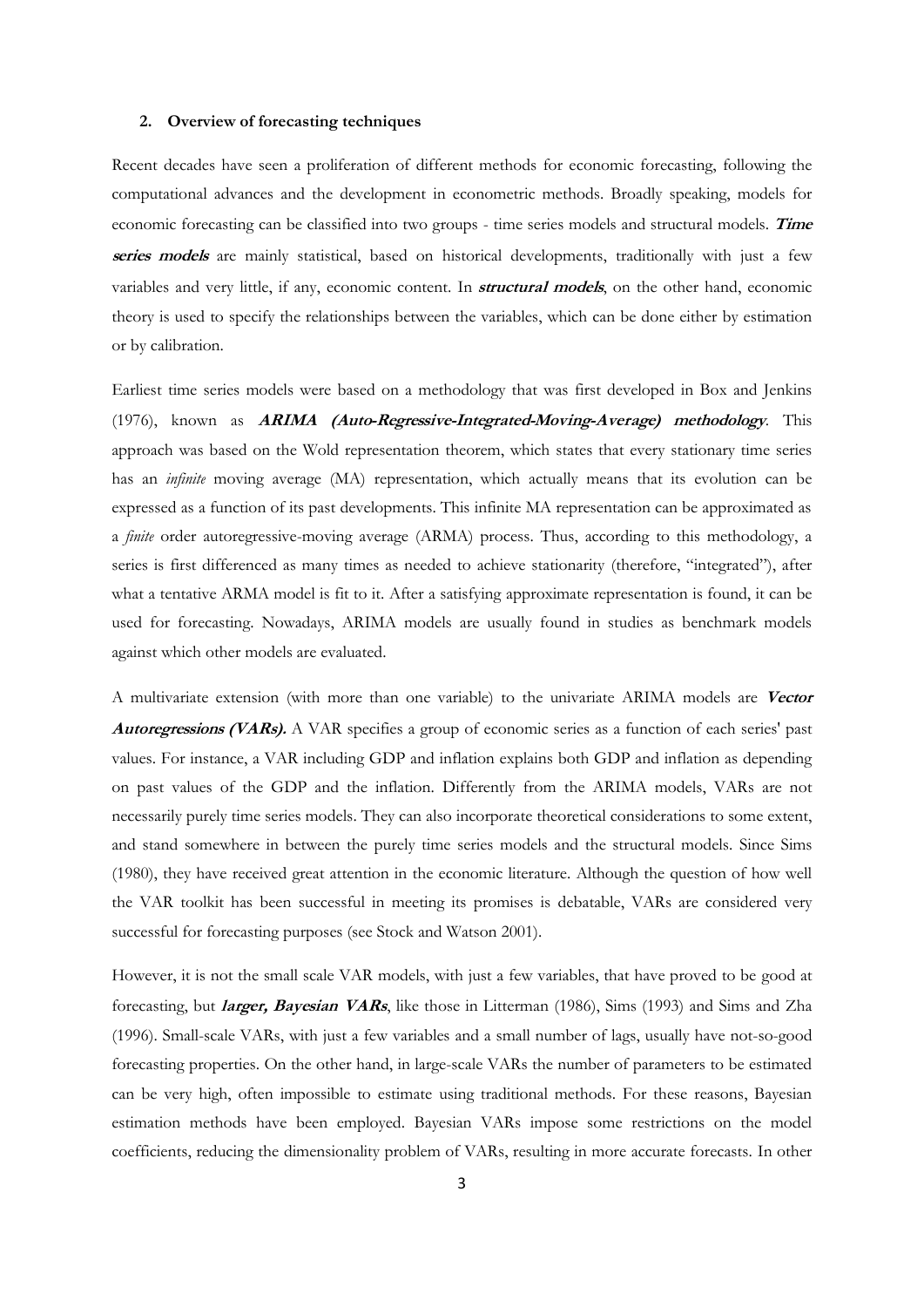words, Bayesian methods impose some restrictions on the data, but also let the data speak for itself (Carriero et al 2007).

**The Bayesian approach** views the model parameters as distribution functions, where model coefficients, i.e. *the posterior distribution function* is equal to *the prior distribution function*, times *the sample likelihood*. Therefore, to obtain the model coefficients, one has to set the prior. The mean of the prior reflects one's best guess of the value of the parameter, while the variance of the prior reflects how strong one believes in their best guess. One way of setting the prior, present in Doan et al (1984) and Litterman (1986) is the so called Minnesota prior. This approach takes advantage of the fact that very often macroeconomic series are best described as random walks - that the best guess for the outcome tomorrow is - the outcome today. Thus, the prior distribution for the model parameters is specified as a normal distribution with mean equal to last period's value. The variance of the prior distribution is specified as a function of some hyperparameters, which determine how much the VAR coefficients can deviate from the prior means (Felix and Nunes, 2003).

Another branch of time series models are the **unobserved components (UC) models**. According to these models, an observable economic series can be expressed as consisting of unobservable components. The observable series is linked to the unobservable components via the **measurement equation.** The unobservable component's dynamics is explained by the **transition equation**, by some other variables, or by its past developments. For example, the GDP series can be expressed as a sum of the trend, i.e. potential GDP, and the cycle, i.e. output gap, which are both unobservable, by the **measurement equation**. In the **transition equation** the trend and the cycle can be then expressed as some time series models (for instance, random walk with drift for the trend, and autoregressive process for the cycle). This way of expressing a time series is called **state space representation**. UC models, written in state space form, can be estimated by the **Kalman filter,** which is an iterative algorithm that can be used for many purposes, including estimation. For more on UC models, see Harvey, 2006. UC models can be both univariate and multivariate. In the univariate UC model, a series depends only on its past values. The multivariate UC models, on the other hand, can incorporate economic theory, as well, and in these models the dynamics of a series is not completely explained by its past developments, but by other variables, as well.

Most recently, the focus of the literature in the field of economic forecasting has been moved towards extracting information from **large datasets** (e.g. more than 100 series). The methods developed in this area can be generally classified into two subgroups - forecast combination (with its extensions - Bayesian model averaging and empirical Bayes methods) and factor models. **Forecast combination** methods try to combine more than one forecast from different models into a single forecast, while **factor models** try to summarize large dataset of variables into a few common factors (for a thorough overview on methods for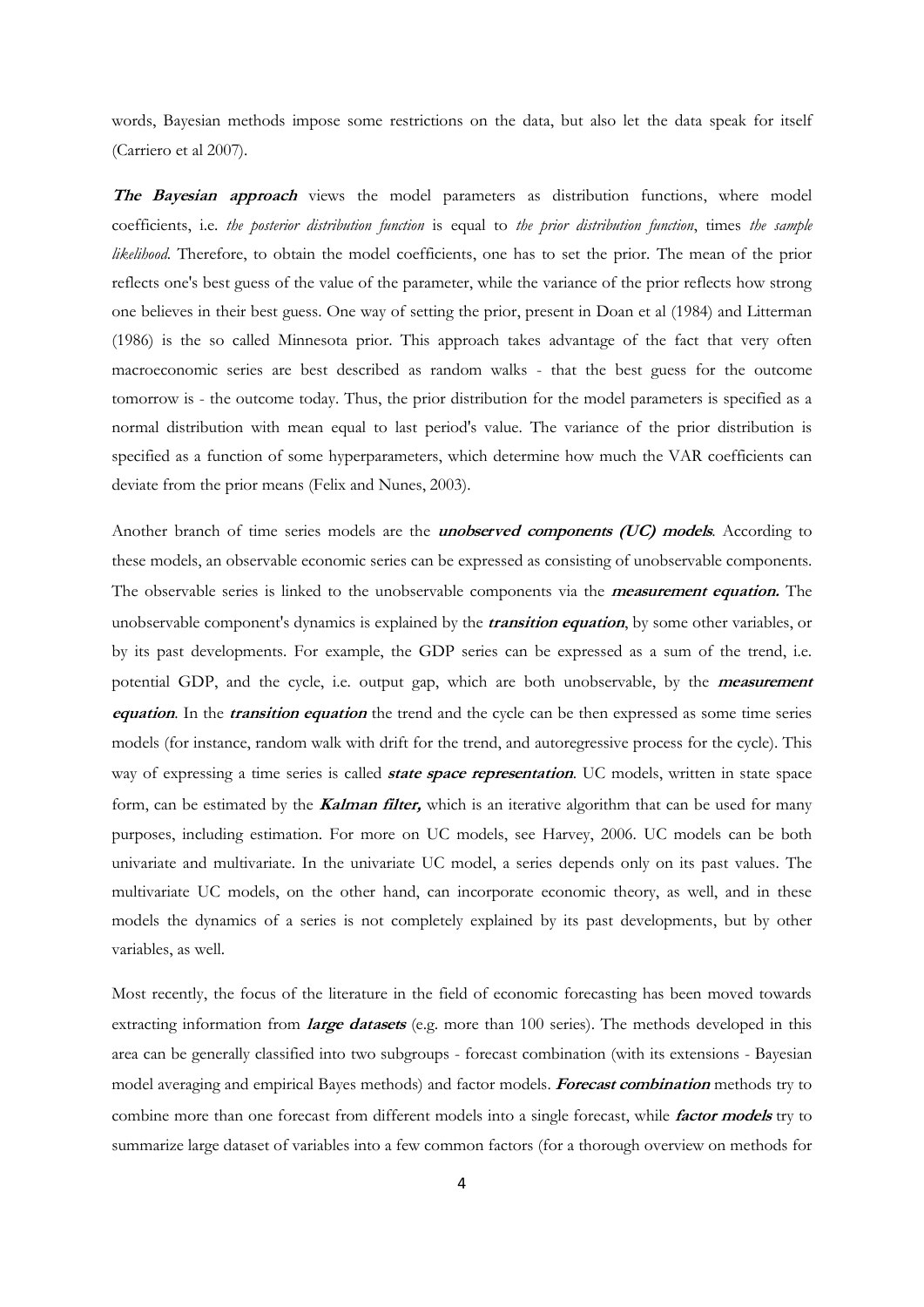forecasting with a large number of variables, as well as for more on forecast combination, see Stock and Watson 2006).

Factor model methods view every series coming from a large dataset as consisting of two components, independent of each other - a *common component*, which is strongly correlated with the other series from the dataset, and an *idiosyncratic component*, which is specific to every series. Strict factor models consider the idiosyncratic components of all series independent of each other, while approximate factor models relax this assumption. The common component of the series is driven by a small number of factors. Factor models thus focus on extracting these common factors and on using them for a variety of purposes, including forecasting.

Barhoumi et al (2008) classify the factor models into three groups - static principal component as in Stock and Watson (2002), dynamic principal components estimated in the *time* domain, as in Doz et al (2006 and 2007) and dynamic principal components in the *frequency* domain, as in Forni et al (2000, 2004 and 2005). **The Stock and Watson approach** consists of deriving the static principal components in the conventional manner, as a weighted average of all the series, and then using them to forecast the economic series of interest, through OLS regressions**. The Doz et al approach** is slightly more involved and uses the Kalman filter to extract the common factors. **The Forni et al approach**, also known as generalized dynamic factor model, estimates the dynamic principal components on the grounds of the spectral density matrix of the data, i.e. the data are weighted according to their signal-to-noise ratio (Barhoumi et al 2008). While the latter two approaches are more sophisticated, studies have shown that they perform no better than the static principal component approach (see Barhoumi et al 2008). Also, studies have shown that smaller datasets with about 40 series outperform larger datasets with disaggregated data, with more than 100 series (Bai and Ng, 2002, Watson, 2003, Boivin and Ng, 2006, Barhoumi et al, 2008).

Up till now, our discussion was focused on models that can be roughly classified as time series models. On the opposite side of the spectrum are the **structural economic models**, which are based on relationships stemming from economic theory. Earliest structural economic models were large scale models, also known as Cowles Commission type models. Some of the most famous models of this type are the Klein-Goldberger model, the MPS model, the Brookings Quarterly Econometric model and the Wharton model. These models were based on Keynesian theory, they consisted of estimated regressions between many economic variables (for instance, the Brookings model consisted of nearly 400 equations), and were developed by famous economists at the time. Cowles Commission type models were very popular and successful until the 1970s. However, they started performing poorly in the 1970s, and were largely abandoned after the "revolution" that macroeconomics experienced since (see Mankiw, 1991, Woodford, 1999, Mankiw, 2006, Goodfriend, 2007). They have been criticized for ad-hockery in specifying the relationships, for lack of micro foundations, but first and foremost for not being policy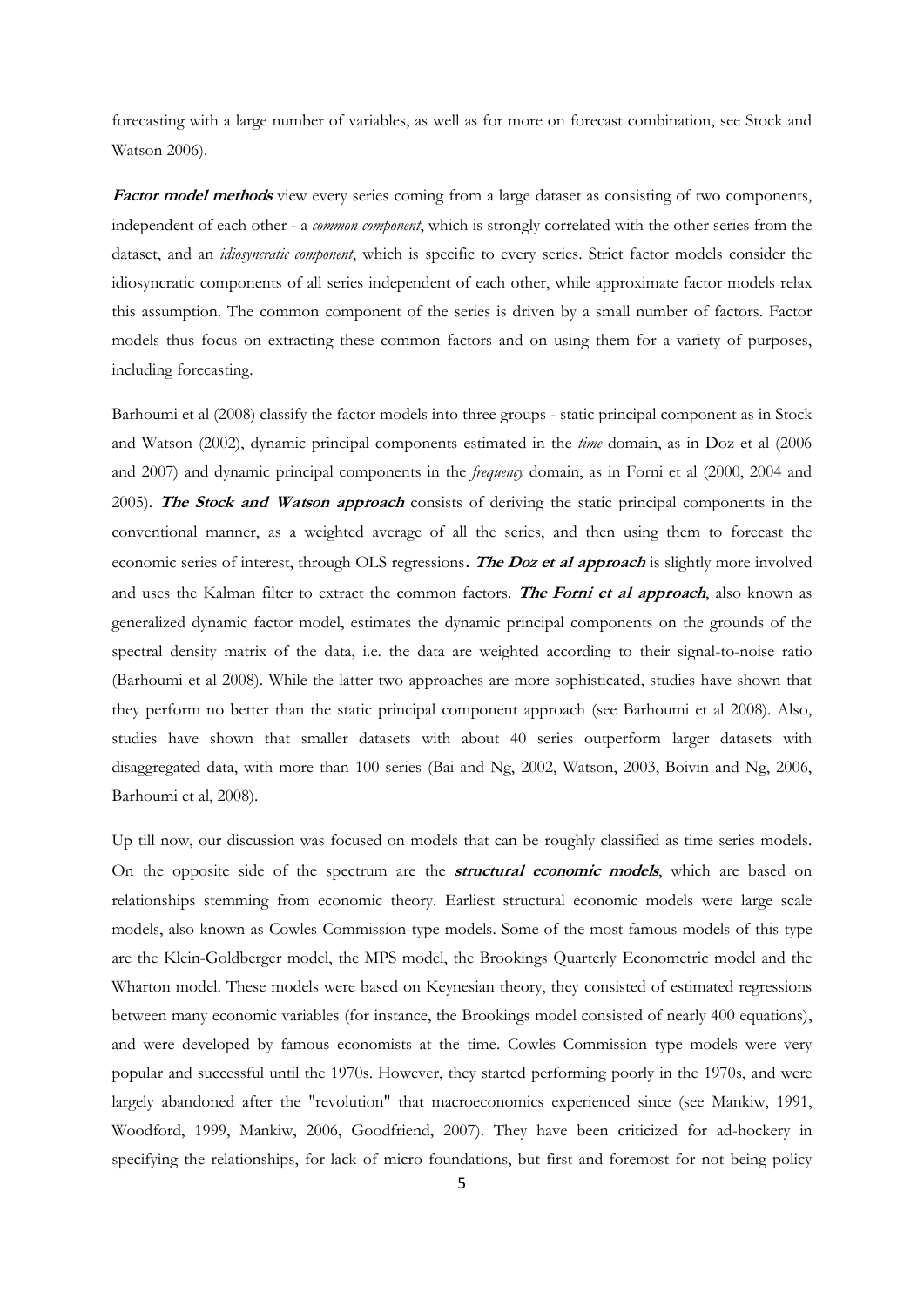invariant (i.e. the outcome of the model depends on the policy that is proposed - the famous Lucas critique).

The failure of these models and the "revolution" that the field of macroeconomics experienced since, eventually led to the development of the **Dynamic Stochastic General Equilibrium (DSGE) models**. DSGE models are based on microeconomic foundations, assume general equilibrium in the economy and are deemed policy invariant. However, there is a sound and ongoing debate in the economic literature about the merits of these models (for a good overview, see Tovar, 2008). For a long time, DSGE models have been considered especially weak at forecasting, although Smets and Wouters (2003) and Del Negro and Shorffheide (2004) show that forecasts obtained from DSGE models can be as good as forecasts from Bayesian VARs.

#### **3. Models for short term forecasting of Macedonian GDP**

#### **3.1.The "ARIMA" model**

The first model that we consider is based on the ARIMA framework. ARIMA models are purely time series models, they are agnostic of economic considerations, but have still proven to be relatively robust for forecasting, especially on short horizons. The ARIMA model outlined in this part provides only a benchmark against which other models are compared.

We follow the Box-Jenkins methodology for fitting an ARIMA model to the Macedonian GDP (for details on this methodology, see Box and Jenkins, 1976, or Hamilton, 1994). As the GDP series was nonstationary, we first differenced it. We then fit the corresponding ARMA model to this transformation. The finally chosen model is ARIMA (3,1,3), shown below.

$$
y_t = 0.01 + 0.86 \times y_{t-1} - 0.34 \times y_{t-2} - 0.26 \times y_{t-3} - 1.25 \times \varepsilon_{t-1} + 1.12 \times \varepsilon_{t-2} - 0.11 \times \varepsilon_{t-3}
$$
 (1)

where  $y_t$  stands for the first difference of the log of the GDP. The correlograms of the Autocorrelation and the Partial correlation functions of the difference of the logged GDP, of the residuals after the ARMA model was fit, as well as the results of this model are shown in the Appendix.

#### **3.2.The "Kalman AR" model**

The Kalman AR model is slightly more advanced univariate time series model, an AR model estimated by the Kalman filter. Every ARIMA model can be generally represented in the following state space form: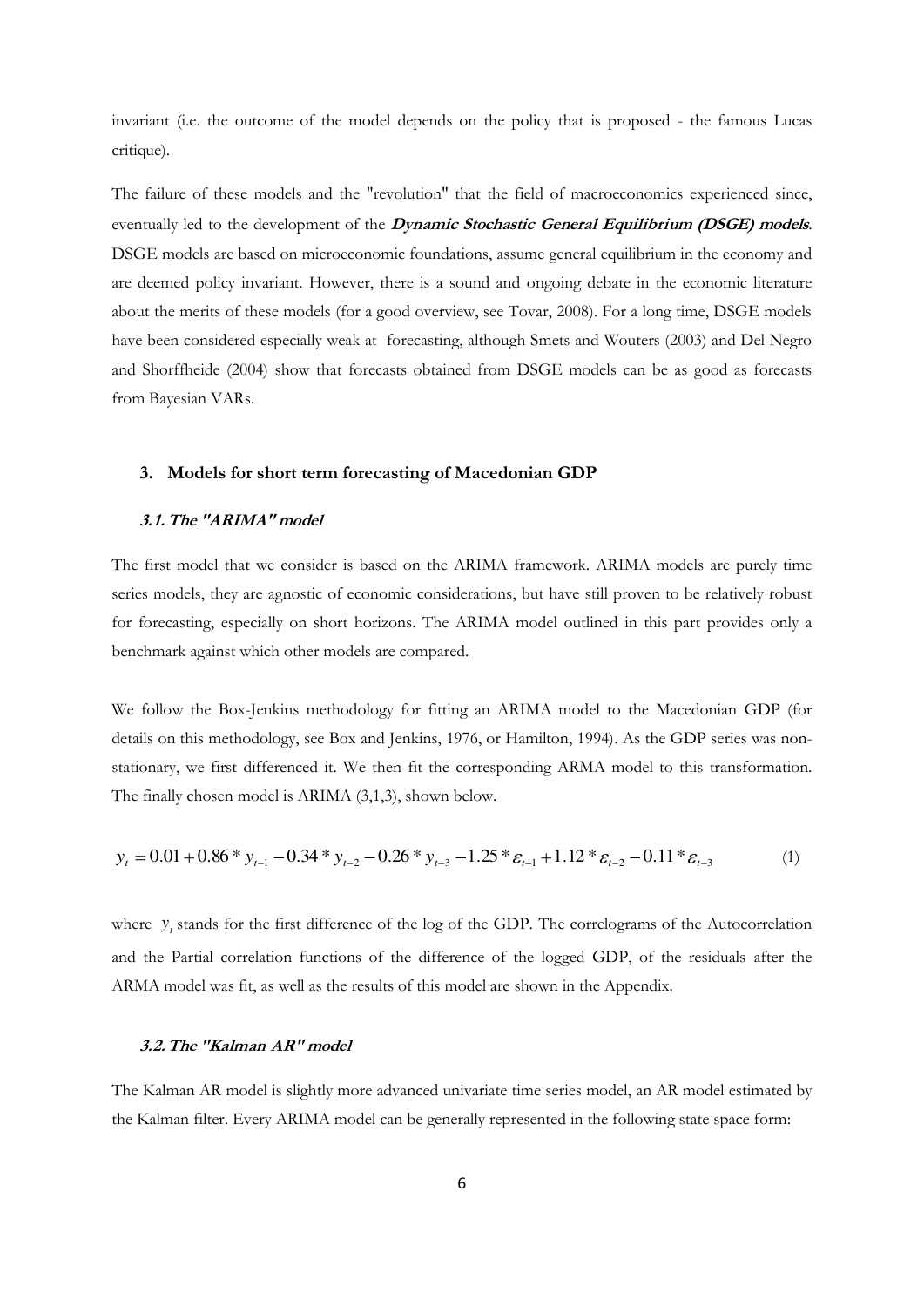$$
y_t = z_t a_t + \varepsilon_t \qquad \qquad \varepsilon_t \sim \text{NID}(0, \sigma_\varepsilon^2) \tag{2}
$$

$$
a_{t+1} = T_t a_t + R_t \eta_t \qquad \eta_t \sim NID(0, Q_t)
$$
\n
$$
(3)
$$

for  $t = 1,...,n$ . Equation (2) is called the *observation* or *measurement* equation, equation (3) is called the *transition* or *state* equation.

The terms  $y_t$  and  $\varepsilon_t$  are still scalars (i.e. of order  $1 \times 1$ ). However, the remaining terms in (2) and (3) denote vectors and matrices. Specifically,  $z_t$  is an  $m \times 1$  *observation* or *design* vector,  $T_t$  is an  $m \times m$ *transition* matrix,  $a_t$  is an  $m \times 1$  *state vector*, and  $m$  therefore denotes the number of elements in the state vector, i.e. the number of lags. In many state space models  $R_t$  in (3) is simply the identity matrix of order  $m \times m$ . However, in various models it is of order  $m \times r$  with  $r < m$ , and consists of the first *r* columns of the identity matrix  $I_m$ . In this case  $R_t$  is called a *selection* matrix since it selects the rows of the state equation which have non-zero disturbance terms. Finally, the  $r \times 1$  vector  $\eta_t$  contains the  $r$  state disturbances with zero means, and unknown variances collected in an  $r \times r$  diagonal matrix  $Q_t$ .

The above model is estimated by the Kalman filter algorithm, which is a powerful estimator, consisting of predicting and updating equation (for more on Kalman filter, see Hamilton, 1994, Harvey, 1989 or Harvey, 1993).

The AR approximation to the Macedonian de-meaned, de-trended and seasonally-adjusted GDP (*Y<sup>t</sup>* ) is given by the Yule-Walker equations for fitting AR models, minimizing the Akaike Information Criterion. The chosen order of the AR process was 4. The results of the estimation of the model over the whole sample are shown below. Details are reserved for the Appendix.

$$
Y_t = -0.113Y_{t-1} + 0.304Y_{t-2} + 0.003Y_{t-3} - 0.508Y_{t-4} + e_t
$$
\n
$$
\tag{4}
$$

#### **3.3.The "foreign demand" model**

The *"foreign demand"* model is based on a simple and intuitive premise - domestic GDP depends on foreign GDP. This can occur through at least two channels - demand and expectations. Higher foreign GDP implies higher external **demand** for Macedonian products, which increases Macedonian exports, and consequently GDP. Alternatively, higher GDP abroad makes domestic economic agents **expect** that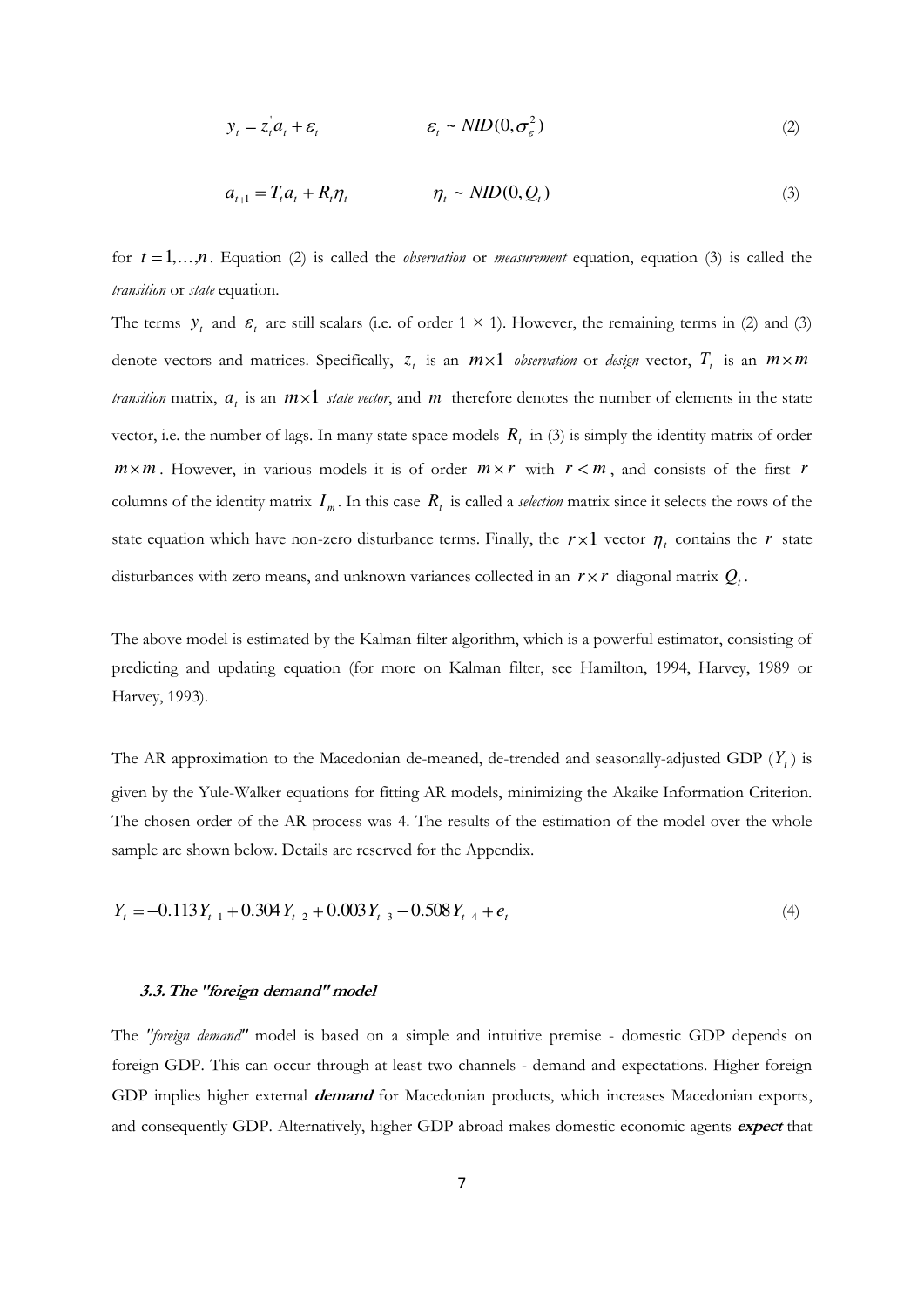domestic income will be higher, which than translates into higher investment and consumption. The *"foreign demand"* model just exploits this empirical regularity without going into its underpinnings.

In terms of the model specification, this relationship is represented by including the foreign demand as an explanatory variable for the Macedonian GDP (see section "Data" for how the foreign demand variable is constructed). However, domestic GDP does not depend entirely on foreign GDP. It seems that part of domestic GDP is not influenced by foreign GDP movements. This is captured by including a lag of domestic GDP in the regression. The lag of the domestic GDP captures the inertia, i.e. the persistence that is observed in GDP, which may be due to habits in consumption, or expectations, or other factors. The regression specification is given below:

$$
d\log(gdp_mk) = a1 + a2 * d\log(boreign\_demand) + a3 * d\log(gdp_mk(-1))
$$
\n(5)

where dlog stands for the first difference of the logs of the variables, and both Macedonian GDP and foreign demand are seasonally-adjusted. The regression is estimated by Ordinary Least Squares, since both Macedonian GDP and the foreign demand are stationary. The results of the regression are given below:

$$
dlog(gdp_mk_ssa) = 0.01 + 0.70 \text{ dlog(fordems)} - 0.27 * dlog(gdp_mk_ssa(-1))
$$
\n
$$
(6)
$$

Forecasting with this model requires assuming certain values for the future behavior of the foreign demand. In real time operation of this model forecasts for the foreign GDP are taken from some external source, like Consensus Forecast. In this forecasting exercise, however, actual data on foreign GDP were used. Details of the estimation are given in the Appendix.

#### **3.4.The "GDP components" model**

The "GDP components" model is a small, old-fashioned, structural model, which represents Macedonian GDP as a sum of its expenditure components (eq. 7) - private consumption **(cons)**, government consumption **(gov)**, gross investments **(inv)**, exports of goods and services **(exp)** and imports of goods and services **(imp)**. Every GDP component is modeled as a function of some explanatory variables (except government consumption, which is taken exogenously, from the projections of the budget). The structure of each equation is inspired from the economic theory, but, as in the previous case, the focus is on the forecasting accuracy, not on inference or analysis. **Private consumption** is modeled as a function of the income (average net wage multiplied with the number of employed persons), private transfers from abroad and the interest rate on credits (eq. 8). This structure of the equation corresponds to the standard consumption functions usually met in the literature. Our approach to modeling **investments**, which are usually very difficult to model, was to break them down to components, and then to try to find variables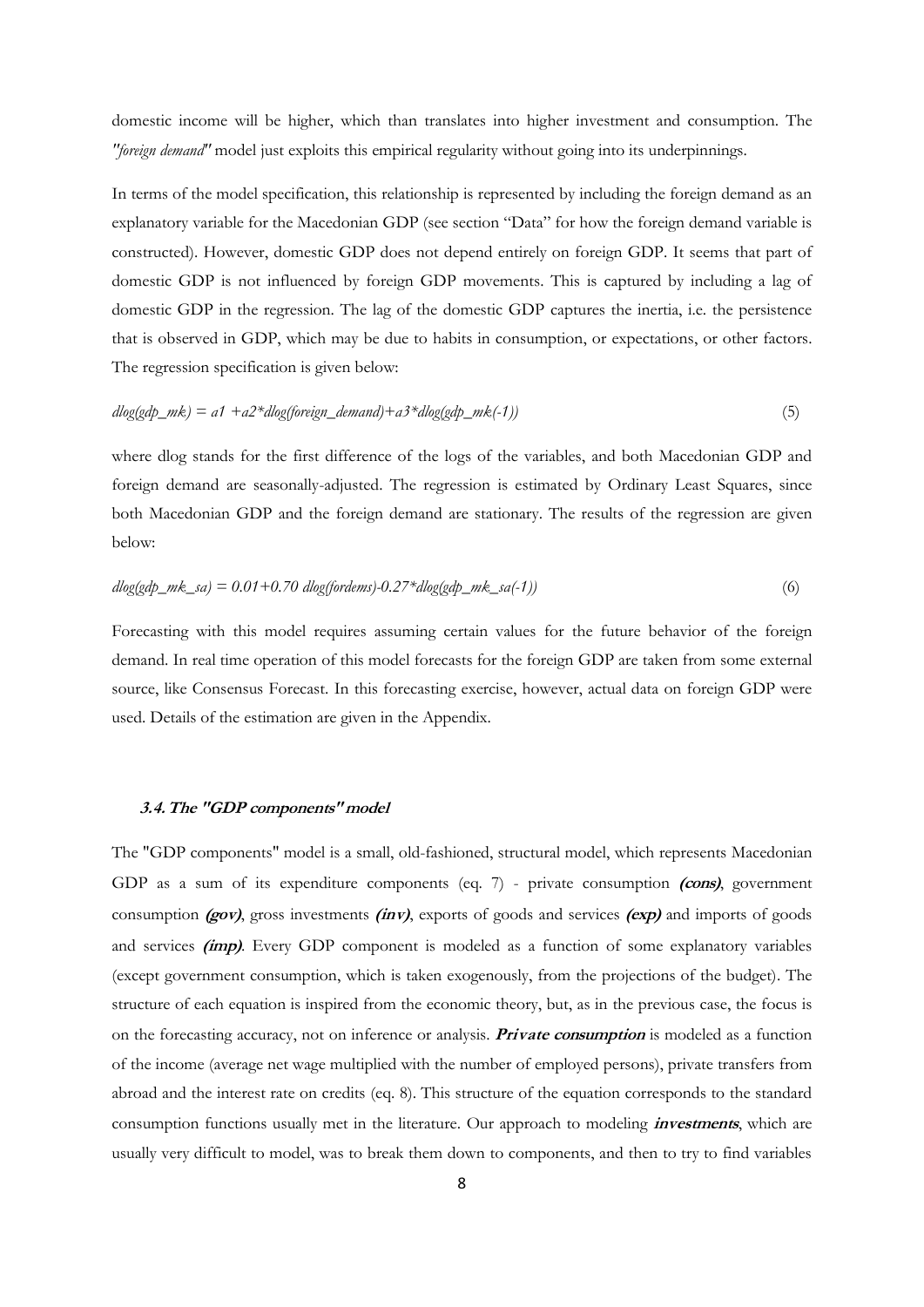that will explain the components to a reasonable extent. Hence, investments (eq. 9) are modeled as a function of the foreign direct investment, government capital expenditure, industrial production (capturing domestic private investments) and exports (capturing the rise/decline in the inventories as exports decrease/increase). It is the inclusion of exports that proved vital in obtaining a reasonable fit for the investments equation, which actually implies that investment dynamics is driven by the inventories. **Exports** (eq. 10) are modeled as a function of the foreign demand and the relative export prices (price of Macedonian exports, relative to world prices of the same products). **Imports** are modeled as a function of the private consumption, investments, government consumption and exports (eq. 11). The **government consumption,** as already mentioned, was taken as an exogenous variable, from the projections of the government budget.

In addition to these variables, the model includes equations for the wages, the number of employed persons and the industrial production. **Wages** are modeled as a function of the price level, the GDP and the employment (eq. 12), the number of **employed persons** depends on inertia and the GDP (eq. 13), and **industrial production** depends on its own lag and the foreign demand (eq. 14).

All the equations are specified in "dlog" form, i.e. the variables that enter the equations are the first differences of the logs of the original variables. Exception is the equation for wages and for employment, which are specified in a Vector Error Correction form. All the variables are seasonally-adjusted.

| $gdp_m k = const + gov + inv + exp - imp$                                 | (7)  |
|---------------------------------------------------------------------------|------|
| $cons = f(wages * employees, transfers, interest_rate)$                   | (8)  |
| $inv = f(gov\_capital, FDI, industrial, exports)$                         | (9)  |
| $exp = f(fordem, relative\_exp\_price)$                                   | (10) |
| $\lim p = f(\text{cons}, \text{inv}, \text{gov}, \text{exp}, \text{imp})$ | (11) |
| $wages = f(CPI, GDP, employed)$                                           | (12) |
| $emploved = f(GDP)$                                                       | (13) |
| $industrial = f(fordem)$                                                  | (14) |

Thus, the model consists of eight equations (seven structural and one identity), eight endogenous variables and eight exogenous. Due to the interdependencies between the regressions, the model is estimated as a system, by the Seemingly Unrelated Regression method.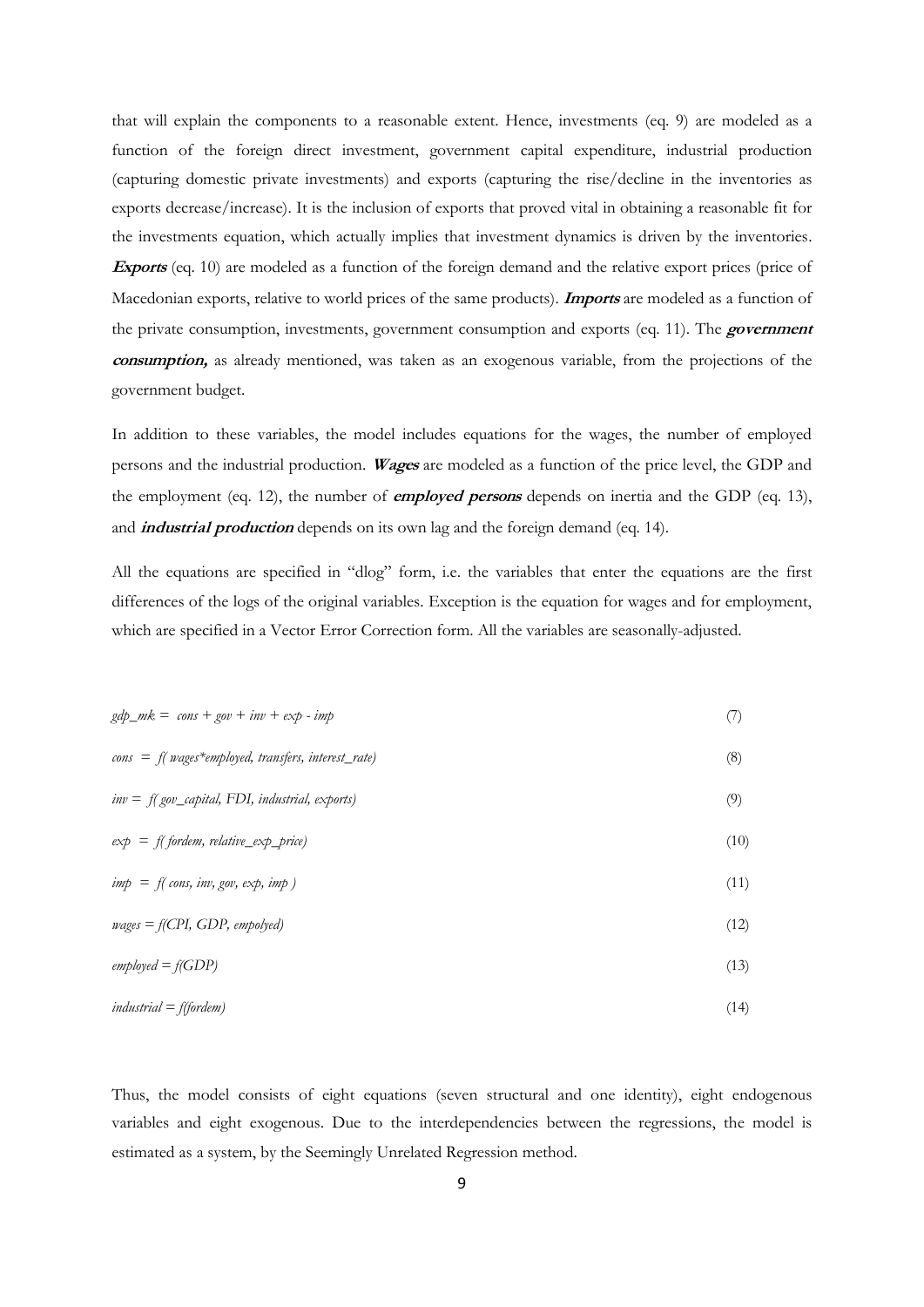Forecasting with this model requires setting assumptions for the exogenous variables - interest rate, private transfers, government capital expenditure, FDI, foreign demand, relative export prices and government consumption. For some of these variables the assumptions are taken from projections of the responsible institutions (government consumption and government capital expenditure from the Ministry of Finance, transfers, FDI and interest rates from the Central Bank projections). For some of the variables (foreign demand, export prices) forecasts from external sources are taken (Consensus Economics and IMF).

Below we present the results of the model estimated through 2009q4.

 $dlog(const) = -0.00 + 0.4*dlog(wages*embolved) + 0.07*dlog(transfers) + 0.04*dlog(transfers(-1)) - 0.02*d(interest_rate)$  $(15)$ 

*dlog(inv) = 0.00 - 0.25\*dlog(inv(-1)) + 0.01\*dlog(FDI) + 0.05\*dlog(FDI(-1)) + 0.00\*dlog(FDI(-2)) - 0.76\*dlog(exp) + 1.88\*dlog(industrial) + 0.04\*dlog(gov\_capital)* (16)

 $dlog(exp) = -0.00 + 1.37 * dlog(fordem) - 0.33 * dlog(relative\_exp\_price)$  (17)

 $dlog(imt) = -0.01 + 0.97 * dlog(cos) + 0.53 * dlog(ext) + 0.12 * dlog(ext) - 1) + 0.27 * dlog(iny) + 0.2 * dlog(gov)$  (18)

*dlog(employed) = -0.18\*(log***(employed( - 1)) - 0.26\*log(GDP( - 1)) - 10.42)** *- 0.00\*TR0204 +*   $0.37*dlog(emploved(-1)) + 0.07*dlog(GDP(-3)) + 0.12*dlog(GDP(-4))$  (19)

*dlog(wages) = -0.11***\*(log(wages( - 1)) - 1.49\*log(CPI( - 1)) - 0.63\*log(GDP( - 1)) - 0.87\*log(employed(- 1))** + 15.6) +  $0.24 * d \log(GDP(-2))$  +  $0.37 * d \log(GDP(-3))$  (20)

*dlog(industrial) = -0.01 - 0.37\*dlog(industrial( - 1)) + 1.84\*dlog(fordem)* (21)

#### **3.5.The "static factor" model**

The "static factor" model falls into the class of static factor models that were explained above. This model actually estimates an OLS regression between the first difference of the logged GDP and few principal components extracted from a dataset of 31 variables. The principal components were extracted as a weighed average of the series, i.e. through an eigendecomposition (spectral decomposition) of the sample covariance matrix. Principal component analysis, or factor analysis in general, which extracts information from a high number of variables, has become quite popular lately, not just for forecasting, but also for policy analysis (see for instance Bernanke et al 2005).

The dataset in our case consisted of 31 variables (see Table 1), which is much less than what is usually met in the literature. However, data availability is a big problem for Macedonia, and even collecting 31 variables for the period 1997-2009 is quite a laborious task. Furthermore, this is a first attempt at estimating this type of model for the case of Macedonia. Still, one must not forget that more is not necessarily better when working with factor models (see Bai and Ng, 2002, Watson, 2003, Boivin and Ng, 2006, Berhoumi et al, 2008).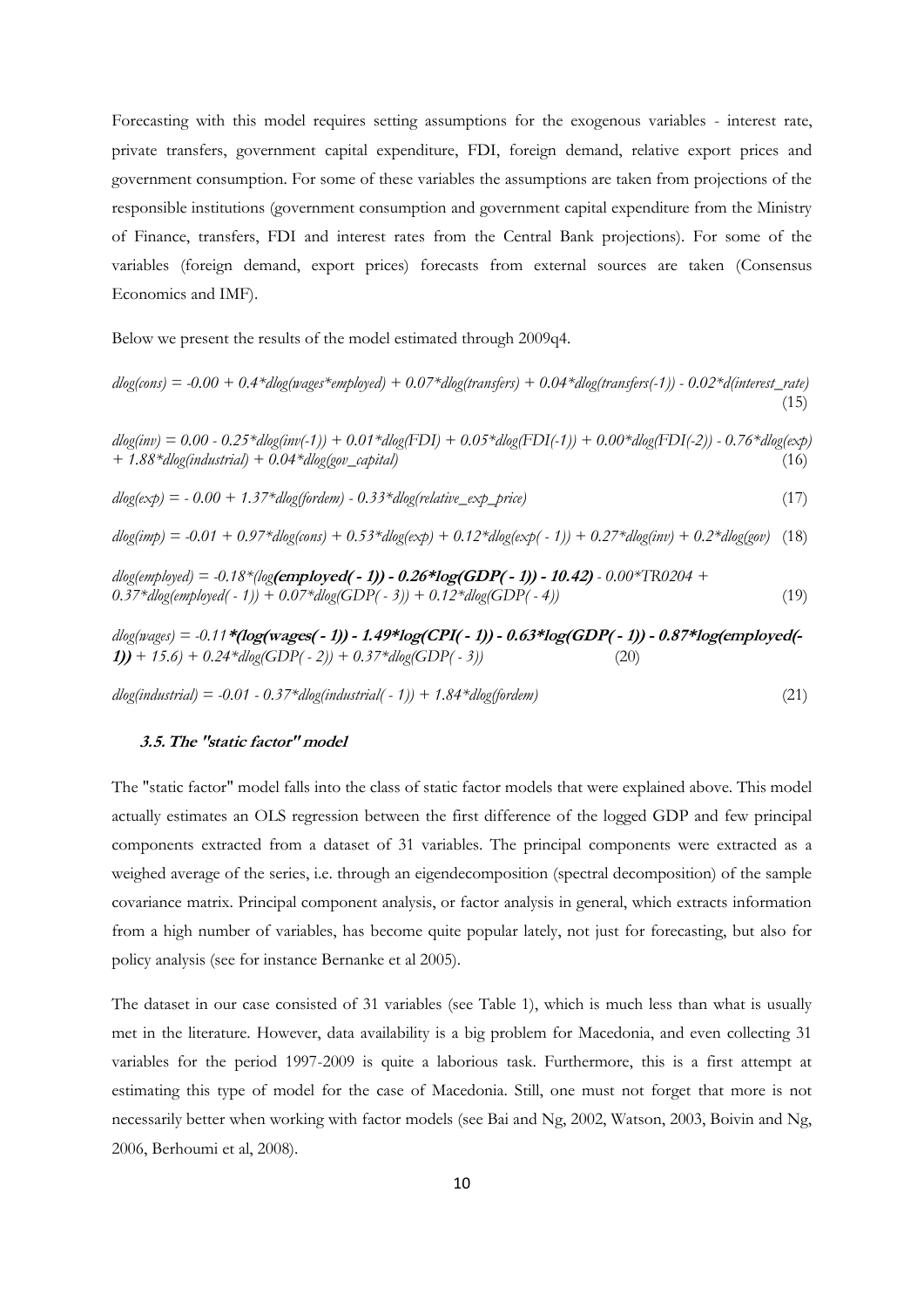Table 1: Variables included

| 1 VAT                             | 17 Production of consumption goods |  |  |
|-----------------------------------|------------------------------------|--|--|
| 2 PPI (Producer Price Index)      | 18 Total deposits                  |  |  |
| 3 Government capital expenditures | 19 Real effective exchange rate    |  |  |
| 4 Foreign effective demand        | 20 Foreign direct investments      |  |  |
| 5 Completed construction works    | 21 Gross foreign reserves          |  |  |
| 6 Industrial production           | 22 Government revenues             |  |  |
| 7 Domestic CPI                    | 23 Private transfers               |  |  |
| 8 Foreign effective CPI           | 24 M4 monetary aggregate           |  |  |
| 9 CB bills interest rate          | 25 Retail trade                    |  |  |
| 10 Telecommunications             | 26 Wholesale trade                 |  |  |
| 11 Credits to households          | 27 Exports of goods                |  |  |
| 12 Credits to firms               | 28 Imports of goods                |  |  |
| 13 Metals prices                  | 29 Imports of consumption goods    |  |  |
| 14 Oil price                      | 30 Imports of means of production  |  |  |
| 15 Average net wage               | 31 Employed persons                |  |  |
| 16 Production of capital goods    |                                    |  |  |

All the variables were logged and differenced, to make them stationary. Regarding the selection of the principal components (PCs), we did not follow the recommendations in the literature. These recommendations basically state that the first few components, that explain most of the variation, should be retained (say, the first five PCs, or the PCs that explain 90% of the variation). However, our experience showed that following these rules results in worse forecasts. Thus, we first run an OLS regression between the GDP and all the PCs, and then retained only those PCs that were significant. In this way we ended up with 5 PCs (the third, the fifth, the sixth, the tenth and the eighteenth), that explained only a small bit of the sample variation, but proved to forecast the GDP much better than the PCs that explained most of the variation. The results of the model, estimated for the whole period, are presented in the Appendix.

Forecasting with this model requires setting assumptions for the factors for the forecast horizon. In the literature, this is usually done by assuming some time series model for the factors. In this pseudo-out-ofsample forecasting exercise, however, we did not set the future values of the factors by assumption, but we used the actual series of the factors, which means that we have assumed that our forecast of the future evolution of the factors has been perfect. As this seems highly unlikely, the forecasts from this model are likely to be worse than those that we obtained in this exercise (as a matter of fact, this holds for all our models, we just emphasize it here).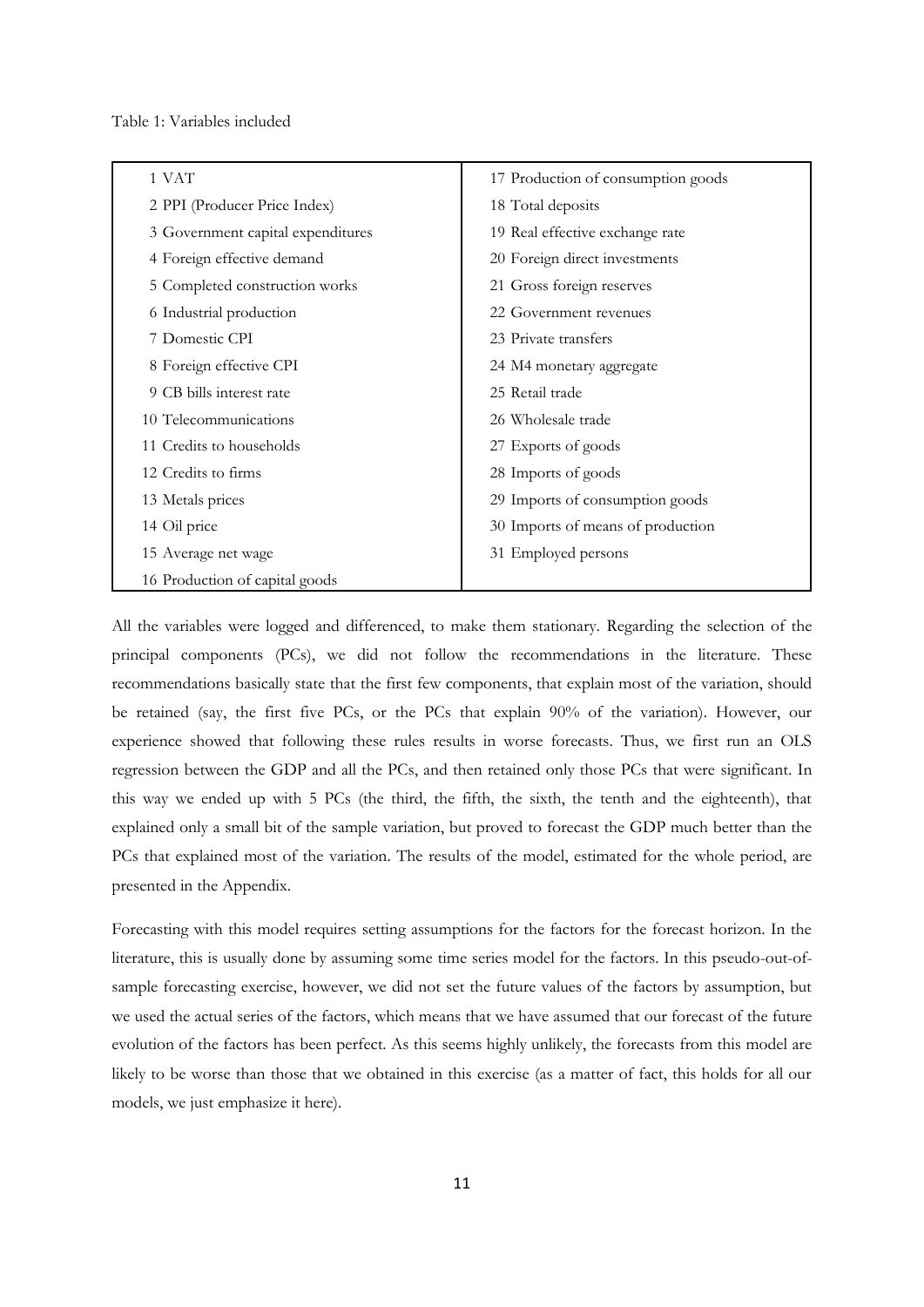#### **3.6.The "FAVAR" model**

The "FAVAR" model is another model that is based on a principal component analysis. It estimates a VAR model between the GDP (i.e. the first difference of the logged GDP) and the same principal components from above. The VAR included the GDP and five principal components, with only 1 lag of every variable (including more lags failed to improve the forecasting performance). The results of the model, estimated for the whole period, are presented in the Appendix. As this model is essentially a VAR, forecasting with it does not require setting assumptions for the factors.

#### **4. Data**

We use a total of 31 series, covering roughly all areas of the economy. The series are from the official institutions - the State Statistical Office of the Republic of Macedonia, the Ministry of Finance of the Republic of Macedonia, the National Bank of the Republic of Macedonia, the IMF. All the series are in real terms. Those that were originally available as nominal series were deflated by the CPI index. The sample period spans from 1997q1 to 2009q4. The data sources for the variables are shown in Table 2.

The **foreign demand** variable is calculated as a weighted average of the GDP of nine major trading partners (Germany, Greece, Italy, Serbia, Belgium, Spain, Netherlands, Bulgaria and Croatia). The weights are obtained as normalized share of these countries in Macedonian exports in the period 2006-2009. These countries account for around 67% of Macedonian exports. **The foreign effective CPI** is calculated in the similar manner, as a weighted average of the CPI of the ten countries with highest share in the import of consumption goods (Serbia, Germany, Greece, Bulgaria, France, Italy, Austria, Slovenia, Croatia, United States). The weights are obtained from the normalized share of the countries in Macedonian imports of consumption goods for the period 2006-2009. **Relative export prices** are calculated as Macedonian export prices, relative to world prices of Macedonian exports. The products that were included in the world prices index include cotton, iron ore, lamb, nickel, steel, zinc and petrol. The weights are obtained from the normalized shares of these products in the total exports, and the prices for these products are from IMF and Bloomberg.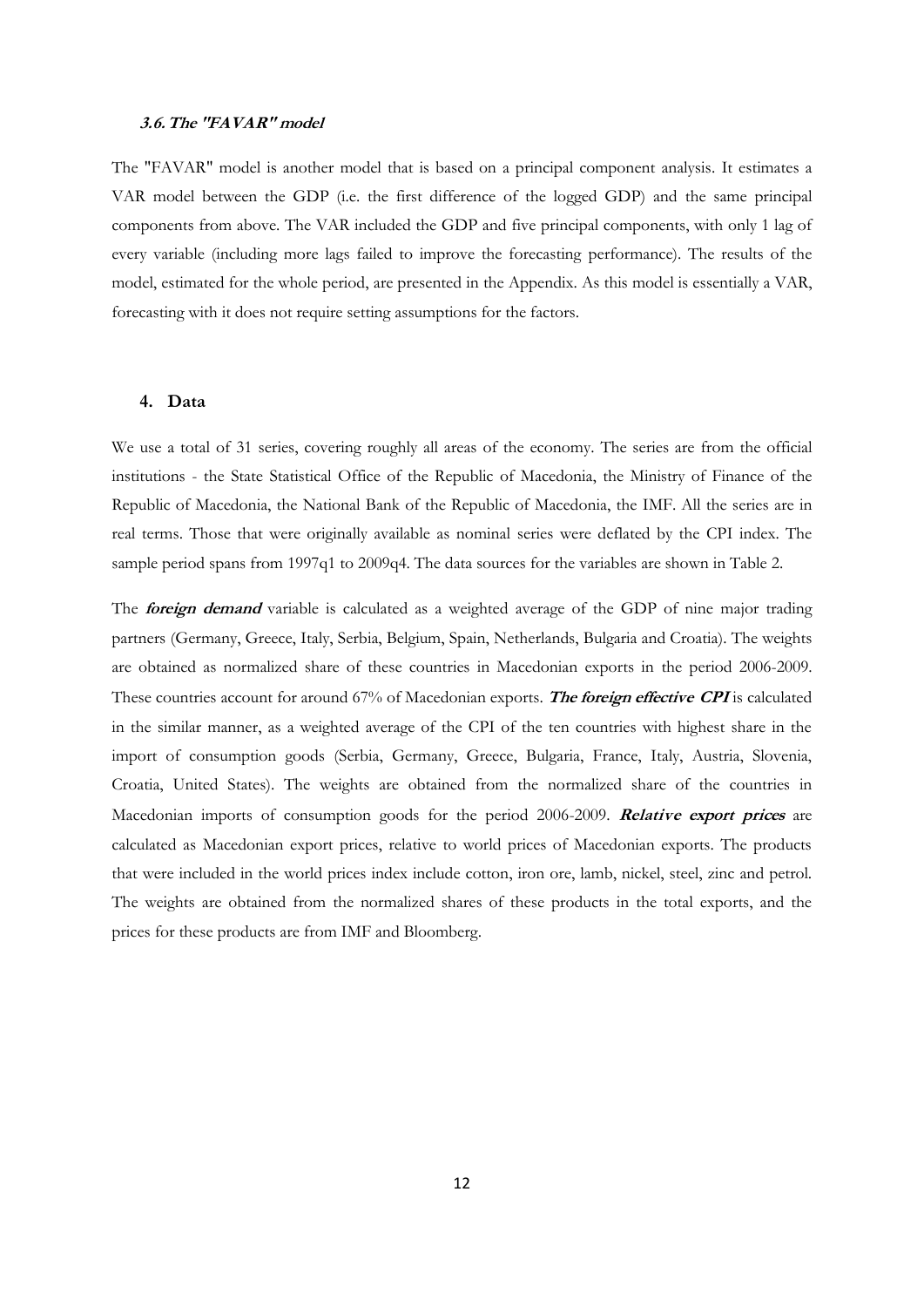Table 2 – Data used and sources of data

| <b>Series</b>                   | Source                                          |
|---------------------------------|-------------------------------------------------|
| Macedonian GDP                  | <b>State Statistical Office</b>                 |
| Private consumption             | <b>State Statistical Office</b>                 |
| Gross investments               | <b>State Statistical Office</b>                 |
| Government consumption          | <b>State Statistical Office</b>                 |
| Exports of goods and services   | <b>State Statistical Office</b>                 |
| Imports of goods and services   | <b>State Statistical Office</b>                 |
| Interest rate on credits        | National Bank of the Republic of Macedonia      |
|                                 | Compiled by NBRM, on data the State Staristical |
| Relative export prices          | Office, IMF and Bloomberg                       |
| VAT                             | Ministry of finance                             |
| PPI (Producer Price Index)      | <b>State Statistical Office</b>                 |
| Government capital expenditures | Ministry of finance                             |
|                                 | Compiled by NBRM, on data from Eurostat and     |
| Foreign effective demand        | national statistical offices                    |
| Completed construction works    | <b>State Statistical Office</b>                 |
| Industrial production           | <b>State Statistical Office</b>                 |
| Domestic CPI                    | <b>State Statistical Office</b>                 |
|                                 | Compiled by NBRM, on data from Eurostat and     |
| Foreign effective CPI           | national statistical offices                    |
| CB bills interest rate          | National Bank of the Republic of Macedonia      |
| Telecommunications              | <b>State Statistical Office</b>                 |
| Credits to households           | National Bank of the Republic of Macedonia      |
| Credits to firms                | National Bank of the Republic of Macedonia      |
| Metals prices                   | IMF                                             |
| Oil price                       | <b>IMF</b>                                      |
| Average net wage                | <b>State Statistical Office</b>                 |
| Production of capital goods     | <b>State Statistical Office</b>                 |
| Production of consumption goods | <b>State Statistical Office</b>                 |
| Total deposits                  | National Bank of the Republic of Macedonia      |
| Real effective exchange rate    | National Bank of the Republic of Macedonia      |
| Foreign direct investments      | National Bank of the Republic of Macedonia      |
| Gross foreign reserves          | National Bank of the Republic of Macedonia      |
| Government revenues             | Ministry of finance                             |
| Private transfers               | National Bank of the Republic of Macedonia      |
| M4 monetary aggregate           | National Bank of the Republic of Macedonia      |
| Retail trade                    | <b>State Statistical Office</b>                 |
| Wholesale trade                 | <b>State Statistical Office</b>                 |
| Exports of goods                | <b>State Statistical Office</b>                 |
| Imports of goods                | <b>State Statistical Office</b>                 |
| Imports of consumption goods    | <b>State Statistical Office</b>                 |
| Imports of means of production  | <b>State Statistical Office</b>                 |
| <b>Employed</b> persons         | <b>State Statistical Office</b>                 |

#### **5. Design of the forecast evaluation exercise**

We carry out a "pseudo one quarter ahead" forecasting exercise, which means that we estimate the models up to a certain data point (e.g. 2003q4), and use the data that are available now (not that would have been available then), to forecast the next quarter (e.g. 2004q1). This means that actual realizations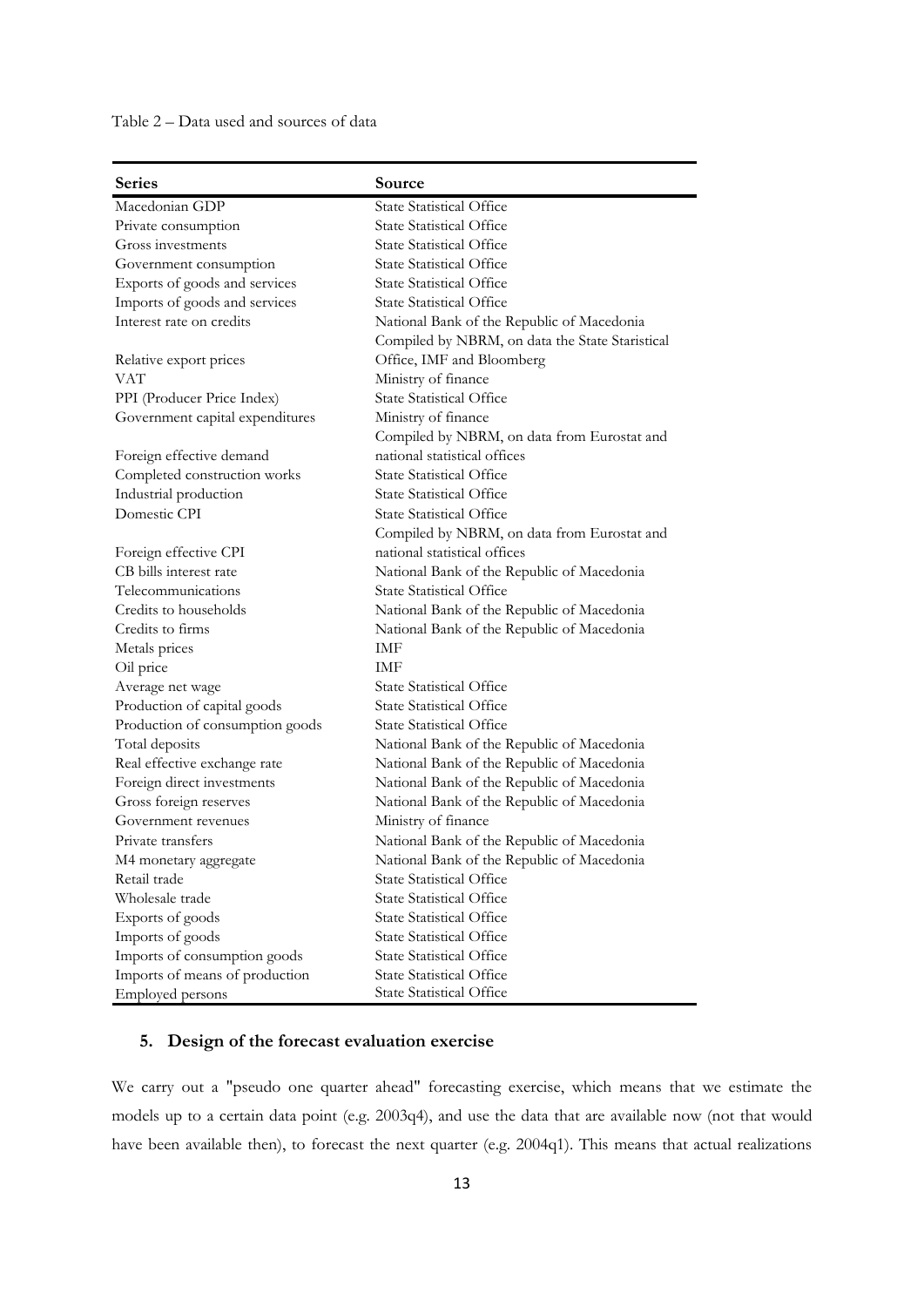for the exogenous variables in the models are used, instead of assumptions (therefore, "pseudo"). The starting point in our evaluation is 2004q1, which means that we have 24 periods for forecasting.

## We use two alternative criteria for comparing the models **- the Root Mean Squared Error (RMSE) and the Mean Absolute Error (MAE) of the forecasts.**

The RMSE is calculated by the following formula:

$$
RMSE = \sqrt{\left[\frac{1}{N} \sum_{i=1}^{N} (GDP_{for} - GDP_{act})^{2}\right]}
$$
 (17)

where *N* is the number of observations (in our case 24), *GDP<sub>for</sub>* is the forecasted GDP and *GDP<sub>act</sub>* is the actual (realized) GDP.

The RMSE is the most widely used criterion for assessing forecasts, but its weaknesses are also well known, especially its penalty for outliers. This is why we also use the Mean Absolute Error, which is calculated according to the formula:

$$
MAE = \frac{1}{N} \sum_{i=1}^{N} [abs(GDP_{for} - GDP_{act})]
$$
\n(18)

Additionally, **to see whether the forecast differences of the alternative models are significant, the Diebold-Mariano test** (DM test) was carried out (see Diebold and Mariano, 1995, Harvey, Leybourne and Newbold, 1997). This test tests whether the forecast errors of two models are significantly different from each other. We compare the forecast errors of the different models with the forecast errors of the model with lowest RMSE and MAE. This actually means that we test whether the forecasts of the "best" model are better than the forecasts of the remaining models. Basis of the DM test is the sample mean of the observed loss differential series  $\{dt : t=1, 2, ...\}$ .

Two time series of forecast errors are:  $e_{i1}$ ,...,  $e_{iT}$  and  $e_{j1}$ ,...,  $e_{jT}$ . The quality of each forecast is evaluated by some loss function  $g$  of the forecast error.

The null hypothesis of equal predictive accuracy is:

 $E(d_t) = 0$  for all *t* where  $d_t = g(e_{it}) - g(e_{jt})$ 

#### **6. Results**

Forecasts of the alternative models, compared to the actual GDP are shown on Figure 1. The forecasted, values, the forecast errors, and the RMSE and the MAE are presented in the Appendix.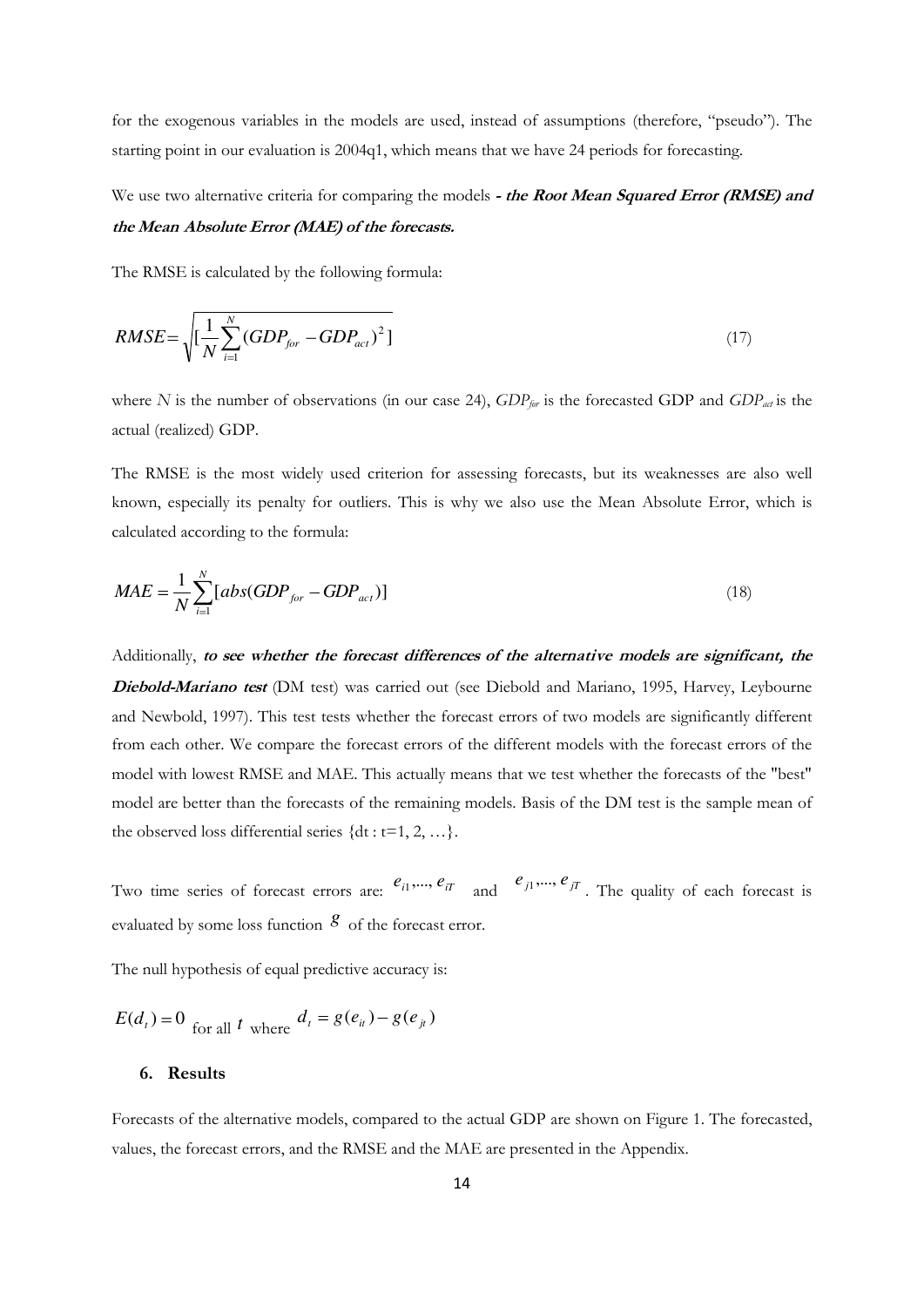

Figure 1: Comparison of the forecasts of the GDP and the actual GDP

Comparison of the forecasting performances of the models, assessed by the RMSE and the MAE is shown in Table 3.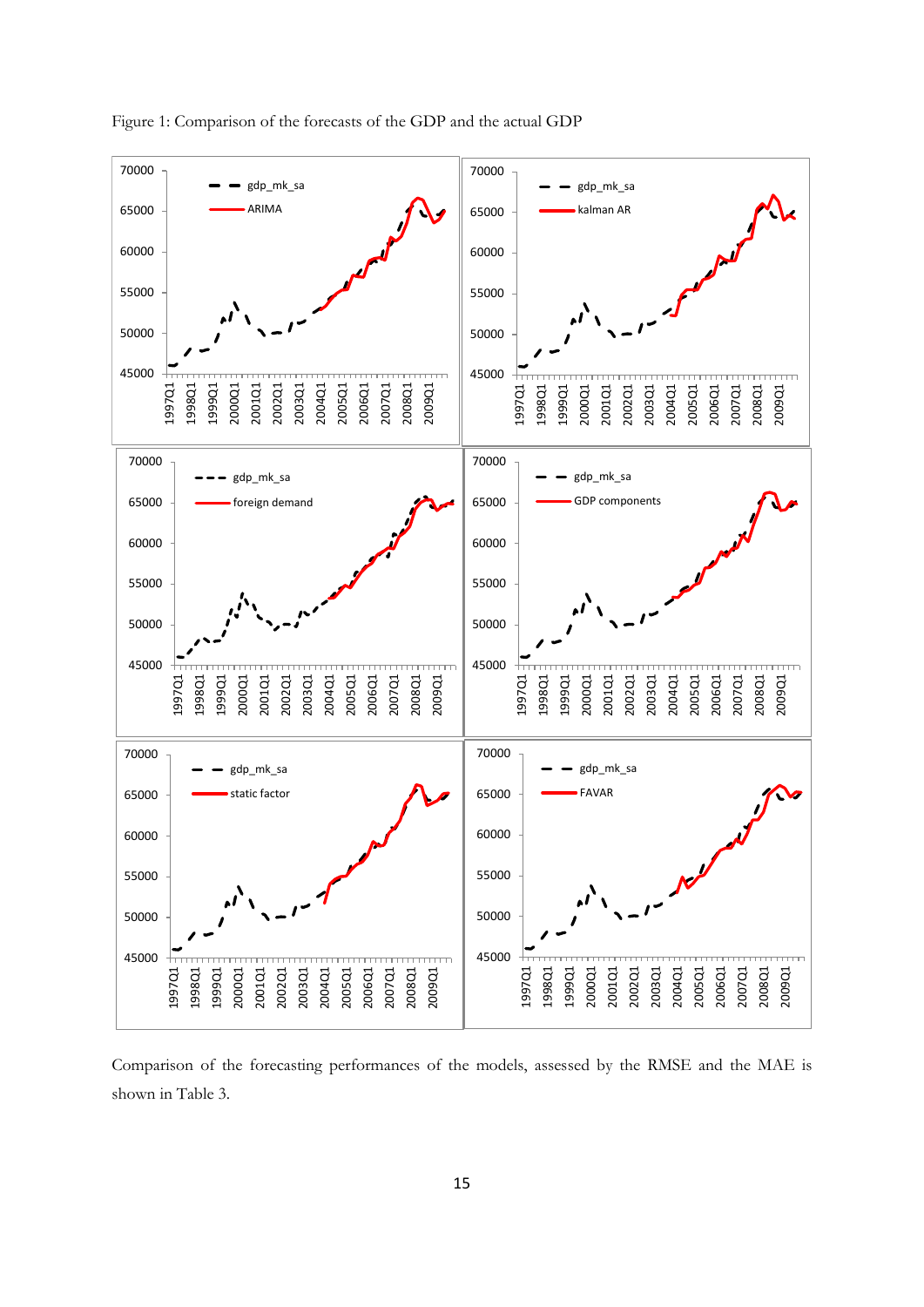|             | <b>ARIMA</b> |      | Kalman AR |      |        | Foreign demand |        |      | <b>GDP</b> components Static factor |      | <b>FAVAR</b> |      |
|-------------|--------------|------|-----------|------|--------|----------------|--------|------|-------------------------------------|------|--------------|------|
|             | Result       | Rank | Result    | Rank | Result | Rank           | Result | Rank | Result                              | Rank | Result       | Rank |
| <b>RMSE</b> | 982          |      | 1106      | 6    | 687    |                | 856    |      | 546                                 |      | 1038         |      |
| MAE         | 806          |      | 873       | 6    | 514    | 2              | 711    |      | 447                                 |      | 779.         | 4    |
| overall     |              |      |           | b    |        |                |        |      |                                     |      |              |      |

Table 3: RMSE and MAE of the six models

The results show that according to the both RMSE and the MAE, the best performing model is the static factor model. The model based on the foreign GDP comes second according to the both RMSE and MAE. The small structural model "GDP components" is third overall, whereas "FAVAR" and "ARIMA" share the fourth position. The "kalman AR" model is last, performing worse even than the benchmark "ARIMA" model.

The "goodness" of the models can be also intuitively assessed by looking at the difference between the year-on-year growth rates of the GDP *implied by the model*, and the *realized* growth of the GDP. For illustration, for the "static factor" model, this difference is on average 0.8 percentage points (in absolute terms), for the "foreign demand" model it is 0.9, for the "GDP components" it is 1.2, for the "FAVAR" it is 1.3, for the "ARIMA" it is 1.4, and for the "Kalman AR" it is 1.5.

However, to assess the difference of the forecasting performance more rigorously, we computed the Diebold-Mariano (DM) test. This test tests if the forecasts from one model (in our case the "static factor" model) differ from the forecasts from some other model (in our case the remaining five models). The results of these tests are shown in Table 4.

Table 4: P values of the Diebold-Mariano tests

|                                                                  | <b>ARIMA</b> |      |      | KALMAN AR Foreign demand GDP components | <b>FAVAR</b> |
|------------------------------------------------------------------|--------------|------|------|-----------------------------------------|--------------|
| p value of the Modified DM test<br>for the <i>absolut</i> errors | 0.01         | 0.00 | 0.54 | 0.04                                    | 0.04         |
| p value of the Modified DM test<br>for the <i>squared</i> errors | 0.02         | 0.01 | 0.36 | 0.07                                    | 0.02         |

The results of the DM tests show that the forecasts of the "static factor" model are indeed statistically different at 10%, according to both the squared errors and absolute errors, from all the other models, except the "foreign demand" model. In other words, the forecasts of the "static factor" model are statistically better than these models. Only the "foreign demand" model is not statistically worse than the best model, the "static factor" model.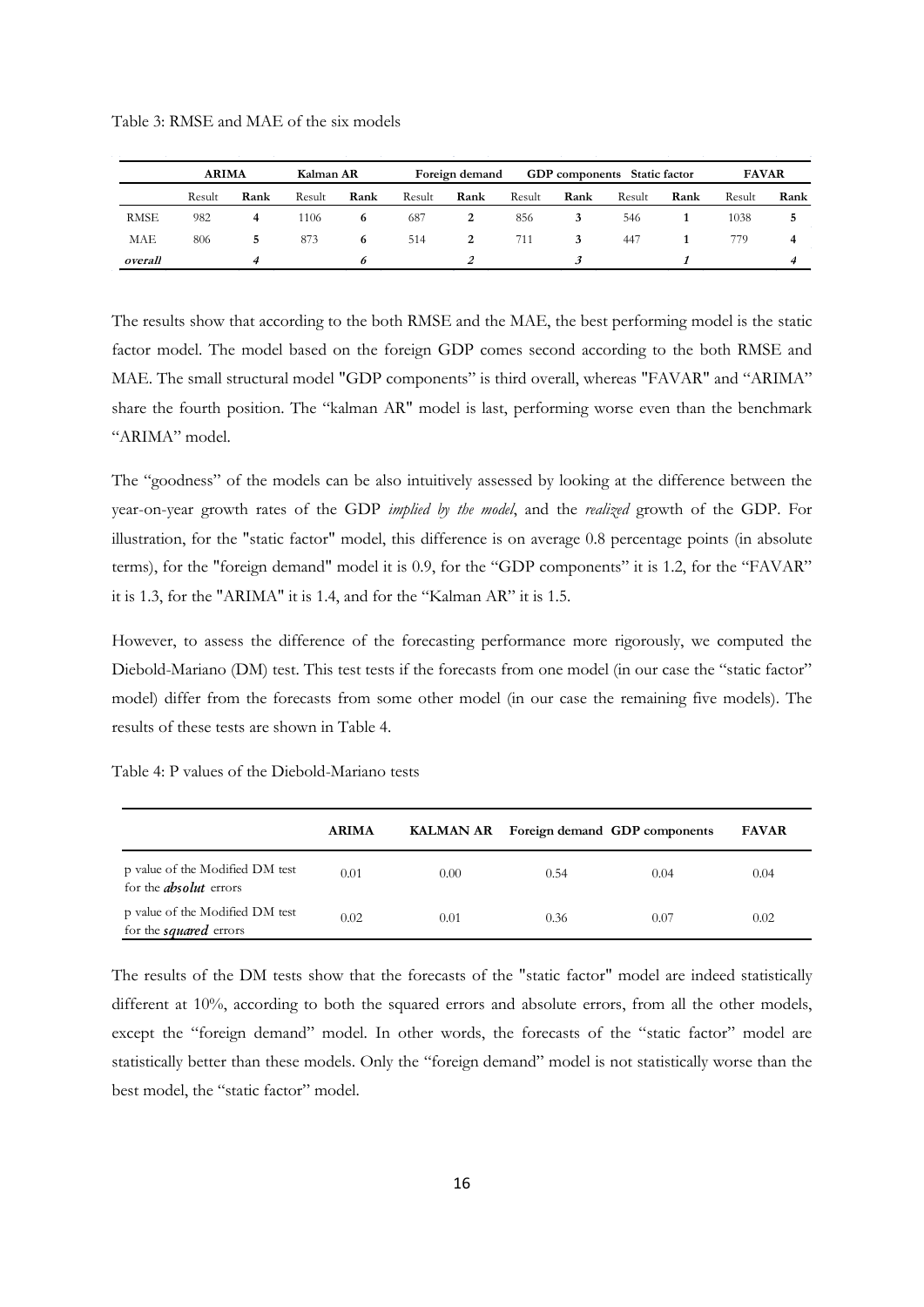To summarize, the results of our forecasting exercise indicate that the "static factor" model gives most accurate forecasts, followed by the "foreign demand" and the "GDP components" models. The forecasts of the "static factor" model are statistically different from all the other models, except the "foreign demand" model.

#### **7. Conclusion**

Forecasting plays prominent role in the monetary policy decision making process - policy makers must know what the future is likely to be, in order to make the right moves. In this paper we presented six models that have been developed at the National Bank of the Republic of Macedonia, for short term forecasting of the Macedonian GDP, and compared their forecasting performances.

Our results indicate that models that incorporate more data (the **static factor** model) seem indeed significantly better at forecasting the Macedonian GDP than the other models. Only the simple **foreign demand** model provided forecasts that were not inferior to the forecasts given by the **static factor**  model, suggesting that simplicity can have some virtues, too. The small structural **GDP components**  model comes third, outperforming the time-series models and the sophisticated **FAVAR** model, reviving the interest in the long forgotten, structural, Cowles Commission-type models. The interest in this model is magnified by the fact that, differently from the other models, the **GDP components** model is able to tell the story of the GDP, not just to forecast it. Strangely, the sophisticated **FAVAR** model failed to perform better than the purely time series models, which is probably due to the fact that it does not incorporate contemporaneous information, only lagged.

Future work in this field should focus on improvement of the models that were evaluated in this occasion and on developing other state-of-the art models. The finding that the static factor model appeared best for forecasting the Macedonian GDP seems as a nice introduction for further work on the dynamic factor models, as those in Forni et al (2004) and Doz et al (2006). Also, future work must not neglect the Bayesian VAR models, which have been claimed to be particularly good at forecasting.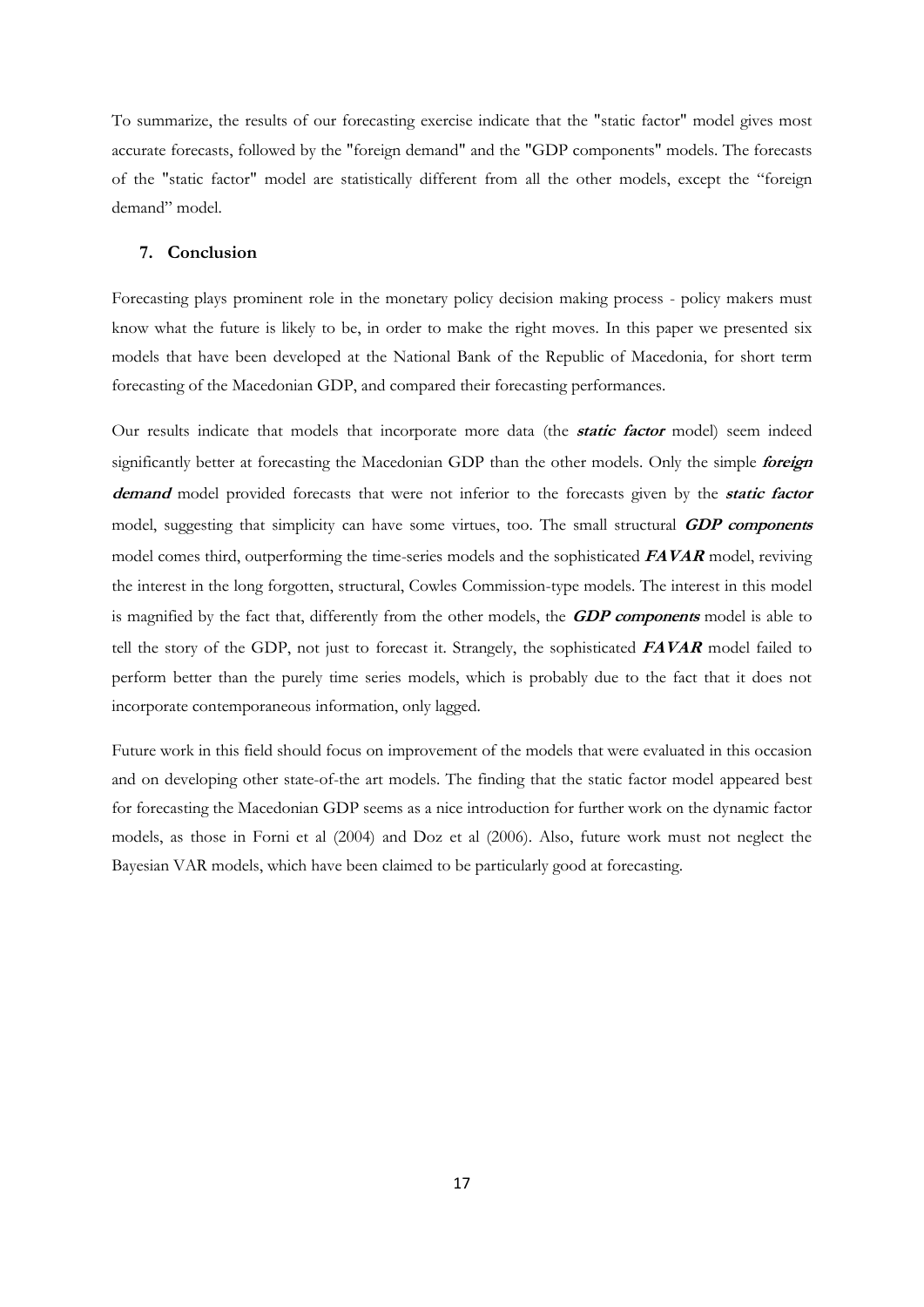#### **References**

- Barhoumi, K., Darné, O. and Ferrara, L. (2009). ["Are disaggregate data useful for factor analysis in](http://ideas.repec.org/p/bfr/banfra/232.html)  [forecasting French GDP?,](http://ideas.repec.org/p/bfr/banfra/232.html)[" Documents de Travail](http://ideas.repec.org/s/bfr/banfra.html) 232, Banque de France.
- Bai J. and Ng S. (2002). "Determining the number of factors in approximate factor models". *Econometrica*, 70, 191-221.
- Bernanke, Ben, Jean Boivin and Piotr S. Eliasz (2005). ["Measuring the Effects of Monetary Policy: A](http://ideas.repec.org/a/tpr/qjecon/v120y2005i1p387-422.html)  [Factor-augmented Vector Autoregressive \(FAVAR\) Approach](http://ideas.repec.org/a/tpr/qjecon/v120y2005i1p387-422.html)*," [The Quarterly Journal of Economics](http://ideas.repec.org/s/tpr/qjecon.html)*, MIT Press, vol. 120(1), pages 387-422, January.
- Boivin J. and Ng S. (2006). "Are more data always better for factor analysis?", *Journal of Econometrics*, 132, 169-194.
- Box, G. E. P. and Jenkins G.M. (1976). *Time Series Analysis: Forecasting and Control*, San Francisco CA, Holden Day.
- Carriero, A, G. Kapetanios and M. Marcellino (2007). "Forecasting large datasets with reduced rank multivariate models", Working paper No. 617, Queen Mary University of London
- Del Negro,Marco and F Schorfheide (2004): "Priors from equilibrium models for VARs*", International Economic Review*, Vol. 45, pp 643-673.
- Diebold F.X. and Mariano R.S. (1995). "Comparing predictive accuracy". *Journal of Business and Economic Statistics*, 13, 253-265.
- Doz C., Giannone D. and Reichlin L. (2006). "A quasi maximum likelihood approach for large approximate dynamic factor models". CEPR Discussion Paper No. 5724.
- Doz C., Giannone D. and Reichlin L. (2007). "A two-step estimator for large approximate dynamic factor models based on Kalman filtering". CEPRDiscussion Paper No 6043.
- Felix, R. M. and L. C. Nunes (2003). "Forecasting Euro Area Aggregates with Bayesian VAR and VECM Models". Working Paper 4-03, Banco De Portugal
- Forni M., Hallin M., Lippi M. and Reichlin L. (2000). "The generalized dynamic factor model: Identification and estimation". *Review of Economics and Statistics*, 82, 540-554.
- Forni M., Hallin M., Lippi M. and Reichlin L. (2004). "The generalized dynamic factor model: Consistency and rates". *Journal of Econometrics*, 119, 231-255.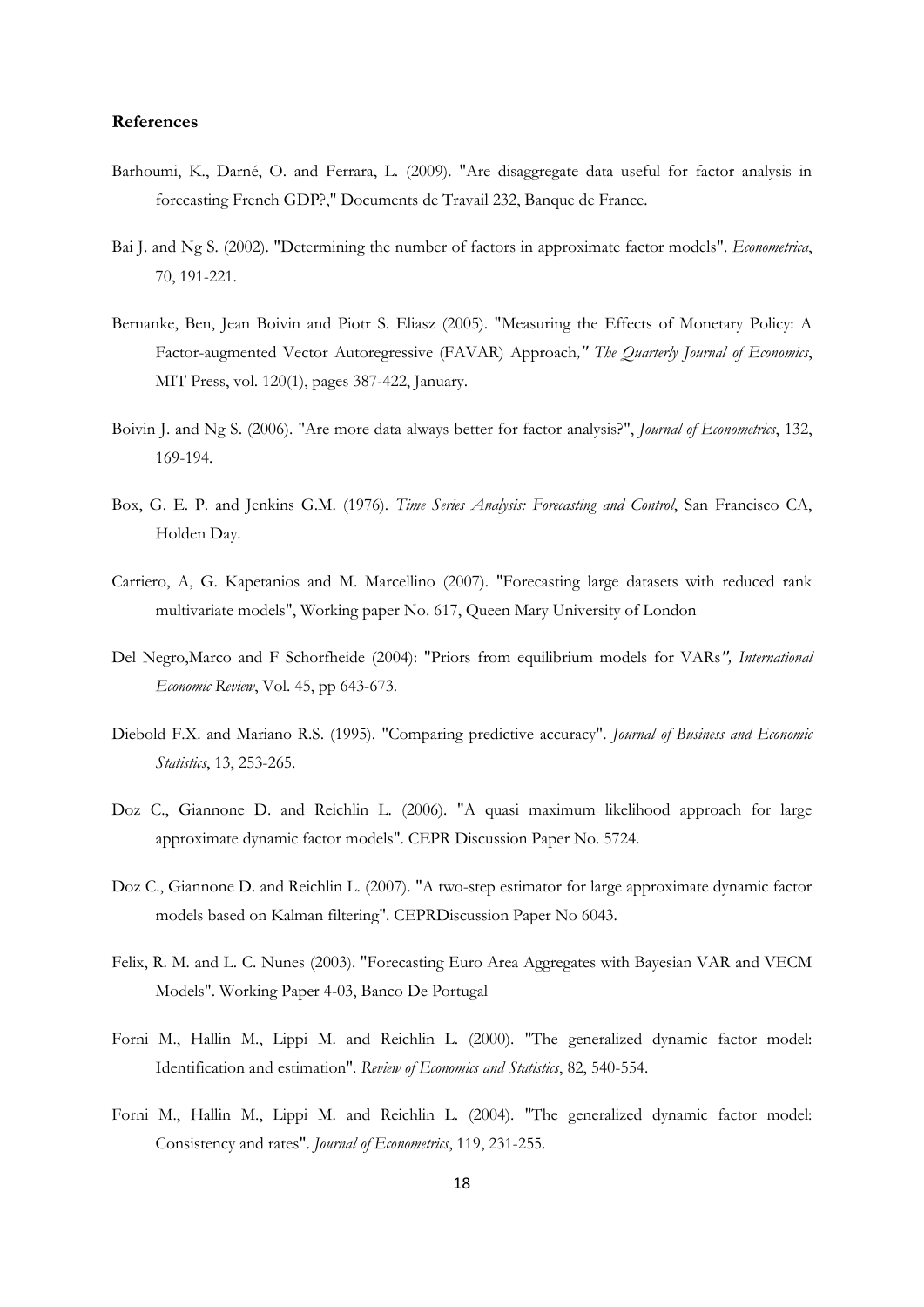- Forni M., Hallin M., Lippi M. and Reichlin L. (2005). "The generalized dynamic factor model: One-sided estimation and forecasting". *Journal of the American Statistical Association,* 100, 830-840.
- Goodfriend, Marvin (2007). ["How the World Achieved Consensus on Monetary Policy,](http://ideas.repec.org/p/nbr/nberwo/13580.html)" [NBER Working](http://ideas.repec.org/s/nbr/nberwo.html)  [Papers](http://ideas.repec.org/s/nbr/nberwo.html) 13580, National Bureau of Economic Research, Inc.
- Hamilton, James D. (1994), *"Time Series Analysis"*, Princeton University Press
- Harvey, Andrew C. (1989), *"Forecasting, Structural Time Series Models and the Kalman Filter"*, Cambridge University Press
- Harvey, Andrew C. (1993), *"Time Series Models"*, Harvester Wheatsheaf, Second Edition
- Harvey, Andrew (2006). "Forecasting with Unobserved Components Time Series Models", in *Handbook of Economic Forecasting,* vol. 1, Elliott, G, C. W. J. Granger and A. Timmermann, eds. North Holland
- Harvey, D. I., Leybourne, S. J., and Newbold, P. (1997), "Testing the Equality of Prediction Mean Squared Errors," *International Journal of Forecasting*, 13, 281-291.
- Litterman, Robert B. (1986). "Forecasting With Bayesian Vector Autoregressions: Five Years of Experience*.*" *Journal of Business and Economic Statistics*.January, 4:1, pp. 25–38.
- Mankiw, N. Gregory (1991). ["A Quick Refresher Course in Macroeconomics,](http://ideas.repec.org/p/nbr/nberwo/3256.html)" [NBER Working Papers](http://ideas.repec.org/s/nbr/nberwo.html)  3256, National Bureau of Economic Research, Inc.
- Mankiw, N. Gregory (2006)."The Macroeconomist as Scientist and Engineer," [NBER Working Papers](http://ideas.repec.org/s/nbr/nberwo.html) 12349, National Bureau of Economic Research, Inc.
- Sims, Christopher A. (1980). ["Macroeconomics and Reality,](http://ideas.repec.org/a/ecm/emetrp/v48y1980i1p1-48.html)" *[Econometrica](http://ideas.repec.org/s/ecm/emetrp.html)*, vol. 48(1), pages 1-48, January.
- Sims, Christopher A. (1993). "A Nine Variable Probabilistic Macroeconomic Forecasting Model," *in NBER Studies in Business: Business Cycles, Indicators, and Forecasting*, Volume 28. James H. Stock and Mark W. Watson, eds. Chicago: University of Chicago Press, pp. 179–214.
- Sims, Christopher A. and Tao Zha (1996). ["Bayesian methods for dynamic multivariate models,](http://ideas.repec.org/p/fip/fedawp/96-13.html)" [Working](http://ideas.repec.org/s/fip/fedawp.html)  [Paper](http://ideas.repec.org/s/fip/fedawp.html) 96-13, Federal Reserve Bank of Atlanta.
- Smets, F and R Wouters (2007): "Shocks and frictions in US business cycles: a Bayesian DSGE approach",*The American Economic Review*, Vol 97, No. 3, pp. 586-606.
- Stock, James H., and Mark W. Watson (2001). "Vector Autoregressions," *Journal of Economic Perspectives*, Vol. 15 No. 4, pp. 101-115.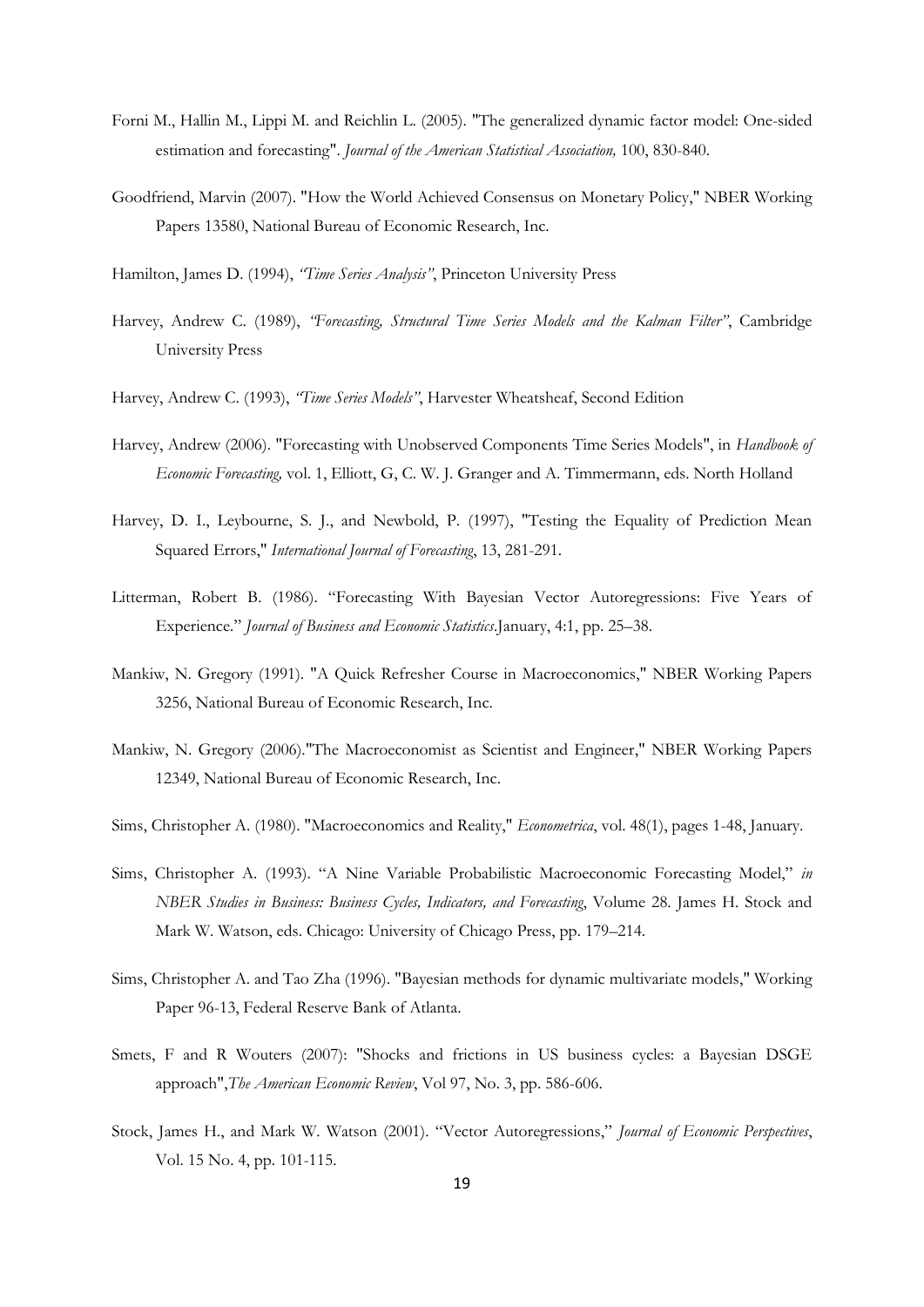- Stock, J.H. and M. Watson, (2002), "Forecasting using principal components from a large number of predictors". *Journal of the American Statistical Association* 97, 1167-1179.
- Stock, James H., and Mark W. Watson (2006). "Forecasting with Many Predictors", in *Handbook of Economic Forecasting*, vol. 1, Elliott, G, C. W. J. Granger and A. Timmermann, eds. North Holland
- Thomas Doan, Robert Litterman and Christopher Sims (1984). "Forecasting and conditional projection using realistic prior distributions", *Econometric Reviews* 1, pp. 1-100
- Tovar, Camilo E. (2008), "DSGE Models and Central Banks", BIS Working Paper No. 258
- Watson M. (2003). "Macroeconomic forecasting using many predictors". In Dewatripont M., Hansen L. and Turnovsky S. (eds), *Advances in Economics and Econometrics, Theory and Applications: Eighth World Congress of the Econometric Society*, Vol. III.
- Woodford, M. (1999). ["Revolution and Evolution in Twentieth-Century Macroeconomics,"](http://www.columbia.edu/~mw2230/macro20C.pdf) , Presented at a conference, *Frontiers of the Mind in the Twenty-First Century,* U.S. Library of Congress, Washington, D.C., June 1999.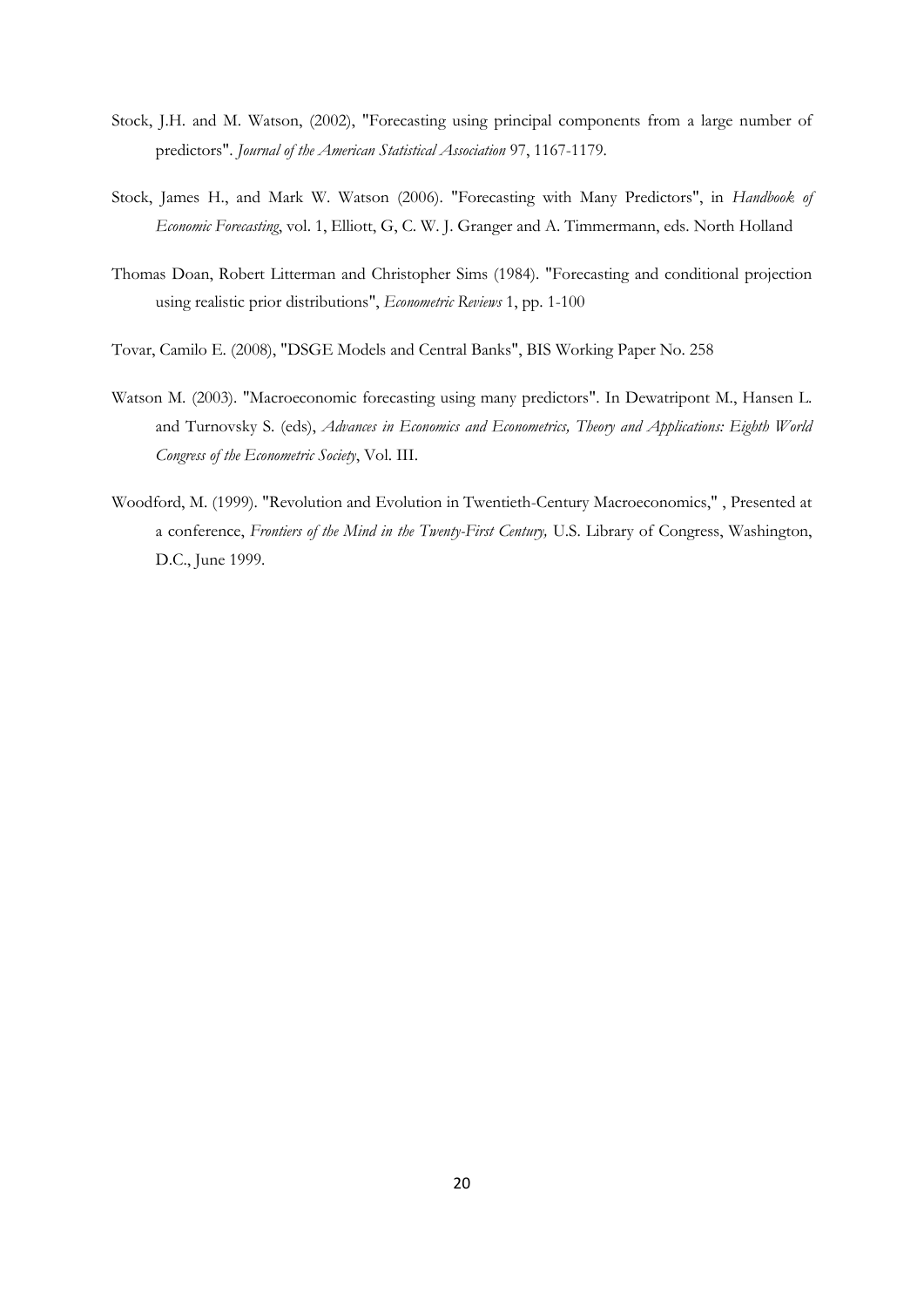#### **APPENDIX**

### **1. Details of the estimation of the "ARIMA" model**

Correlograms of the Autocorrelation and the Partial Correlation function for dlog(GDP)

| Autocorrelation | <b>Partial Correlation</b> | АC                                                                                                                                                                                                                                                                                                                   | <b>PAC</b>                                                                                                                                                                                                                | Q-Stat                                                                                                                                                                                                         | Prob                                                                                                                                                                                      |
|-----------------|----------------------------|----------------------------------------------------------------------------------------------------------------------------------------------------------------------------------------------------------------------------------------------------------------------------------------------------------------------|---------------------------------------------------------------------------------------------------------------------------------------------------------------------------------------------------------------------------|----------------------------------------------------------------------------------------------------------------------------------------------------------------------------------------------------------------|-------------------------------------------------------------------------------------------------------------------------------------------------------------------------------------------|
| Н               | ۱Г                         | 1<br>$-0.221$<br>0.267<br>-0.032<br>з<br>-0.059<br>4<br>$-0.081$<br>5<br>-0.174<br>6<br>0.143<br>-0.139<br>8<br>9<br>0.020<br>10<br>N N17<br>11<br>0.057<br>-0.179<br>12<br>13<br>O 044<br>0.014<br>14<br>-0.085.<br>15<br>-0.052<br>16<br>17<br>0.098<br>18<br>-0.129<br>19<br>0.032<br>-0.088<br>20<br>21<br>0.125 | $-0.221$<br>n.229<br>N N 71<br>$-0.126$<br>$-0.140$<br>$-0.186$<br>0.160<br>0.010<br>$-0.116$<br>-0.024<br>0.094<br>$-0.192$<br>$-0.060$<br>0.084<br>-0.038<br>$-0.147$<br>በ በ74<br>$-0.129$<br>-0.003<br>-0.088<br>0.049 | 2.6327<br>6.5582<br>6.6150<br>6.8136<br>7.1994<br>9.0125<br>10.272<br>11.486<br>11.512<br>11.531<br>11.754<br>13.972<br>14.108<br>14.122<br>14.667<br>14.880<br>15.648<br>17.017<br>17.102<br>17.780<br>19.185 | 0.105<br>0.038<br>0.085<br>0.146<br>0.206<br>0.173<br>0.174<br>0.176<br>0.242<br>0.318<br>0.382<br>0.302<br>0.366<br>0.441<br>0.476<br>0.533<br>0.549<br>0.522<br>0.583<br>0.602<br>0.573 |
|                 |                            | 22<br>-0.182<br>23<br>0.078<br>$-0.003$<br>24                                                                                                                                                                                                                                                                        | -0.135<br>0.017<br>-0.077                                                                                                                                                                                                 | 22.277<br>22.860<br>22.860                                                                                                                                                                                     | 0.443<br>0.469<br>0.528                                                                                                                                                                   |

Correlograms of the Autocorrelation and the Partial Correlation function of the residuals after fitting the ARMA model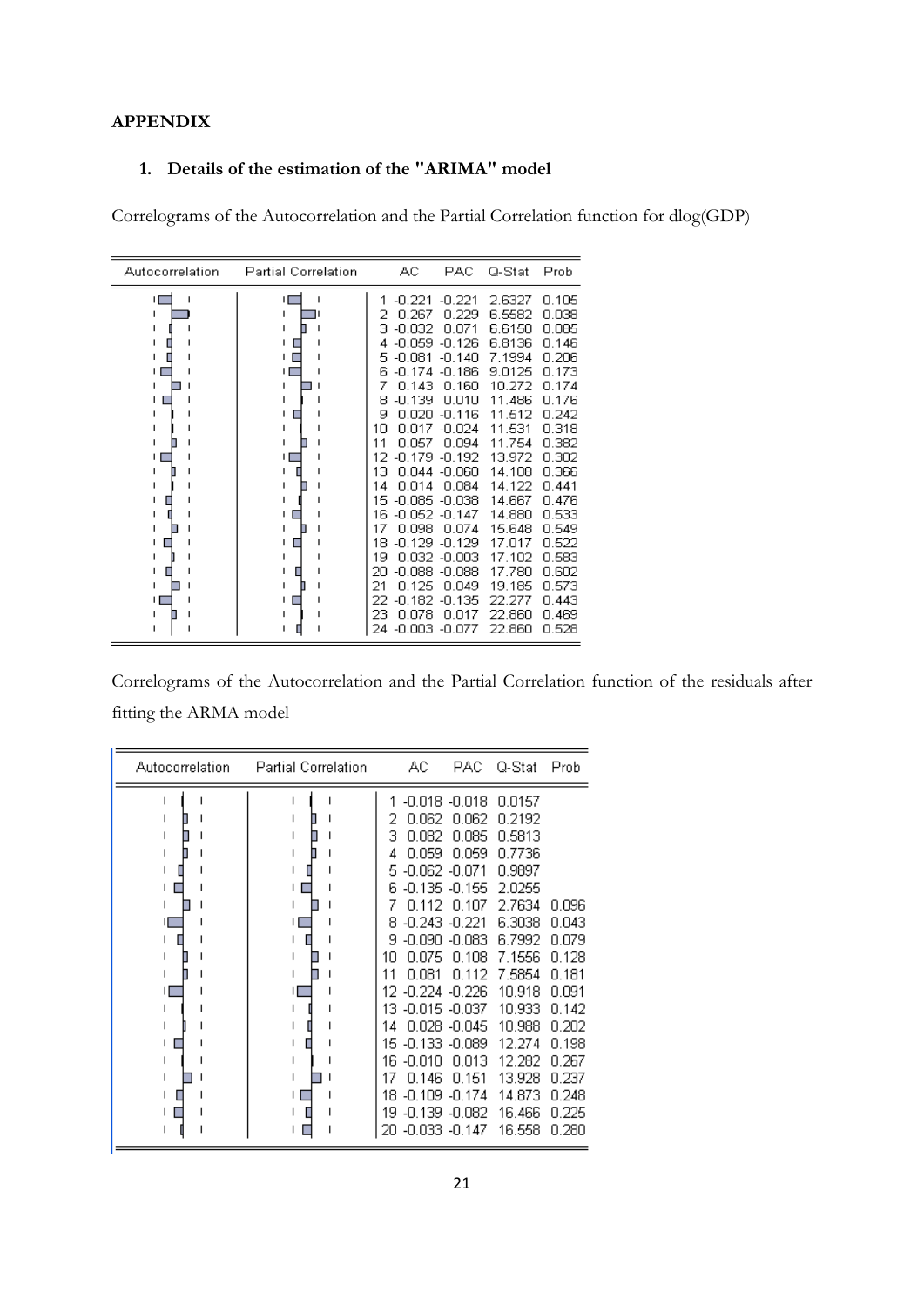#### Results of the ARMA regression

Dependent Variable: D(LOG(GDP\_MK\_SA),1) Method: Least Squares Date: 06/04/10 Time: 12:55 Sample (adjusted): 1998Q1 2009Q4 Included observations: 48 after adjustments Convergence achieved after 14 iterations Backcast: 1997Q2 1997Q4

| Variable           | Coefficient | Std. Error            | t-Statistic | Prob.     |
|--------------------|-------------|-----------------------|-------------|-----------|
| C                  | 0.007472    | 0.002309              | 3.236552    | 0.0024    |
| AR(1)              | 0.859789    | 0.158142              | 5.436808    | 0.0000    |
| AR(2)              | $-0.336818$ | 0.189657              | -1.775936   | 0.0832    |
| AR(3)              | $-0.258316$ | 0.137855              | -1.873820   | 0.0681    |
| MA(1)              | -1.247559   | 0.143895              | -8.669929   | 0.0000    |
| MA(2)              | 1.116452    | 0.047545              | 23.48208    | 0.0000    |
| MA(3)              | $-0.105900$ | 0.047551              | -2.227103   | 0.0315    |
| R-squared          | 0.391799    | Mean dependent var    |             | 0.006712  |
| Adjusted R-squared | 0.302794    | S.D. dependent var    |             | 0.018515  |
| S.E. of regression | 0.015460    | Akaike info criterion |             | -5.367090 |
| Sum squared resid  | 0.009799    | Schwarz criterion     |             | -5.094206 |
| Log likelihood     | 135.8102    | F-statistic           |             | 4.401989  |
| Durbin-Watson stat | 2.027246    | Prob(F-statistic)     |             | 0.001603  |
| Inverted AR Roots  | .60+.62i    | .60-.62i              | - 34        |           |
| Inverted MA Roots  | .57+.82i    | .57-.82i              | .11         |           |

#### **2. Details of the estimation of the "kalman AR" model**

 *Forecasting Macedonian Real GDP using* PROC STATESPACE *command in SAS* 

The PROC STATESPACE command in SAS is fitting an AR approximation to the Macedonian log transformed, trend and seasonally adjusted real GDP time series. The sample period is *1997 Q1-2009 Q4*. We use the following SAS statements for the analysis:

In the **SAS Output,** the sequential construction of the state vector is shown, as well as the iterative steps

of the likelihood maximization. In the SAS Output, you can observe the sample mean, *Y* , and standard deviation and the sequence of AICs for up to ten AR lags. The smallest AIC in the list is -348.315, which occurs at lag 4. Thus, the initial AR approximation involves four lags and is given by:

$$
Y_t = -0.113Y_{t-1} + 0.304Y_{t-2} + 0.003Y_{t-3} - 0.508Y_{t-4} + e_t
$$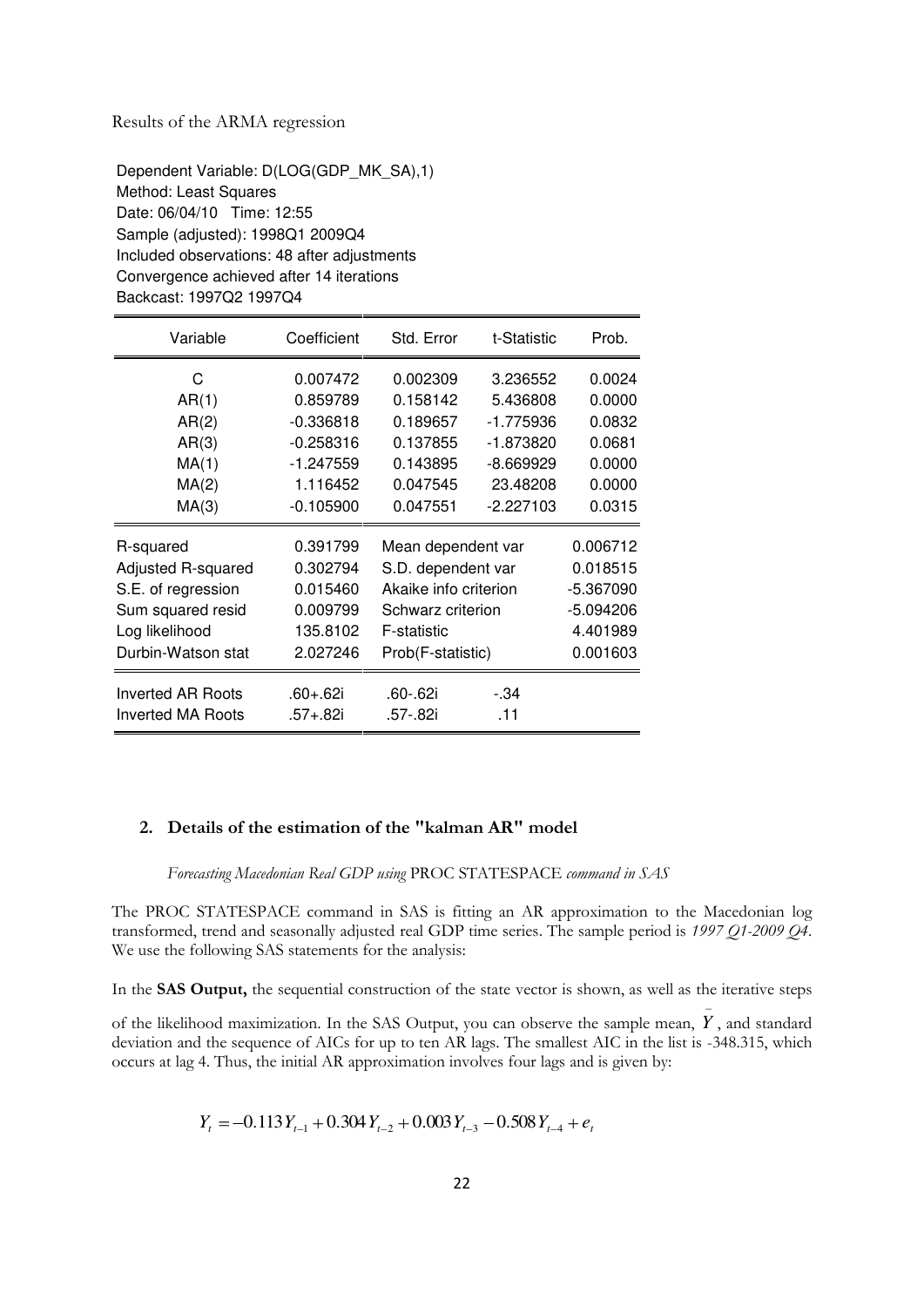The AR approximation to the Macedonian log transformed, trend and seasonally adjusted real GDP time series is given by the Yule-Walker estimates for minimum AIC.

Note the canonical correlation analysis. Initially, consideration is given to adding  $Y_{t+1|t}$  to the state vector containing  $Y_t$ . The canonical correlation, 0.557, is an estimate of the second-largest canonical correlation between the set of variables  $(Y_t, Y_{t+1})$  and the set of variables  $(Y_t, Y_{t-1}, Y_{t-2}, Y_{t-3}, Y_{t-4})$ . The first canonical correlation is always 1 because both sets of variables contain  $Y_t$ . The question is whether 0.557 is an estimate of 0. PROC STATESPACE concludes that a correlation is 0 if  $DIC<0$ . In this case, DIC=9.447, so 0.557 is not an estimate of 0. This implies that the portion of  $Y_{t+1}$  that cannot be predicted from  $Y_t$  is correlated with the past of the time series and, thus, that  $Y_{t+1|t}$  should be included in the state vector.

Now consider the portion of  $Y_{t+2|t}$  that you cannot predict from  $Y_t$  and  $Y_{t+1|t}$ . If this portion is correlated with the past of the series, you can produce a better predictor of the future than one that uses only  $Y_t$  and  $Y_{t+1|t}$ . Add  $Y_{t+2|t}$  to the state vector unless the third-highest canonical correlation between the set  $(Y_t, Y_{t+1}, Y_{t+2})$  and the set  $(Y_t, Y_{t-1}, Y_{t-2}, Y_{t-3}, Y_{t-4})$  is 0. The estimate of the third highest canonical correlation is 0.491. PROC STATESPACE assumes that 0.491 is not an estimate of 0 because DIC is positive (6.979). This implies that the portion of  $Y_{t+2}$  that cannot be predicted from  $Y_t$  and  $Y_{t+1|t}$ is correlated with the past of the time series and, thus, that  $Y_{t+2|t}$  should be included in the state vector.

Now consider the portion of  $Y_{t+4|t}$  that you cannot predict from  $Y_t$ ,  $Y_{t+1|t}$ ,  $Y_{t+2|t}$ , and  $Y_{t+3|t}$ . If this portion is correlated with the past of the series, you can produce a better predictor of the future than one that uses only  $Y_t$ ,  $Y_{t+1|t}$ ,  $Y_{t+2|t}$ , and  $Y_{t+3|t}$ . Add  $Y_{t+4|t}$  to the state vector unless the fifth-highest canonical correlation between the set  $(Y_t, Y_{t+1}, Y_{t+2}, Y_{t+3}, Y_{t+4})$  and the set  $(Y_t, Y_{t-1}, Y_{t-2}, Y_{t-3}, Y_{t-4})$  is 0. The estimate of the fifth highest canonical correlation is 0.195. PROC STATESPACE assumes that 0.195 is just an estimate of 0 because DIC is negative  $(-0.170)$ . This means that once you have predicted  $Y_{t+4}$ from  $Y_t$ ,  $Y_{t+1|t}$ ,  $Y_{t+2|t}$ , and  $Y_{t+3|t}$ , you have the best predictor available. The past data do not improve the forecast. Thus,  $Y_{t+4|t}$  is not added to the state vector.

Again, the two tests agree that  $Y_{t+2|t}$  is a linear combination of  $Y_t$  and  $Y_{t+1|t}$ . Thus, the only information you need to predict arbitrarily far into the future is in

$$
Z_t = (Y_t, Y_{t+1|t}, Y_{t+2|t}, Y_{t+3|t})
$$

 $Z_{t+1} = FZ_t + GE_{t+1}$ 

PROC STATESPACE estimates these matrices to be initially

'

| <b>Estimate of Transition Matrix (F)</b> |  |  |  |  |
|------------------------------------------|--|--|--|--|
|                                          |  |  |  |  |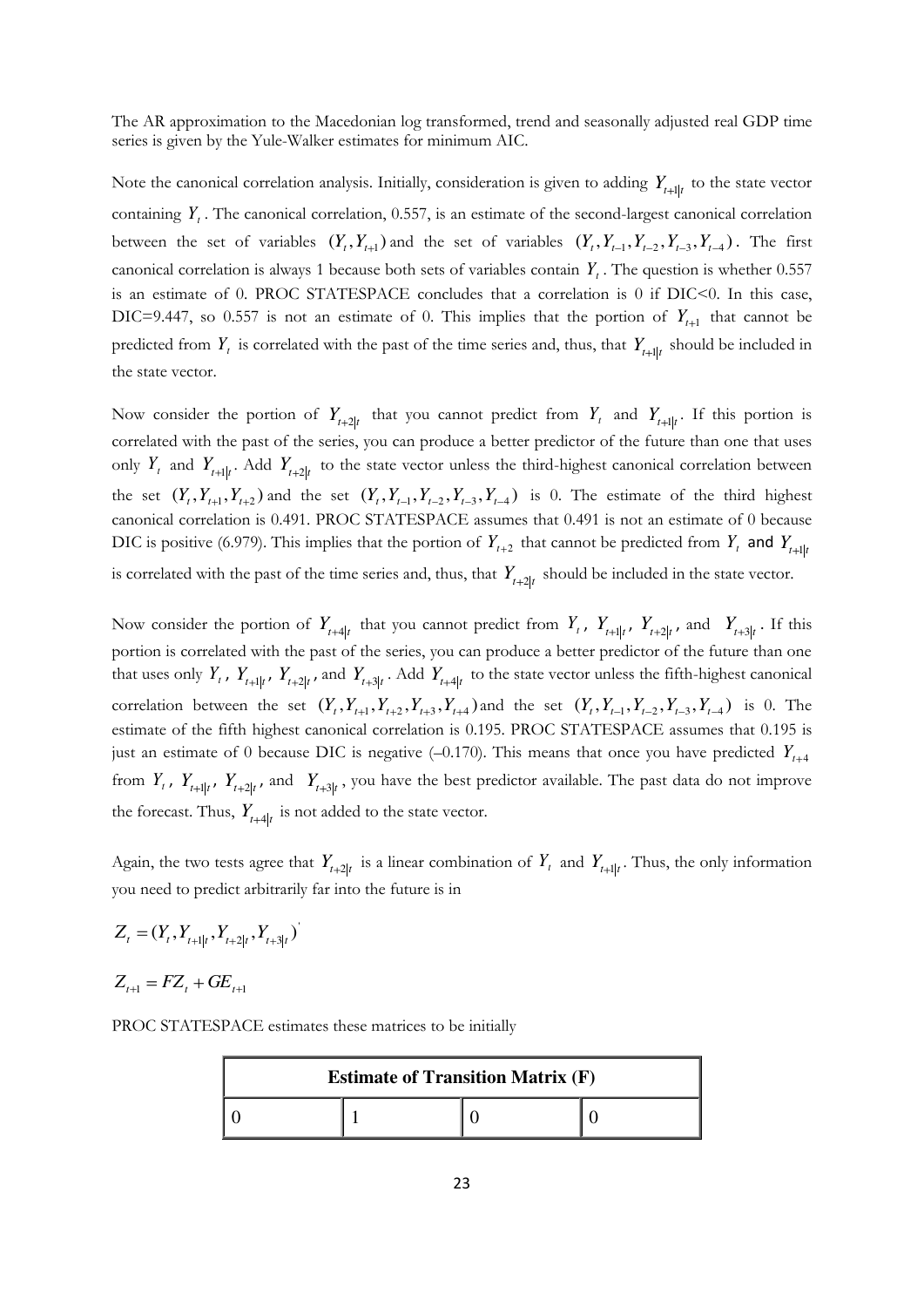| $-0.59418$ | $-0.23015$ | 0.516026 | $-0.02402$ |
|------------|------------|----------|------------|

| <b>Input Matrix</b><br>for Innovation (G) |  |  |  |  |
|-------------------------------------------|--|--|--|--|
| 1                                         |  |  |  |  |
| $-0.11271$                                |  |  |  |  |
| 0.316602                                  |  |  |  |  |
| $-0.06727$                                |  |  |  |  |

and finally

| <b>Estimate of Transition Matrix (F)</b> |            |          |            |  |  |  |
|------------------------------------------|------------|----------|------------|--|--|--|
|                                          |            |          |            |  |  |  |
|                                          |            |          |            |  |  |  |
|                                          |            |          |            |  |  |  |
| $-0.59001$                               | $-0.17733$ | 0.564954 | $-0.07698$ |  |  |  |

| <b>Input Matrix</b><br>for Innovation (G) |
|-------------------------------------------|
|                                           |
| $-0.12813$                                |
| 0.226063                                  |
| 0.011788                                  |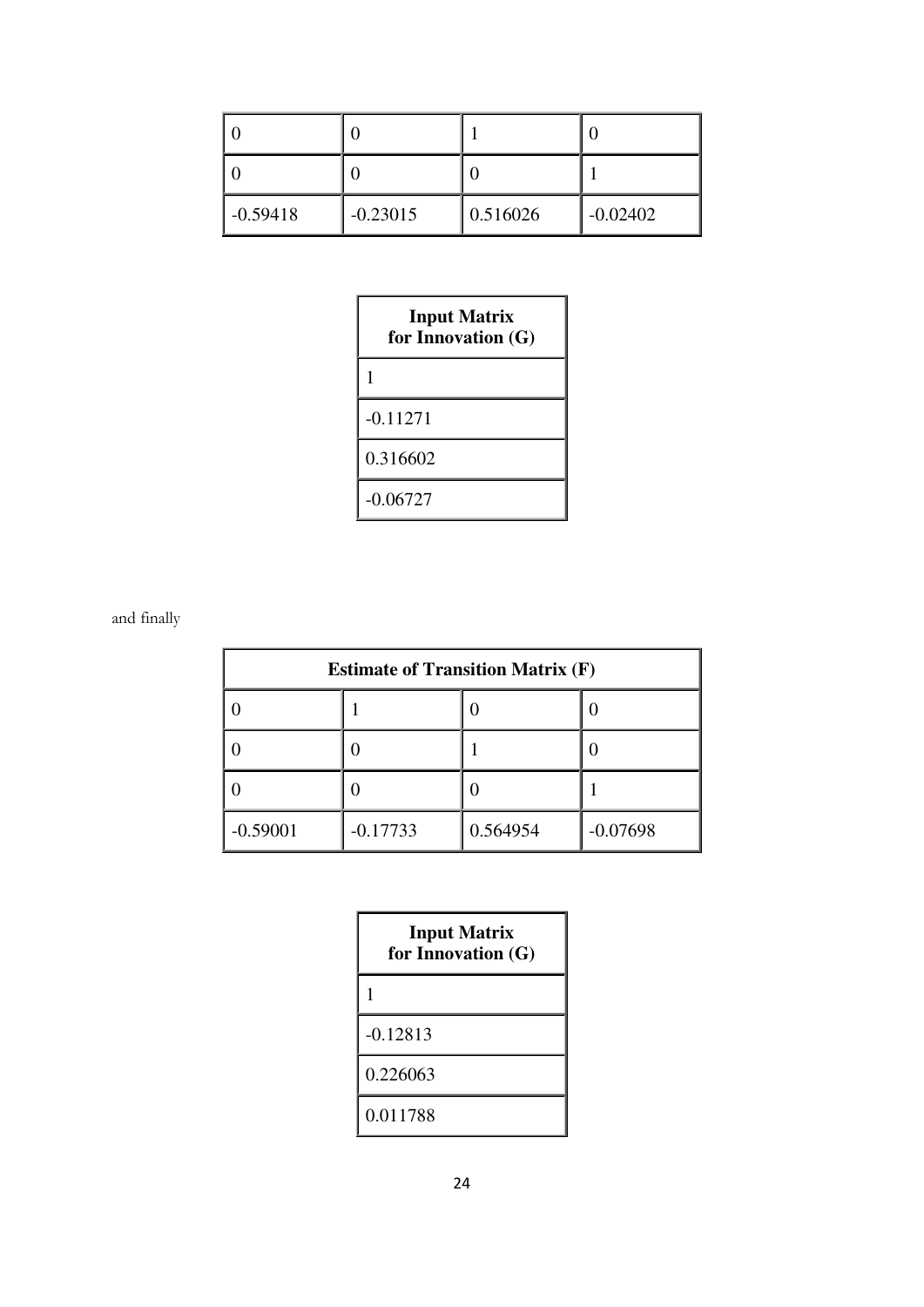The SAS System

GDP Data

The STATESPACE Procedure

| <b>Number of Observations</b> |  |
|-------------------------------|--|
|-------------------------------|--|

| <b>Variabl</b><br>e | <b>Mean</b> | <b>Standard</b><br><b>Error</b> |                                                |
|---------------------|-------------|---------------------------------|------------------------------------------------|
| yl                  | 0.00068     | 0.027189                        | Has been differenced. With period(s) = $1,4$ . |

The SAS System

GDP Data

The STATESPACE Procedure

| <b>Information Criterion for Autoregressive Models</b> |            |            |            |            |            |           |            |                |            |           |
|--------------------------------------------------------|------------|------------|------------|------------|------------|-----------|------------|----------------|------------|-----------|
| O                                                      |            |            |            |            |            |           |            | Lag=<br>  $10$ |            |           |
| $-338.863$                                             | $-338.256$ | $-337.991$ | $-336.298$ | $-348.315$ | $-347.703$ | $-346.65$ | $-345.557$ | $-344.627$     | $-343.533$ | $-342.22$ |

| <b>Schematic Representation</b><br>of Correlations      |  |  |  |  |  |  |  |  |  |
|---------------------------------------------------------|--|--|--|--|--|--|--|--|--|
| Name/Lag<br>8<br>$\mathbf o$<br>10                      |  |  |  |  |  |  |  |  |  |
| VI                                                      |  |  |  |  |  |  |  |  |  |
| $+$ is > 2*std error, - is < -2*std error, . is between |  |  |  |  |  |  |  |  |  |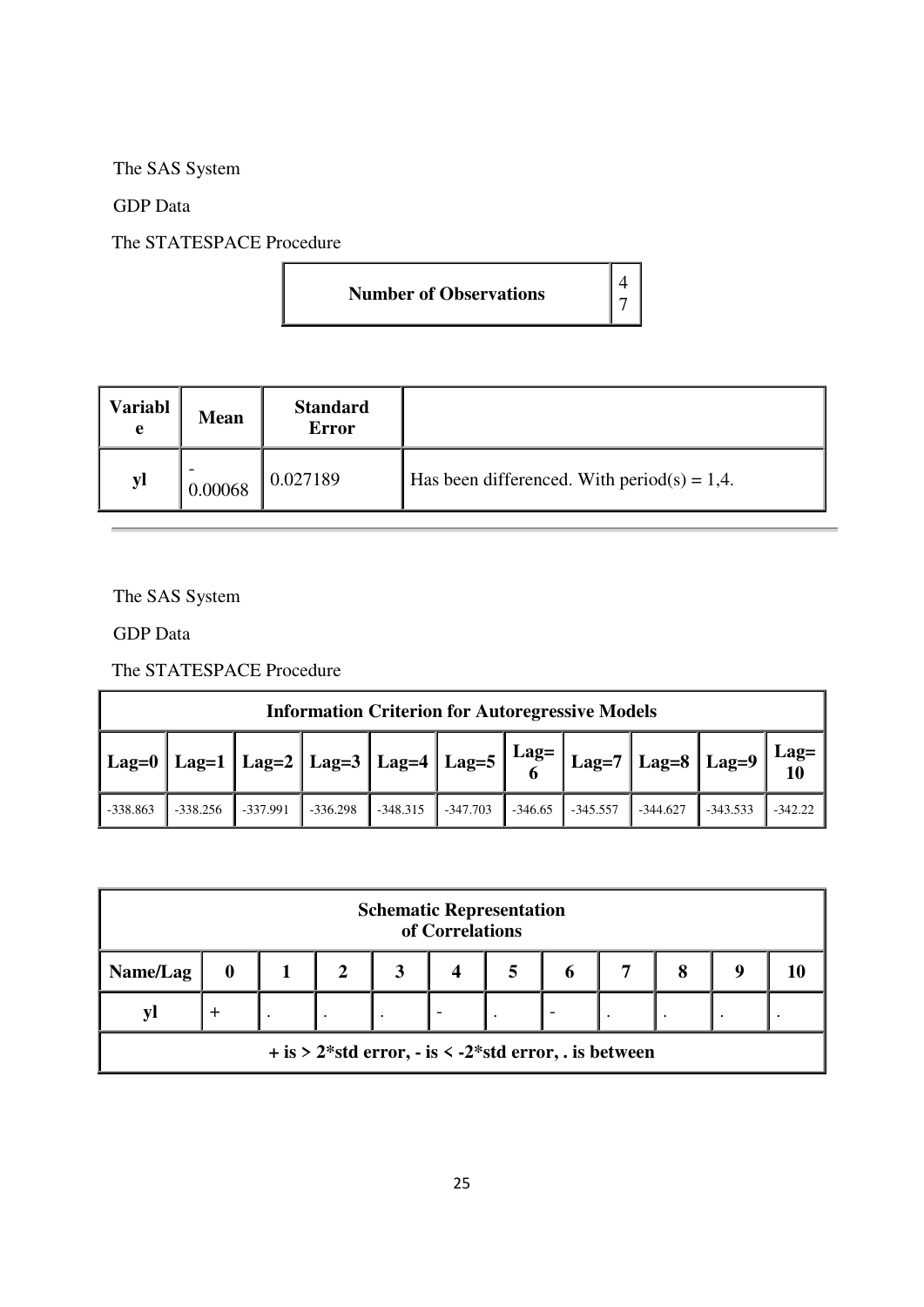| <b>Schematic Representation</b><br>of Partial Autocorrelations |                                                                      |  |  |  |  |  |  |  |  |
|----------------------------------------------------------------|----------------------------------------------------------------------|--|--|--|--|--|--|--|--|
| Name/Lag<br>8<br>O                                             |                                                                      |  |  |  |  |  |  |  |  |
| V                                                              |                                                                      |  |  |  |  |  |  |  |  |
|                                                                | $+$ is > 2*std error, $-$ is $\lt$ -2*std error, $\ldots$ is between |  |  |  |  |  |  |  |  |

| <b>Yule-Walker Estimates for Minimum AIC</b> |                                                 |  |    |  |  |  |  |
|----------------------------------------------|-------------------------------------------------|--|----|--|--|--|--|
|                                              | $Lag=3$<br>$Lag=2$<br>$Lag=1$<br>$Lag=4$        |  |    |  |  |  |  |
|                                              | VΙ                                              |  | V. |  |  |  |  |
|                                              | 0.303899<br>$-0.50781$<br>0.00267<br>$-0.11271$ |  |    |  |  |  |  |

The SAS System

GDP Data

The STATESPACE Procedure

Canonical Correlations Analysis

| yI(T;T) | $yI(T+1;T)$ | <b>Information Criterion</b> | <b>Chi Square</b> |  |
|---------|-------------|------------------------------|-------------------|--|
|         | 0.556866    | 9.446759                     | 16.70434          |  |

| yI(T;T) | $yl(T+1;T)$ | $vl(T+2;T)$ | <b>Information Criterion</b> | <b>Chi Square</b> |  |
|---------|-------------|-------------|------------------------------|-------------------|--|
|         | 0.601716    | 0.49122     | 6.978829                     | 12.56461          |  |

| yl(T;T)   yl(T+1;T)   yl(T+2;T)   yl(T+3;T) |                                       | <b>Information Criterion</b> | Chi Square $\mid$ $_{\rm F}$ $\mid$ | $\mathbf{D}$ |
|---------------------------------------------|---------------------------------------|------------------------------|-------------------------------------|--------------|
| 0.604144                                    | $\vert 0.580538 \vert 0.451283 \vert$ | $\vert 6.703064 \vert$       | 10.47534                            |              |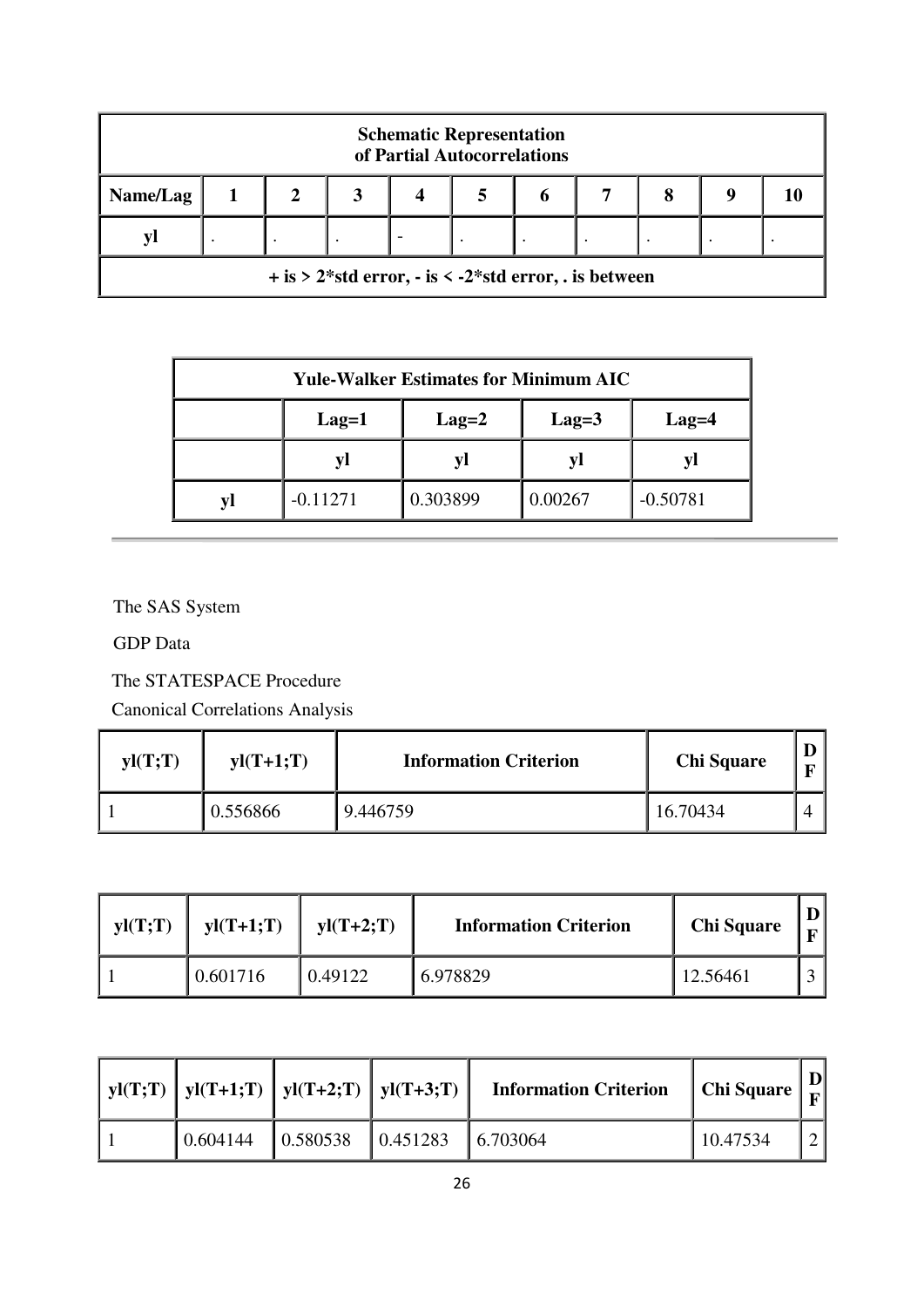|          |          | $yI(T;T)$   $yI(T+1;T)$   $yI(T+2;T)$   $yI(T+3;T)$   $yI(T+4;T)$ |         | <b>Information</b><br><b>Criterion</b> | Chi<br><b>Square</b> | FI |
|----------|----------|-------------------------------------------------------------------|---------|----------------------------------------|----------------------|----|
| 0.615001 | 0.591845 | 0.461307                                                          | 0.19539 | $-0.17053$                             | 1.81001              |    |

The SAS System

GDP Data

The STATESPACE Procedure

Selected Statespace Form and Preliminary Estimates

| <b>State Vector</b> |             |             |             |  |  |  |
|---------------------|-------------|-------------|-------------|--|--|--|
| $V1(T\cdot T)$      | $yI(T+1;T)$ | $vl(T+2:T)$ | $vl(T+3;T)$ |  |  |  |

| <b>Estimate of Transition Matrix</b> |            |          |            |  |  |
|--------------------------------------|------------|----------|------------|--|--|
|                                      |            |          |            |  |  |
|                                      |            |          |            |  |  |
|                                      |            |          |            |  |  |
| $-0.59418$                           | $-0.23015$ | 0.516026 | $-0.02402$ |  |  |

| <b>Input Matrix</b><br>for Innovation |
|---------------------------------------|
| 1                                     |
| $-0.11271$                            |
| 0.316602                              |
| $-0.06727$                            |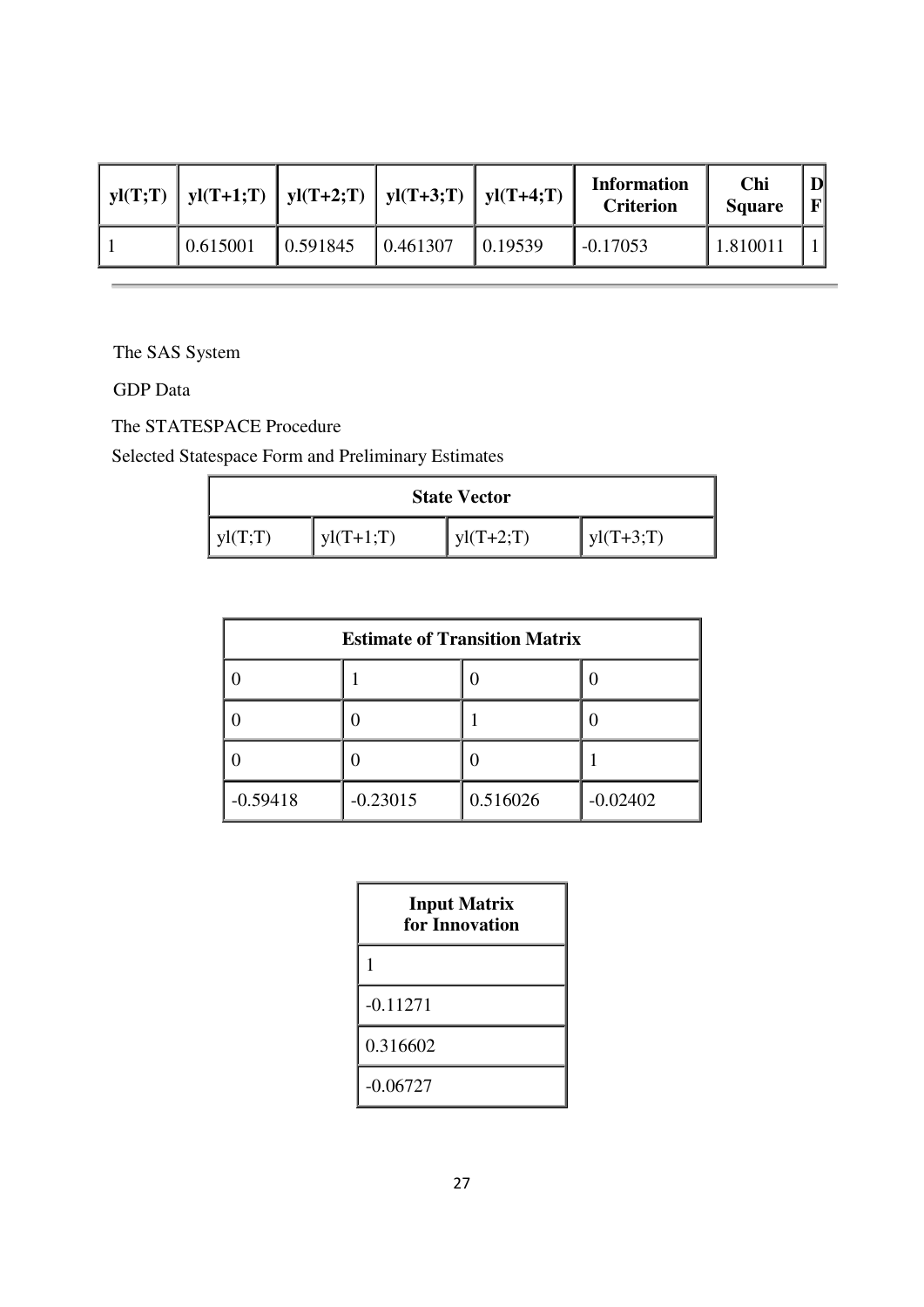## **Variance Matrix for Innovation**

0.00051

|                                      | <b>Iterative Fitting: Maximum Likelihood Estimation</b> |                            |              |              |               |                |                            |                            |                            |                |                       |
|--------------------------------------|---------------------------------------------------------|----------------------------|--------------|--------------|---------------|----------------|----------------------------|----------------------------|----------------------------|----------------|-----------------------|
| $\mathbf I$<br>$\mathbf t$<br>e<br>r | Ha<br><b>If</b>                                         | <b>Dete</b><br>rmi<br>nant | Lam<br>bda   | F(4,1)       | F(4,<br>2)    | F(4,3)         | F(4,4)                     | G(2,1)                     | G(3,1)                     | G(4,1)         | <b>Sigma</b><br>(1,1) |
| $\boldsymbol{0}$                     | $\boldsymbol{0}$                                        | 0.0004<br>91               | 0.1          | $-0.5941754$ | 0.2301<br>465 | 0.516025<br>66 | 0.024021<br>6              | 0.112709<br>6              | 0.316602<br>0 <sub>3</sub> | 0.067266<br>3  | 0.000491<br>36        |
| $\mathbf{1}$                         | $\boldsymbol{0}$                                        | 0.0004<br>82               | 0.01         | $-0.5916684$ | 0.1864<br>302 | 0.532947<br>56 | 0.064143<br>$\mathbf{1}$   | 0.140673                   | 0.254798<br>39             | 0.007313<br>8  | 0.000482<br>29        |
| $\overline{2}$                       | $\bf{0}$                                                | 0.0004<br>81               | 0.001        | $-0.5891268$ | 0.1823<br>418 | 0.577148<br>23 | 0.077996<br>$\mathbf{1}$   | 0.126968<br>7              | 0.218963<br>28             | 0.014005<br>11 | 0.000481<br>14        |
| 3                                    | $\overline{2}$                                          | 0.0004<br>81               | 0.01         | $-0.5899039$ | 0.1777<br>236 | 0.565736<br>84 | 0.078991                   | $-0.12838$                 | 0.225444<br>75             | 0.012324<br>45 | 0.000481<br>11        |
| $\overline{\mathbf{4}}$              | 3                                                       | 0.0004<br>81               | 0.1          | $-0.5895385$ | 0.1802<br>352 | 0.571422<br>83 | 0.078373<br>5              | 0.127715<br>8              | 0.222122<br>02             | 0.013379<br>03 | 0.000481<br>11        |
| 5                                    | $\overline{\mathbf{4}}$                                 | 0.0004<br>81               | $\mathbf{1}$ | $-0.5897002$ | 0.1792<br>755 | 0.569099<br>32 | 0.078330<br>6              | 0.127976<br>3              | 0.223472<br>46             | 0.012973<br>01 | 0.000481<br>1         |
| 6                                    | $\overline{2}$                                          | 0.0004<br>81               | 10           | $-0.5899663$ | 0.1776<br>18  | 0.565531<br>56 | 0.077242<br>3              | 0.128149<br>4              | 0.225687<br>35             | 0.011999<br>01 | 0.000481<br>08        |
| $\overline{7}$                       | $\overline{2}$                                          | 0.0004<br>81               | 100          | $-0.5900057$ | 0.1773<br>564 | 0.565013<br>89 | 0.077005<br>8              | 0.128134<br>6              | 0.226023<br>61             | 0.011810<br>51 | 0.000481<br>08        |
| 8                                    | $\overline{2}$                                          | 0.0004<br>81               | 1000         | $-0.5900099$ | 0.1773<br>286 | 0.564959<br>55 | 0.076979<br>8              | 0.128132<br>$\overline{2}$ | 0.226059<br>13             | 0.011789<br>85 | 0.000481<br>08        |
| 9                                    | $\overline{2}$                                          | 0.0004<br>81               | 1000         | $-0.5900103$ | 0.1773<br>258 | 0.564954<br>08 | 0.076977<br>$\overline{c}$ | 0.128132                   | 0.226062<br>7              | 0.011787<br>77 | 0.000481<br>08        |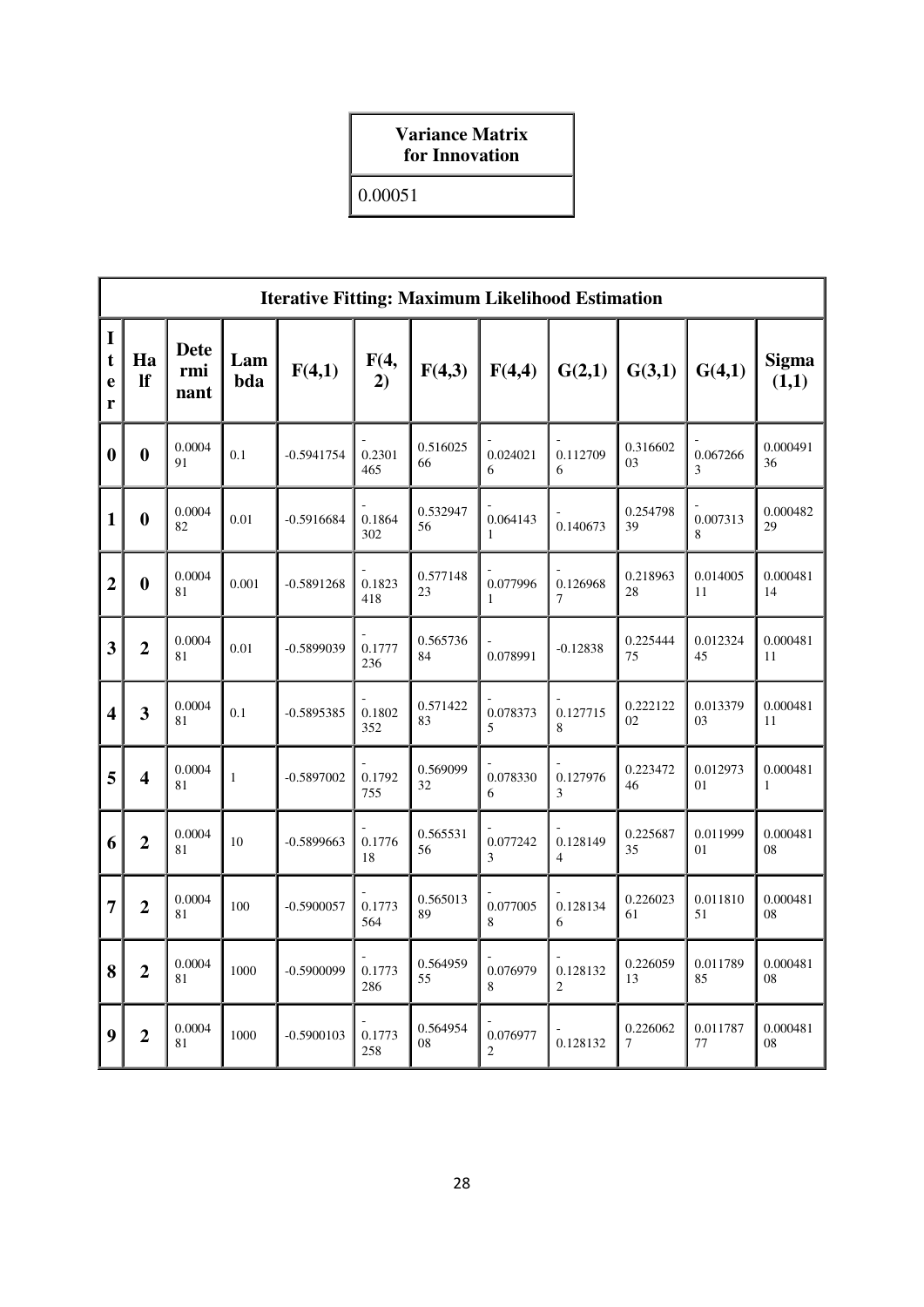Maximum likelihood estimation has converged.

The SAS System

GDP Data

The STATESPACE Procedure

Selected Statespace Form and Fitted Model

| <b>State Vector</b> |             |             |             |  |
|---------------------|-------------|-------------|-------------|--|
| $V1(T\cdot T)$      | $vl(T+1:T)$ | $vl(T+2;T)$ | $vl(T+3;T)$ |  |

| <b>Estimate of Transition Matrix</b> |            |          |            |  |  |
|--------------------------------------|------------|----------|------------|--|--|
|                                      |            |          |            |  |  |
|                                      |            |          |            |  |  |
|                                      |            |          |            |  |  |
| $-0.59001$                           | $-0.17733$ | 0.564954 | $-0.07698$ |  |  |

| <b>Input Matrix</b><br>for Innovation |
|---------------------------------------|
| 1                                     |
| $-0.12813$                            |
| 0.226063                              |
| 0.011788                              |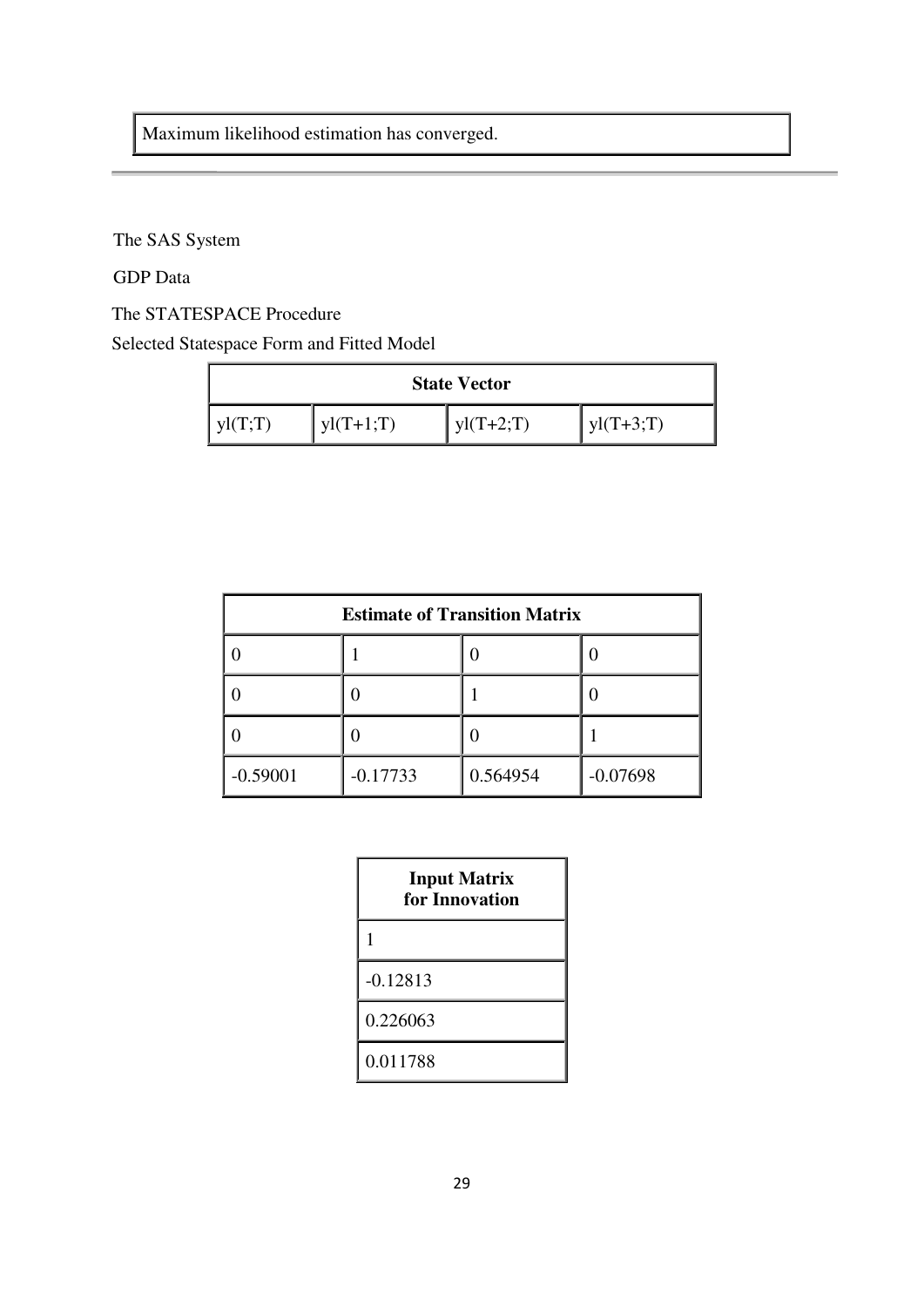## **Variance Matrix for Innovation**

0.000481

| <b>Parameter Estimates</b> |                 |                       |         |  |  |  |
|----------------------------|-----------------|-----------------------|---------|--|--|--|
| <b>Parameter</b>           | <b>Estimate</b> | <b>Standard Error</b> | t Value |  |  |  |
| F(4,1)                     | $-0.59001$      | 0.118794              | $-4.97$ |  |  |  |
| F(4,2)                     | $-0.17733$      | 0.195240              | $-0.91$ |  |  |  |
| F(4,3)                     | 0.564954        | 0.189509              | 2.98    |  |  |  |
| F(4,4)                     | $-0.07698$      | 0.196843              | $-0.39$ |  |  |  |
| G(2,1)                     | $-0.12813$      | 0.144339              | $-0.89$ |  |  |  |
| G(3,1)                     | 0.226063        | 0.144425              | 1.57    |  |  |  |
| G(4,1)                     | 0.011788        | 0.148487              | 0.08    |  |  |  |

| <b>Covariance of Parameter Estimates</b> |             |             |             |             |             |             |             |
|------------------------------------------|-------------|-------------|-------------|-------------|-------------|-------------|-------------|
|                                          | F(4,1)      | F(4,2)      | F(4,3)      | F(4,4)      | G(2,1)      | G(3,1)      | G(4,1)      |
| F(4,1)                                   | 0.0141121   | $-.0003771$ | $-.0054633$ | 0.0008753   | 0.0038808   | $-.0051661$ | 0.0027991   |
| F(4,2)                                   | $-.0003771$ | 0.0381188   | 0.0044175   | $-.0141118$ | $-.0007358$ | 0.0023076   | $-.0035737$ |
| F(4,3)                                   | $-.0054633$ | 0.0044175   | 0.0359135   | 0.0039157   | $-.0011857$ | 0.0016267   | $-.0064580$ |
| F(4,4)                                   | 0.0008753   | $-.0141118$ | 0.0039157   | 0.0387471   | 0.0010867   | $-.0076021$ | 0.0085658   |
| G(2,1)                                   | 0.0038808   | $-.0007358$ | $-.0011857$ | 0.0010867   | 0.0208338   | $-.0024058$ | 0.0055348   |
| G(3,1)                                   | $-.0051661$ | 0.0023076   | 0.0016267   | $-.0076021$ | $-.0024058$ | 0.0208585   | $-.0032701$ |
| G(4,1)                                   | 0.0027991   | $-.0035737$ | $-.0064580$ | 0.0085658   | 0.0055348   | $-.0032701$ | 0.0220484   |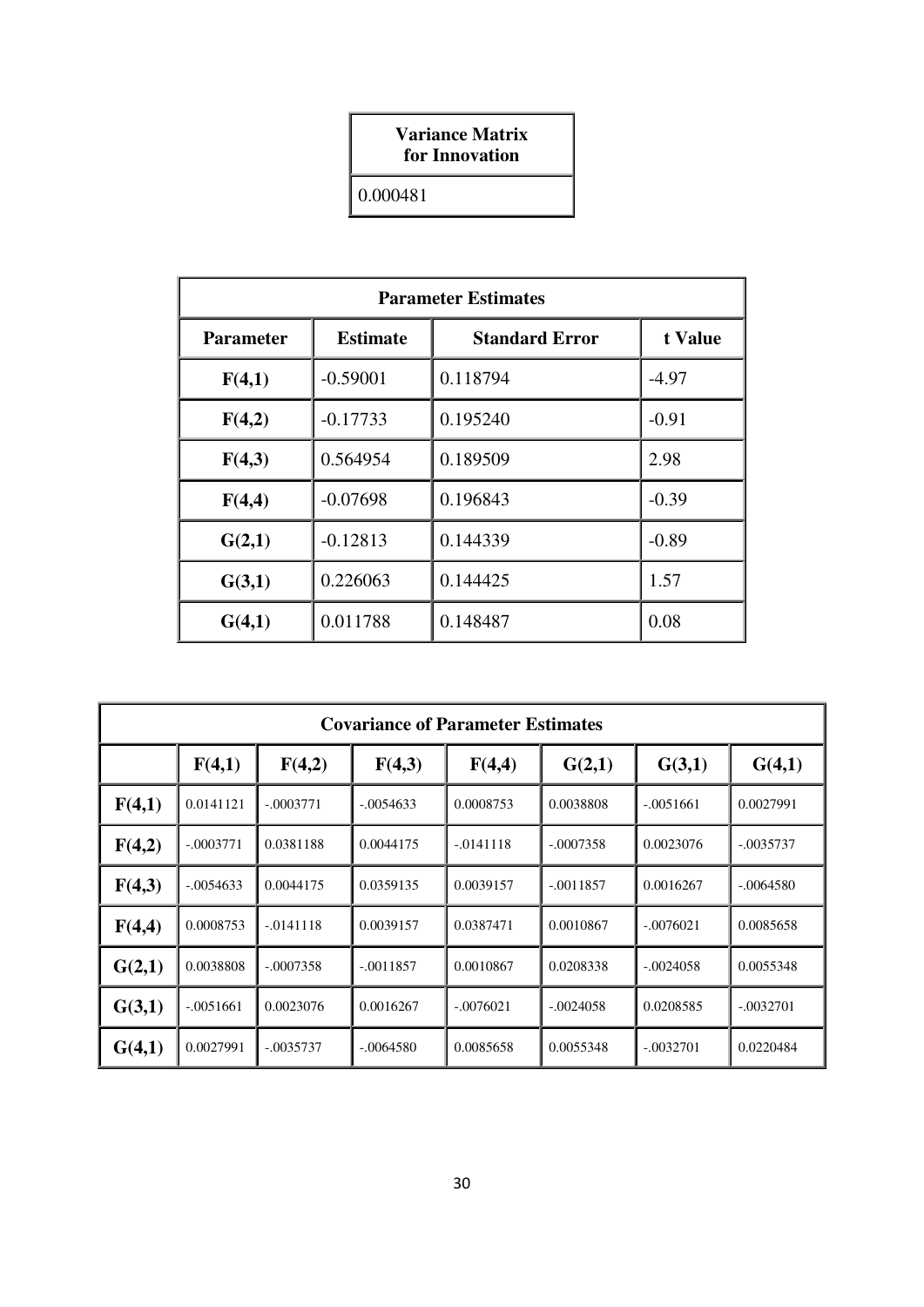| <b>Correlation of Parameter Estimates</b> |            |            |            |            |            |            |            |
|-------------------------------------------|------------|------------|------------|------------|------------|------------|------------|
|                                           | F(4,1)     | F(4,2)     | F(4,3)     | F(4,4)     | G(2,1)     | G(3,1)     | G(4,1)     |
| F(4,1)                                    | 1.00000    | $-0.01626$ | $-0.24268$ | 0.03743    | 0.22633    | $-0.30111$ | 0.15869    |
| F(4,2)                                    | $-0.01626$ | 1.00000    | 0.11939    | $-0.36719$ | $-0.02611$ | 0.08184    | $-0.12327$ |
| F(4,3)                                    | $-0.24268$ | 0.11939    | 1.00000    | 0.10497    | $-0.04335$ | 0.05943    | $-0.22950$ |
| F(4,4)                                    | 0.03743    | $-0.36719$ | 0.10497    | 1.00000    | 0.03825    | $-0.26741$ | 0.29306    |
| G(2,1)                                    | 0.22633    | $-0.02611$ | $-0.04335$ | 0.03825    | 1.00000    | $-0.11541$ | 0.25824    |
| G(3,1)                                    | $-0.30111$ | 0.08184    | 0.05943    | $-0.26741$ | $-0.11541$ | 1.00000    | $-0.15249$ |
| G(4,1)                                    | 0.15869    | $-0.12327$ | $-0.22950$ | 0.29306    | 0.25824    | $-0.15249$ | 1.00000    |

## **3. Details of the estimation of the "foreign demand" model**

Dependent Variable: DLOG(GDP\_MK\_SA) Method: Least Squares Date: 05/25/10 Time: 15:24 Sample (adjusted): 1997Q3 2009Q4 Included observations: 50 after adjustments  $DLOG(GDP_MK_SA) = C(1) + 0.7*DLOG(FORDER) + C(2)$ \*DLOG(GDP\_MK\_SA(-1))

|                    | Coefficient | Std. Error            | t-Statistic | Prob.       |
|--------------------|-------------|-----------------------|-------------|-------------|
| C(1)               | 0.005030    | 0.002551              | 1.971635    | 0.0544      |
| C(2)               | $-0.274442$ | 0.132456              | $-2.071958$ | 0.0437      |
| R-squared          | 0.155382    | Mean dependent var    |             | 0.006996    |
| Adjusted R-squared | 0.137786    | S.D. dependent var    |             | 0.018194    |
| S.E. of regression | 0.016894    | Akaike info criterion |             | $-5.284535$ |
| Sum squared resid  | 0.013700    | Schwarz criterion     |             | $-5.208054$ |
| Log likelihood     | 134.1134    | Durbin-Watson stat    |             | 1.857482    |

| Serial correlation test (p value)       | 0.43 |
|-----------------------------------------|------|
| White heteroskedasticity test (p value) | 0.07 |
| Jarque Bera normality test (p value)    | 0.63 |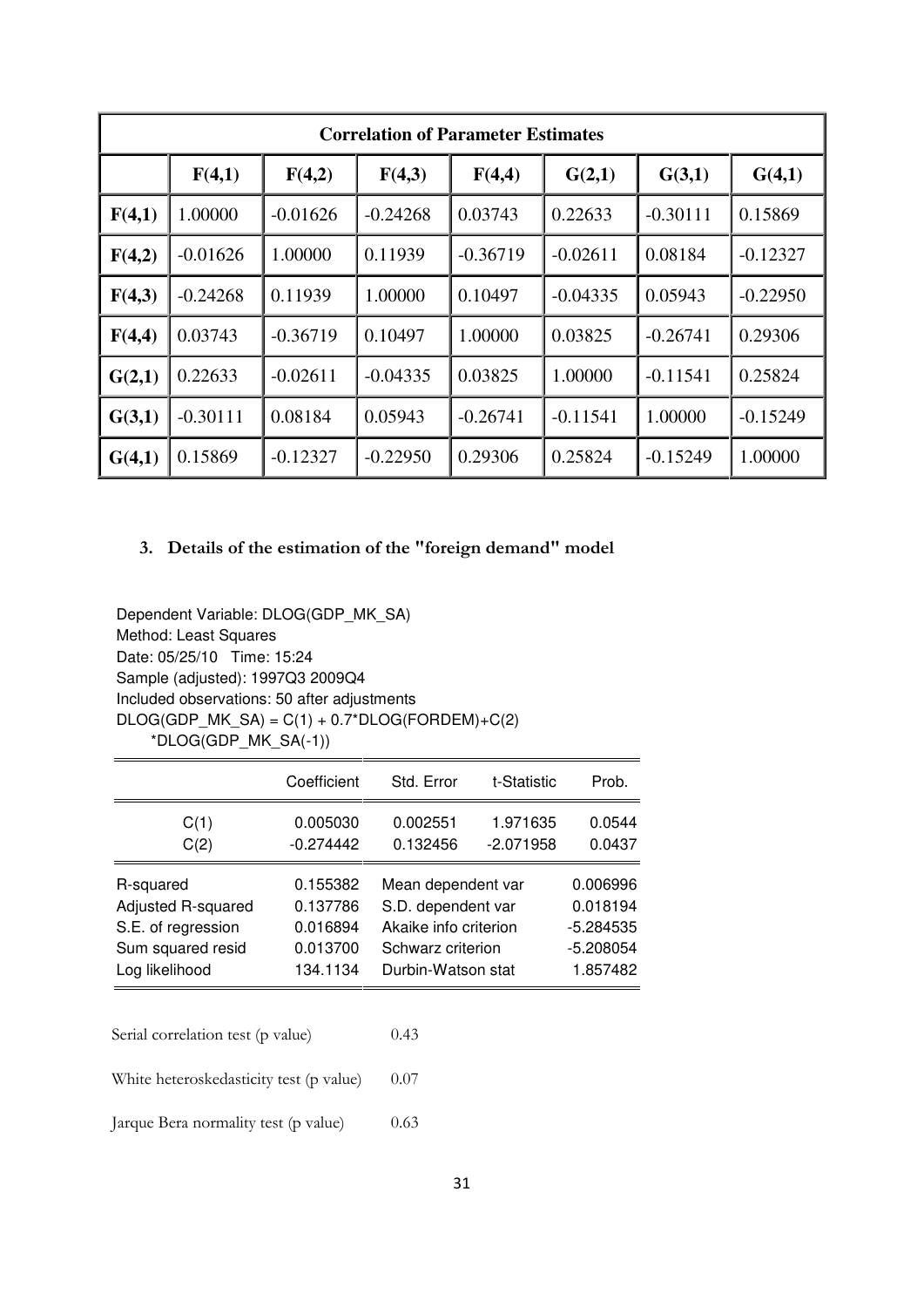#### **4. Details of the estimation of the "GDP components" model**

 $DLOG(CONS SA) = C(11) + 0.4*DLOG((WAGES/CPI SA)*EMPLOYED SA) +$ C(12)\*DLOG(TRANSFERS\_SA) + C(13)\*D(INTEREST) + C(14)\*DLOG(TRANSFERS\_SA(-1))

 $DLOG(INV SA) = C(21) + C(22)*DLOG(INV SA(-1)) + C(23)*DLOG(FDI) + C(24)*DLOG(FDI(-1))$ +C(25)\*DLOG(FDI(-2)) + C(26)\*DLOG(EXP\_SA) + C(27)\*DLOG(INDUSTRIAL\_SA) +0.04\*DLOG(GOV\_CAPITAL\_EXP\_SA)

DLOG(EXP\_SA) = C(31)\*DLOG(FORDEM) + C(32)\*DLOG(REL\_EXP\_PRICE\_SA) + C(33)

 $DLOG(IMP SA) = C(41) + C(42)^*DLOG(CONS SA) + C(43)^*DLOG(EXP SA) +$  $C(44)^*DLOG(EXP-SA(-1)) + C(45)^*DLOG(INV-SA) + 0.2^*DLOG(GOV-SA)$ 

D(LOG(EMPLOYED\_SA)) = c(51)\*(LOG(EMPLOYED\_SA(-1)) + c(52)\*LOG(CONS\_SA(-1)+INV\_SA(- 1)+GOV\_SA(-1)+EXP\_SA(-1)-IMP\_SA(-1)) + c(53)) + C(54)\*TR0204 + C(55)\*DLOG(EMPLOYED\_SA(-1)) + C(56)\*DLOG(CONS\_SA(-3)+INV\_SA(-3)+GOV\_SA(- 3)+EXP\_SA(-3)-IMP\_SA(-3)) + C(57)\*DLOG(CONS\_SA(-4)+INV\_SA(-4)+GOV\_SA(-4)+EXP\_SA(-4)-  $IMP\_SA(-4)$ 

 $D(LOG(WAGES)) = c(61)^*(LOG(WAGES(-1)) + c(62)^*LOG(CPI\_SA(-1)) + c(63)^*LOG(CONS\_SA(-1))$ 1)+INV\_SA(-1)+GOV\_SA(-1)+EXP\_SA(-1)-IMP\_SA(-1)) + c(64)\*LOG(EMPLOYED\_SA(-1)) + c(65)) +  $C(66)^*DLOG(CONS_SA(-2)+INV_SA(-2)+GOV_SA(-2)+EXP_SA(-2)-IMP_SA(-2)) +$ C(67)\*DLOG(CONS\_SA(-3)+INV\_SA(-3)+GOV\_SA(-3)+EXP\_SA(-3)-IMP\_SA(-3))

DLOG(INDUSTRIAL\_SA) = C(71) + C(72)\*DLOG(INDUSTRIAL\_SA(-1)) + C(73)\*DLOG(FORDEM)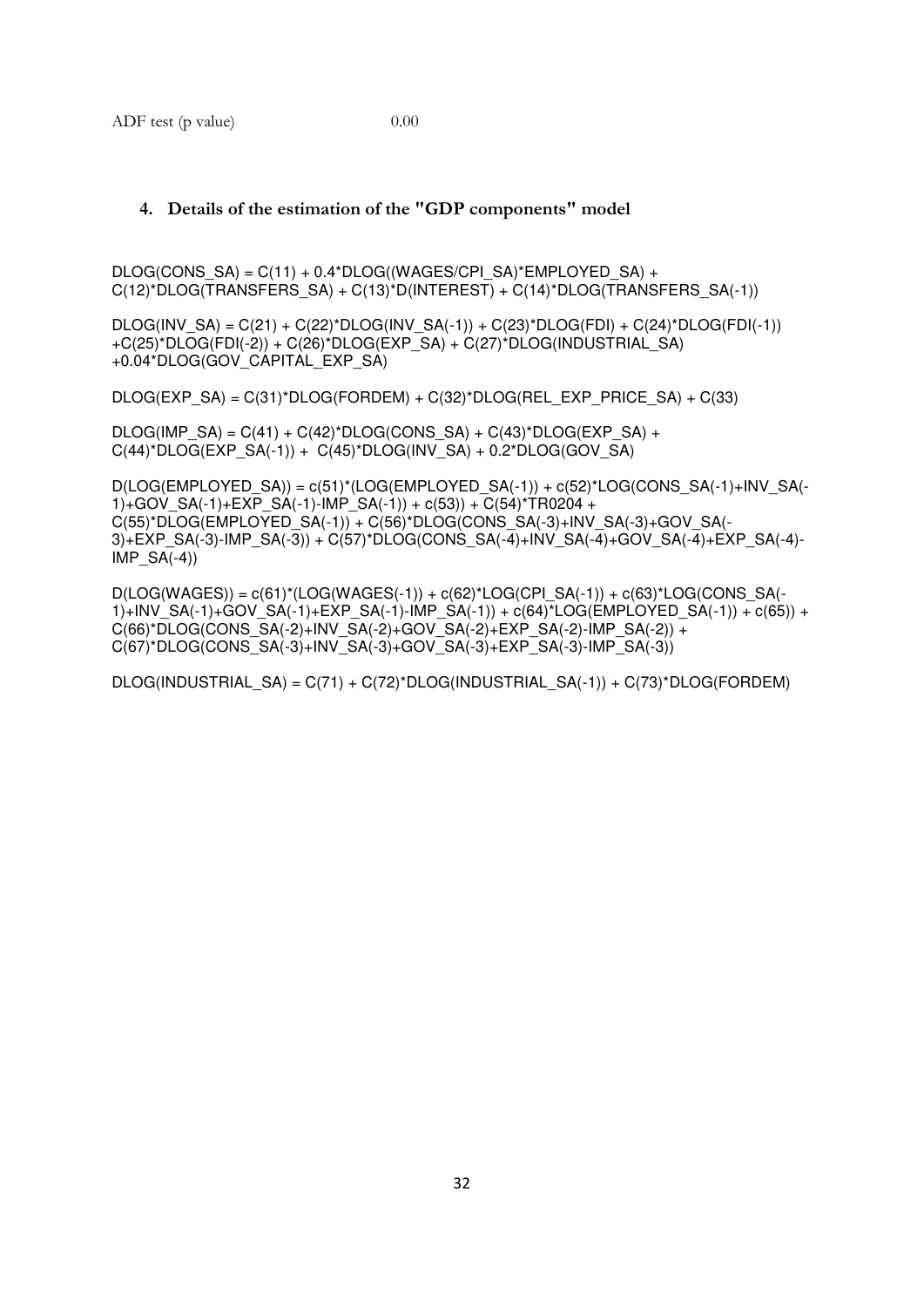System: SY3 Estimation Method: Seemingly Unrelated Regression Date: 07/21/10 Time: 17:04 Sample: 1998Q3 2010Q1 Included observations: 47 Total system (unbalanced) observations 324 Iterate coefficients after one-step weighting matrix Convergence achieved after: 1 weight matrix, 6 total coef iterations

|       | Coefficient | Std. Error | t-Statistic | Prob.  |
|-------|-------------|------------|-------------|--------|
| C(11) | $-0.003944$ | 0.005338   | $-0.738796$ | 0.4606 |
| C(12) | 0.068165    | 0.015538   | 4.387130    | 0.0000 |
| C(13) | $-0.019999$ | 0.008720   | $-2.293464$ | 0.0225 |
| C(14) | 0.040377    | 0.014969   | 2.697427    | 0.0074 |
| C(21) | 0.007999    | 0.026239   | 0.304863    | 0.7607 |
| C(22) | $-0.248715$ | 0.130192   | $-1.910370$ | 0.0571 |
| C(23) | 0.005324    | 0.036549   | 0.145680    | 0.8843 |
| C(24) | 0.046659    | 0.037679   | 1.238326    | 0.2166 |
| C(25) | 0.003323    | 0.037019   | 0.089759    | 0.9285 |
| C(26) | $-0.759328$ | 0.433259   | $-1.752597$ | 0.0807 |
| C(27) | 1.877553    | 0.488889   | 3.840451    | 0.0002 |
| C(31) | 1.365757    | 0.677051   | 2.017214    | 0.0446 |
| C(32) | $-0.329896$ | 0.098845   | $-3.337493$ | 0.0010 |
| C(33) | $-0.004579$ | 0.008209   | $-0.557811$ | 0.5774 |
| C(41) | $-0.006149$ | 0.003276   | $-1.876874$ | 0.0615 |
| C(42) | 0.969896    | 0.076406   | 12.69392    | 0.0000 |
| C(43) | 0.529337    | 0.055140   | 9.599922    | 0.0000 |
| C(44) | 0.116126    | 0.047784   | 2.430237    | 0.0157 |
| C(45) | 0.272952    | 0.014779   | 18.46851    | 0.0000 |
| C(51) | $-0.183625$ | 0.051208   | $-3.585858$ | 0.0004 |
| C(52) | $-0.262099$ | 0.118750   | $-2.207144$ | 0.0281 |
| C(53) | $-10.41576$ | 1.297939   | $-8.024847$ | 0.0000 |
| C(54) | $-0.002635$ | 0.000615   | -4.282052   | 0.0000 |
| C(55) | 0.371845    | 0.102591   | 3.624528    | 0.0003 |
| C(56) | 0.074310    | 0.111209   | 0.668199    | 0.5045 |
| C(57) | 0.123257    | 0.112245   | 1.098106    | 0.2731 |
| C(61) | $-0.114806$ | 0.045662   | $-2.514265$ | 0.0125 |
| C(62) | $-1.490506$ | 0.362879   | $-4.107450$ | 0.0001 |
| C(63) | $-0.633881$ | 0.343721   | $-1.844171$ | 0.0662 |
| C(64) | $-0.873725$ | 0.562152   | $-1.554252$ | 0.1212 |
| C(65) | 15.64585    | 6.029358   | 2.594945    | 0.0099 |
| C(66) | 0.240365    | 0.097511   | 2.464996    | 0.0143 |
| C(67) | 0.370040    | 0.101108   | 3.659832    | 0.0003 |
| C(71) | $-0.013129$ | 0.007937   | $-1.654125$ | 0.0992 |
| C(72) | $-0.371862$ | 0.129997   | $-2.860552$ | 0.0045 |
| C(73) | 1.840874    | 0.635077   | 2.898662    | 0.0040 |

Determinant residual covariance 1.25E-21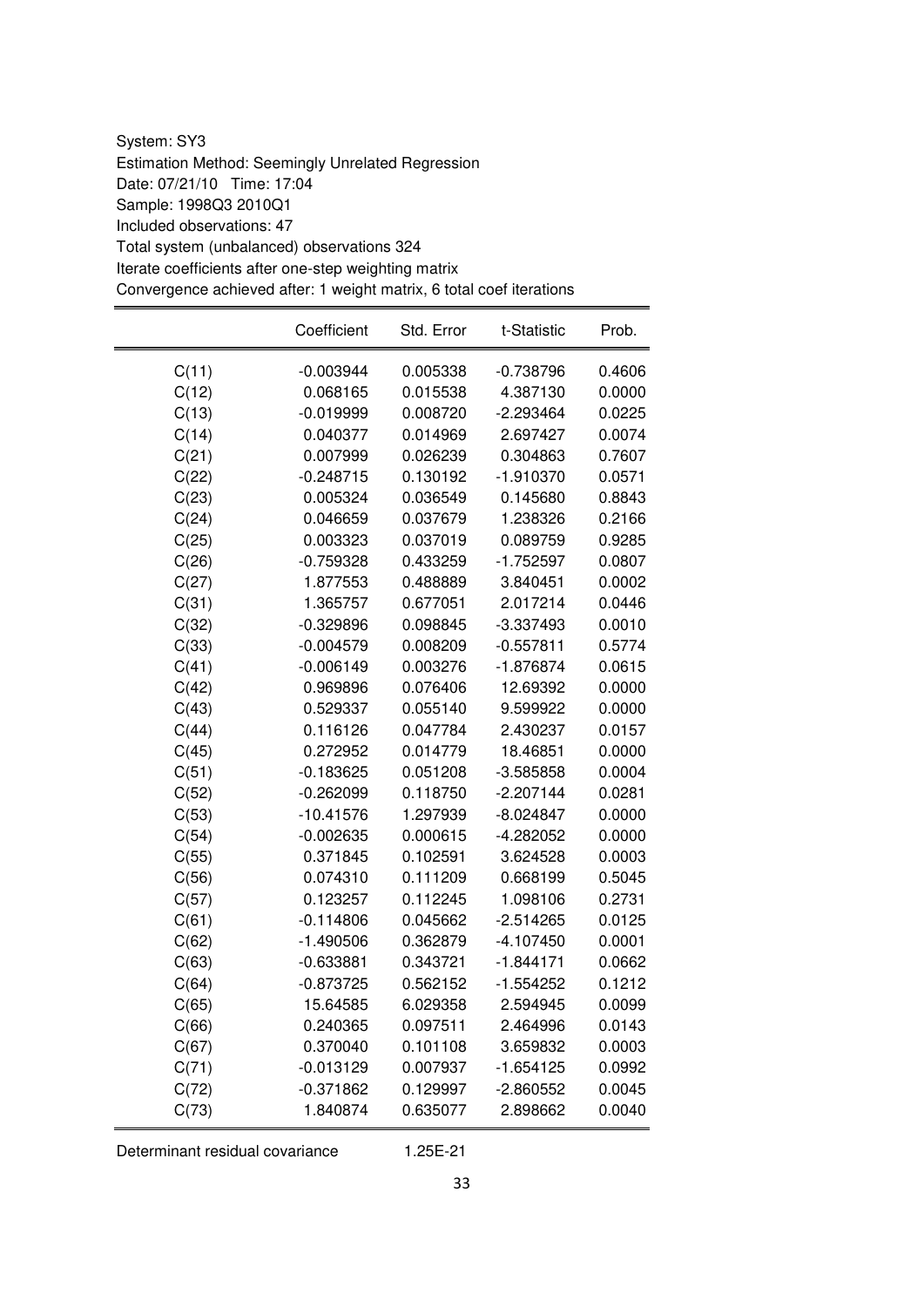| Equation: DLOG(CONS_SA) = C(11) + 0.4*DLOG((WAGES/CPI_SA)                                        |                      |                                                         |                      |  |  |  |  |  |  |  |
|--------------------------------------------------------------------------------------------------|----------------------|---------------------------------------------------------|----------------------|--|--|--|--|--|--|--|
| *EMPLOYED_SA) + C(12)*DLOG(TRANSFERS_SA) +                                                       |                      |                                                         |                      |  |  |  |  |  |  |  |
|                                                                                                  |                      | $C(13)^*D(INTEREST) + C(14)^*DLOG(TRANSFERS_SA(-1))$    |                      |  |  |  |  |  |  |  |
| Observations: 47                                                                                 |                      |                                                         |                      |  |  |  |  |  |  |  |
| R-squared                                                                                        | 0.417947             | Mean dependent var                                      | 0.008526             |  |  |  |  |  |  |  |
| Adjusted R-squared                                                                               | 0.377339             | S.D. dependent var                                      | 0.045852             |  |  |  |  |  |  |  |
| S.E. of regression                                                                               | 0.036181             | Sum squared resid                                       | 0.056290             |  |  |  |  |  |  |  |
| Durbin-Watson stat                                                                               | 2.356952             |                                                         |                      |  |  |  |  |  |  |  |
| Equation: $DLOG(INV SA) = C(21) + C(22)$                                                         |                      |                                                         |                      |  |  |  |  |  |  |  |
| *DLOG(INV_SA(-1)) + C(23)*DLOG(FDI) +                                                            |                      |                                                         |                      |  |  |  |  |  |  |  |
| $C(24)^*DLOG(FDI(-1)) + C(25)^*DLOG(FDI(-2)) +$                                                  |                      |                                                         |                      |  |  |  |  |  |  |  |
|                                                                                                  |                      | C(26)*DLOG(EXP_SA) + C(27)*DLOG(INDUSTRIAL_SA)          |                      |  |  |  |  |  |  |  |
| +0.04*DLOG(GOV_CAPITAL_EXP_SA)                                                                   |                      |                                                         |                      |  |  |  |  |  |  |  |
| Observations: 47                                                                                 |                      |                                                         |                      |  |  |  |  |  |  |  |
| R-squared                                                                                        | 0.229959             | Mean dependent var                                      | $-0.000580$          |  |  |  |  |  |  |  |
| Adjusted R-squared                                                                               | 0.114452             | S.D. dependent var                                      | 0.207796             |  |  |  |  |  |  |  |
| S.E. of regression                                                                               | 0.195543             | Sum squared resid                                       | 1.529484             |  |  |  |  |  |  |  |
| Durbin-Watson stat                                                                               | 1.808834             |                                                         |                      |  |  |  |  |  |  |  |
|                                                                                                  |                      |                                                         |                      |  |  |  |  |  |  |  |
| Equation: $DLOG(EXP_SA) = C(31)^*DLOG(FORDEM) + C(32)$                                           |                      |                                                         |                      |  |  |  |  |  |  |  |
| *DLOG(REL_EXP_PRICE_SA) + C(33)<br>Observations: 47                                              |                      |                                                         |                      |  |  |  |  |  |  |  |
|                                                                                                  |                      |                                                         |                      |  |  |  |  |  |  |  |
| R-squared                                                                                        | 0.321038<br>0.290176 | Mean dependent var<br>S.D. dependent var                | 0.003823<br>0.063355 |  |  |  |  |  |  |  |
| Adjusted R-squared                                                                               |                      |                                                         |                      |  |  |  |  |  |  |  |
| S.E. of regression<br>Durbin-Watson stat                                                         | 0.053378             | Sum squared resid                                       | 0.125363             |  |  |  |  |  |  |  |
|                                                                                                  | 2.227935             |                                                         |                      |  |  |  |  |  |  |  |
| Equation: DLOG(IMP_SA) = $C(41) + C(42)^*DLOG(CONS_SA) +$                                        |                      |                                                         |                      |  |  |  |  |  |  |  |
| $C(43)^*DLOG(EXP_SA) + C(44)^*DLOG(EXP_SA($                                                      |                      |                                                         |                      |  |  |  |  |  |  |  |
| $-1$ )) + C(45)*DLOG(INV SA) + 0.2                                                               |                      |                                                         |                      |  |  |  |  |  |  |  |
| *DLOG(GOV_SA)                                                                                    |                      |                                                         |                      |  |  |  |  |  |  |  |
| Observations: 47                                                                                 |                      |                                                         |                      |  |  |  |  |  |  |  |
| R-squared                                                                                        | 0.944616             | Mean dependent var                                      | 0.004849             |  |  |  |  |  |  |  |
| Adjusted R-squared                                                                               | 0.939342             | S.D. dependent var                                      | 0.095105             |  |  |  |  |  |  |  |
| S.E. of regression                                                                               | 0.023423             | Sum squared resid                                       | 0.023044             |  |  |  |  |  |  |  |
| Durbin-Watson stat                                                                               | 1.941593             |                                                         |                      |  |  |  |  |  |  |  |
|                                                                                                  |                      | Equation: D(LOG(EMPLOYED_SA)) = C(51)*(LOG(EMPLOYED_SA( |                      |  |  |  |  |  |  |  |
| $-1$ )) + C(52)*LOG(CONS_SA(-1)+lNV_SA(-1)                                                       |                      |                                                         |                      |  |  |  |  |  |  |  |
|                                                                                                  |                      |                                                         |                      |  |  |  |  |  |  |  |
| +GOV_SA(-1)+EXP_SA(-1)-IMP_SA(-1)) +<br>$C(53)$ ) + C(54)*TR0204 + C(55)*DLOG(EMPLOYED_SA(-1)) + |                      |                                                         |                      |  |  |  |  |  |  |  |
| $C(56)^*DLOG(CONS_SA(-3)+INV_SA(-3)$                                                             |                      |                                                         |                      |  |  |  |  |  |  |  |
| +GOV_SA(-3)+EXP_SA(-3)-IMP_SA(-3)) + C(57)                                                       |                      |                                                         |                      |  |  |  |  |  |  |  |
| *DLOG(CONS_SA(-4)+INV_SA(-4)+GOV_SA(                                                             |                      |                                                         |                      |  |  |  |  |  |  |  |
| $-4$ )+EXP_SA(-4)-IMP_SA(-4))                                                                    |                      |                                                         |                      |  |  |  |  |  |  |  |
| Observations: 44                                                                                 |                      |                                                         |                      |  |  |  |  |  |  |  |
| R-squared                                                                                        | 0.530394             | Mean dependent var                                      | 0.002869             |  |  |  |  |  |  |  |
| Adjusted R-squared                                                                               | 0.454242             | S.D. dependent var                                      | 0.019332             |  |  |  |  |  |  |  |
|                                                                                                  |                      |                                                         |                      |  |  |  |  |  |  |  |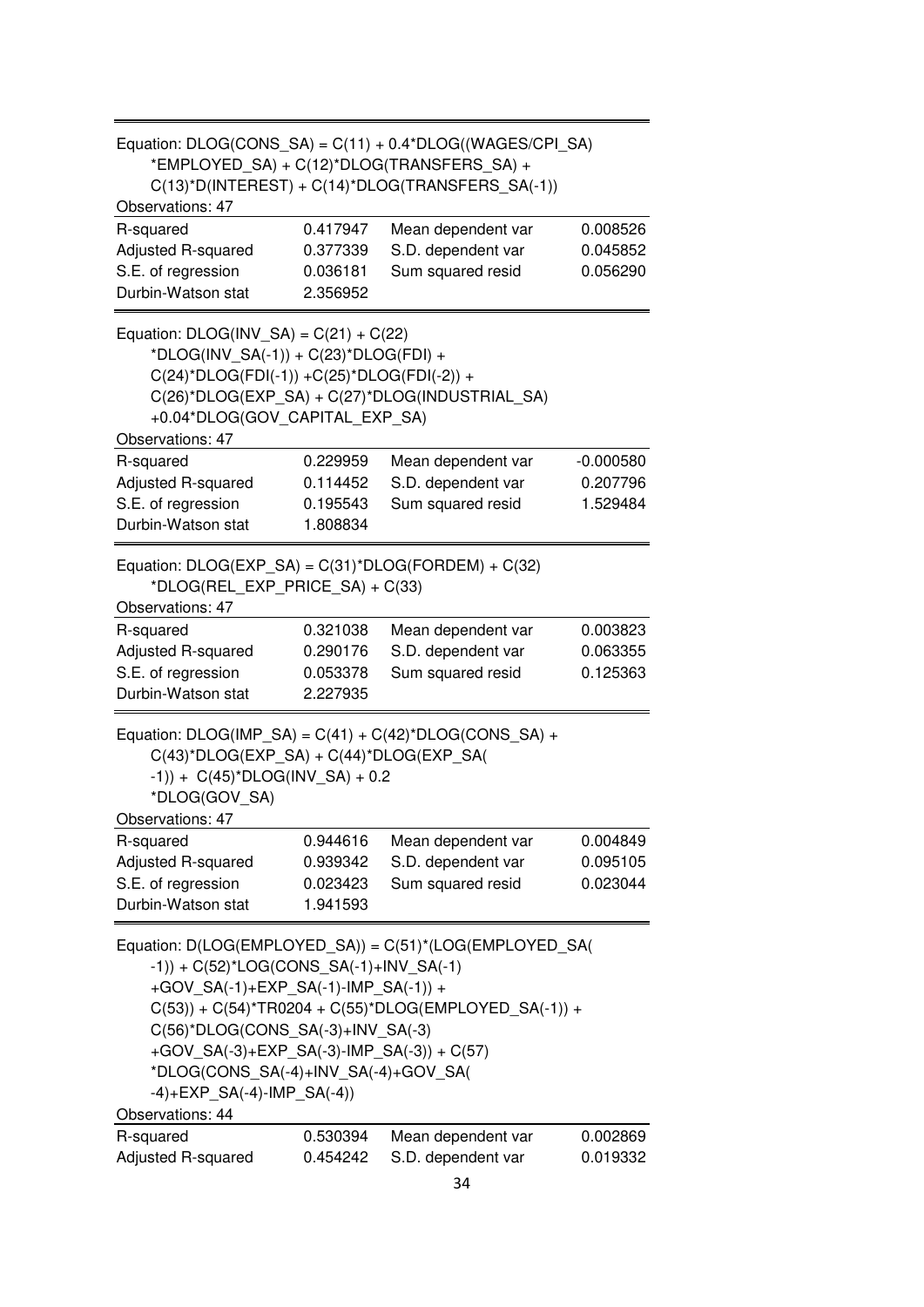| S.E. of regression<br>Durbin-Watson stat                                                                                                                                                                                                                                                                                                                                                        | 0.014282<br>1.886804 | Sum squared resid  | 0.007547    |  |  |  |  |  |  |  |
|-------------------------------------------------------------------------------------------------------------------------------------------------------------------------------------------------------------------------------------------------------------------------------------------------------------------------------------------------------------------------------------------------|----------------------|--------------------|-------------|--|--|--|--|--|--|--|
| Equation: $D(LOG(WAGES)) = C(61)^*(LOG(WAGES(-1)) + C(62))$<br>$*LOG(CPI\_SA(-1)) + C(63)*LOG(CONS\_SA(-1))$<br>+INV_SA(-1)+GOV_SA(-1)+EXP_SA(<br>-1)-IMP_SA(-1)) + C(64)*LOG(EMPLOYED_SA(-1)) +<br>$C(65)$ ) + $C(66)^*DLOG(CONS_SA(-2)+INV_SA(-2)$<br>+GOV_SA(-2)+EXP_SA(-2)-IMP_SA(-2)) + C(67)<br>*DLOG(CONS_SA(-3)+INV_SA(-3)+GOV_SA(<br>$-3$ )+EXP_SA(-3)-IMP_SA(-3))<br>Observations: 45 |                      |                    |             |  |  |  |  |  |  |  |
| R-squared                                                                                                                                                                                                                                                                                                                                                                                       | 0.457303             | Mean dependent var | 0.013815    |  |  |  |  |  |  |  |
| Adjusted R-squared                                                                                                                                                                                                                                                                                                                                                                              | 0.371614             | S.D. dependent var | 0.014815    |  |  |  |  |  |  |  |
| S.E. of regression                                                                                                                                                                                                                                                                                                                                                                              | 0.011744             | Sum squared resid  | 0.005241    |  |  |  |  |  |  |  |
| Durbin-Watson stat                                                                                                                                                                                                                                                                                                                                                                              | 2.229567             |                    |             |  |  |  |  |  |  |  |
| Equation: $DLOG(INDUSTRIAL_SA) = C(71) + C(72)$<br>*DLOG(INDUSTRIAL_SA(-1)) + C(73)*DLOG(FORDEM)<br>Observations: 47                                                                                                                                                                                                                                                                            |                      |                    |             |  |  |  |  |  |  |  |
| R-squared                                                                                                                                                                                                                                                                                                                                                                                       | 0.242025             | Mean dependent var | $-0.003366$ |  |  |  |  |  |  |  |
| Adjusted R-squared                                                                                                                                                                                                                                                                                                                                                                              | 0.207572             | S.D. dependent var | 0.057571    |  |  |  |  |  |  |  |
| S.E. of regression                                                                                                                                                                                                                                                                                                                                                                              | 0.051249             | Sum squared resid  | 0.115564    |  |  |  |  |  |  |  |
| Durbin-Watson stat                                                                                                                                                                                                                                                                                                                                                                              | 1.915142             |                    |             |  |  |  |  |  |  |  |

## **5. Details of the estimation of the "static factor" model**

Dependent Variable: DLOG(GDP\_MK\_SA) Method: Least Squares Date: 06/04/10 Time: 12:52 Sample (adjusted): 1998Q1 2009Q4 Included observations: 48 after adjustments

| Variable           | Coefficient | Std. Error            | t-Statistic | Prob.    |  |  |
|--------------------|-------------|-----------------------|-------------|----------|--|--|
| PC <sub>3</sub>    | $-0.018368$ | 0.004323              | -4.248843   | 0.0001   |  |  |
| PC <sub>5</sub>    | $-0.036477$ | 0.008025              | 0.0000      |          |  |  |
| PC <sub>6</sub>    | 0.027485    | 0.008776              | 3.131809    | 0.0032   |  |  |
| <b>PC10</b>        | $-0.039456$ | 0.014080              | $-2.802277$ | 0.0076   |  |  |
| <b>PC18</b>        | 0.105964    | 0.036428              | 2.908856    | 0.0058   |  |  |
| С                  | 0.006712    | 0.001773              | 3.786594    | 0.0005   |  |  |
| R-squared          | 0.606868    | Mean dependent var    | 0.006712    |          |  |  |
| Adjusted R-squared | 0.560066    | S.D. dependent var    | 0.018515    |          |  |  |
| S.E. of regression | 0.012281    | Akaike info criterion | -5.845115   |          |  |  |
| Sum squared resid  | 0.006334    | Schwarz criterion     | $-5.611215$ |          |  |  |
| Log likelihood     | 146.2828    | F-statistic           | 12.96684    |          |  |  |
| Durbin-Watson stat | 2.305369    | Prob(F-statistic)     |             | 0.000000 |  |  |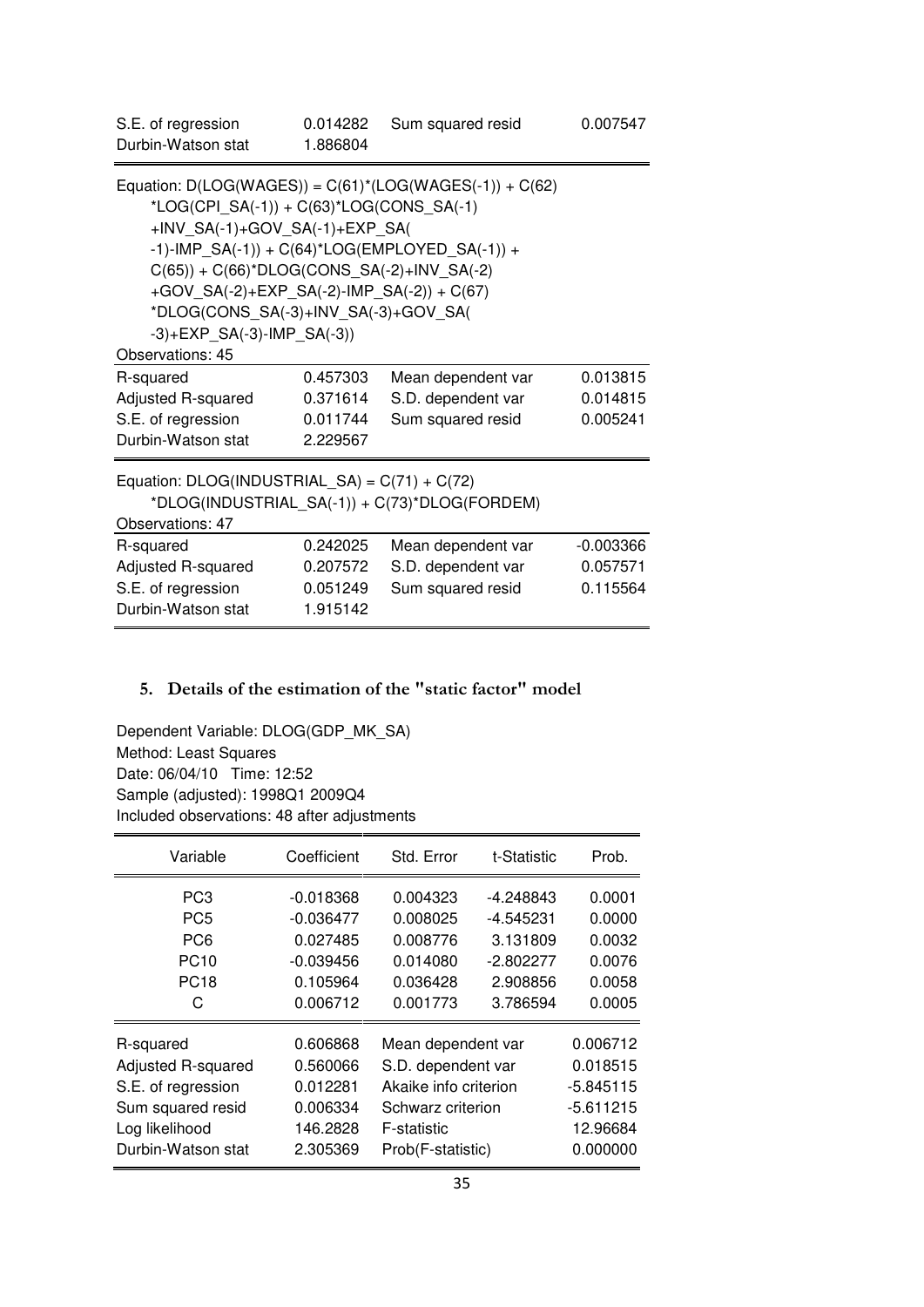## **6. Details of the estimation of the "FAVAR" model**

 Vector Autoregression Estimates Date: 06/04/10 Time: 12:53 Sample (adjusted): 1998Q2 2009Q4 Included observations: 47 after adjustments Standard errors in ( ) & t-statistics in [ ]

|                                                                                                                                                   | DLOG(GDP_<br>MK_SA)                | PC <sub>3</sub>                                                | PC <sub>5</sub>                          | PC <sub>6</sub>                    | <b>PC10</b>                              | <b>PC18</b>                              |
|---------------------------------------------------------------------------------------------------------------------------------------------------|------------------------------------|----------------------------------------------------------------|------------------------------------------|------------------------------------|------------------------------------------|------------------------------------------|
| DLOG(GDP_MK_SA(-<br>1))                                                                                                                           | 0.026566<br>(0.22950)<br>[0.11575] | $-0.980855$<br>(4.92619)<br>$[-0.19911]$                       | $-2.000087$<br>(2.77226)<br>$[-0.72147]$ | 2.986917<br>(2.53581)<br>[1.17789] | $-0.940205$<br>(1.41300)<br>$[-0.66540]$ | $-0.239389$<br>(0.65304)<br>$[-0.36657]$ |
| $PC3(-1)$                                                                                                                                         | 0.004682                           | $-0.439616$                                                    | 0.038758                                 | 0.028842                           | $-0.041632$                              | 0.007165                                 |
|                                                                                                                                                   | (0.00771)                          | (0.16553)                                                      | (0.09315)                                | (0.08521)                          | (0.04748)                                | (0.02194)                                |
|                                                                                                                                                   | [0.60716]                          | $[-2.65577]$                                                   | [0.41606]                                | [0.33849]                          | $[-0.87683]$                             | [0.32653]                                |
| $PC5(-1)$                                                                                                                                         | 0.015451                           | $-0.235003$                                                    | $-0.363457$                              | $-0.140000$                        | $-0.036781$                              | $-0.036319$                              |
|                                                                                                                                                   | (0.01465)                          | (0.31441)                                                      | (0.17694)                                | (0.16184)                          | (0.09018)                                | (0.04168)                                |
|                                                                                                                                                   | [1.05485]                          | $[-0.74745]$                                                   | $[-2.05418]$                             | $[-0.86503]$                       | $[-0.40785]$                             | $[-0.87138]$                             |
| $PC6(-1)$                                                                                                                                         | 0.002731                           | $-0.134111$                                                    | $-0.144017$                              | 0.046252                           | 0.194365                                 | $-8.77E-06$                              |
|                                                                                                                                                   | (0.01467)                          | (0.31484)                                                      | (0.17718)                                | (0.16207)                          | (0.09031)                                | (0.04174)                                |
|                                                                                                                                                   | [0.18621]                          | $[-0.42597]$                                                   | $[-0.81284]$                             | [0.28539]                          | [2.15229]                                | $[-0.00021]$                             |
| $PC10(-1)$                                                                                                                                        | 0.038933                           | $-0.566816$                                                    | $-0.032030$                              | 0.040695                           | $-0.393806$                              | $-0.019497$                              |
|                                                                                                                                                   | (0.02282)                          | (0.48991)                                                      | (0.27570)                                | (0.25219)                          | (0.14052)                                | (0.06495)                                |
|                                                                                                                                                   | [1.70580]                          | $[-1.15698]$                                                   | $[-0.11618]$                             | [0.16137]                          | $[-2.80245]$                             | $[-0.30021]$                             |
| $PC18(-1)$                                                                                                                                        | $-0.090897$                        | 0.542642                                                       | 0.845623                                 | $-0.692943$                        | 0.298488                                 | 0.093706                                 |
|                                                                                                                                                   | (0.05973)                          | (1.28215)                                                      | (0.72154)                                | (0.66000)                          | (0.36776)                                | (0.16997)                                |
|                                                                                                                                                   | $[-1.52173]$                       | [0.42323]                                                      | [1.17197]                                | $[-1.04991]$                       | [0.81163]                                | [0.55131]                                |
| C                                                                                                                                                 | 0.006329                           | $-0.003100$                                                    | 0.013902                                 | $-0.012554$                        | 0.013287                                 | 0.000821                                 |
|                                                                                                                                                   | (0.00308)                          | (0.06611)                                                      | (0.03720)                                | (0.03403)                          | (0.01896)                                | (0.00876)                                |
|                                                                                                                                                   | [2.05498]                          | $[-0.04689]$                                                   | [0.37370]                                | $[-0.36893]$                       | [0.70072]                                | [0.09373]                                |
| R-squared                                                                                                                                         | 0.164673                           | 0.226883                                                       | 0.168211                                 | 0.134599                           | 0.247278                                 | 0.034848                                 |
| Adj. R-squared                                                                                                                                    | 0.039374                           | 0.110916                                                       | 0.043442                                 | 0.004789                           | 0.134369                                 | $-0.109925$                              |
| Sum sq. resids                                                                                                                                    | 0.013345                           | 6.148522                                                       | 1.947216                                 | 1.629230                           | 0.505859                                 | 0.108052                                 |
| S.E. equation                                                                                                                                     | 0.018265                           | 0.392063                                                       | 0.220636                                 | 0.201819                           | 0.112457                                 | 0.051974                                 |
| F-statistic                                                                                                                                       | 1.314238                           | 1.956436                                                       | 1.348182                                 | 1.036892                           | 2.190075                                 | 0.240709                                 |
| Log likelihood                                                                                                                                    | 125.2288                           | -18.89262                                                      | 8.127948                                 | 12.31783                           | 39.80354                                 | 76.07919                                 |
| Akaike AIC                                                                                                                                        | $-5.031012$                        | 1.101814                                                       | $-0.047998$                              | $-0.226291$                        | $-1.395895$                              | $-2.939540$                              |
| Schwarz SC                                                                                                                                        | $-4.755458$                        | 1.377367                                                       | 0.227556                                 | 0.049263                           | $-1.120342$                              | $-2.663986$                              |
| Mean dependent                                                                                                                                    | 0.006466                           | $-0.007201$                                                    | 0.000505                                 | 0.005784                           | 0.006270                                 | $-0.000867$                              |
| S.D. dependent                                                                                                                                    | 0.018636                           | 0.415799                                                       | 0.225591                                 | 0.202304                           | 0.120870                                 | 0.049333                                 |
| Determinant resid covariance (dof<br>adj.)<br>Determinant resid covariance<br>Log likelihood<br>Akaike information criterion<br>Schwarz criterion |                                    | 1.27E-12<br>4.81E-13<br>266.3782<br>$-9.548008$<br>$-7.894685$ |                                          |                                    |                                          |                                          |